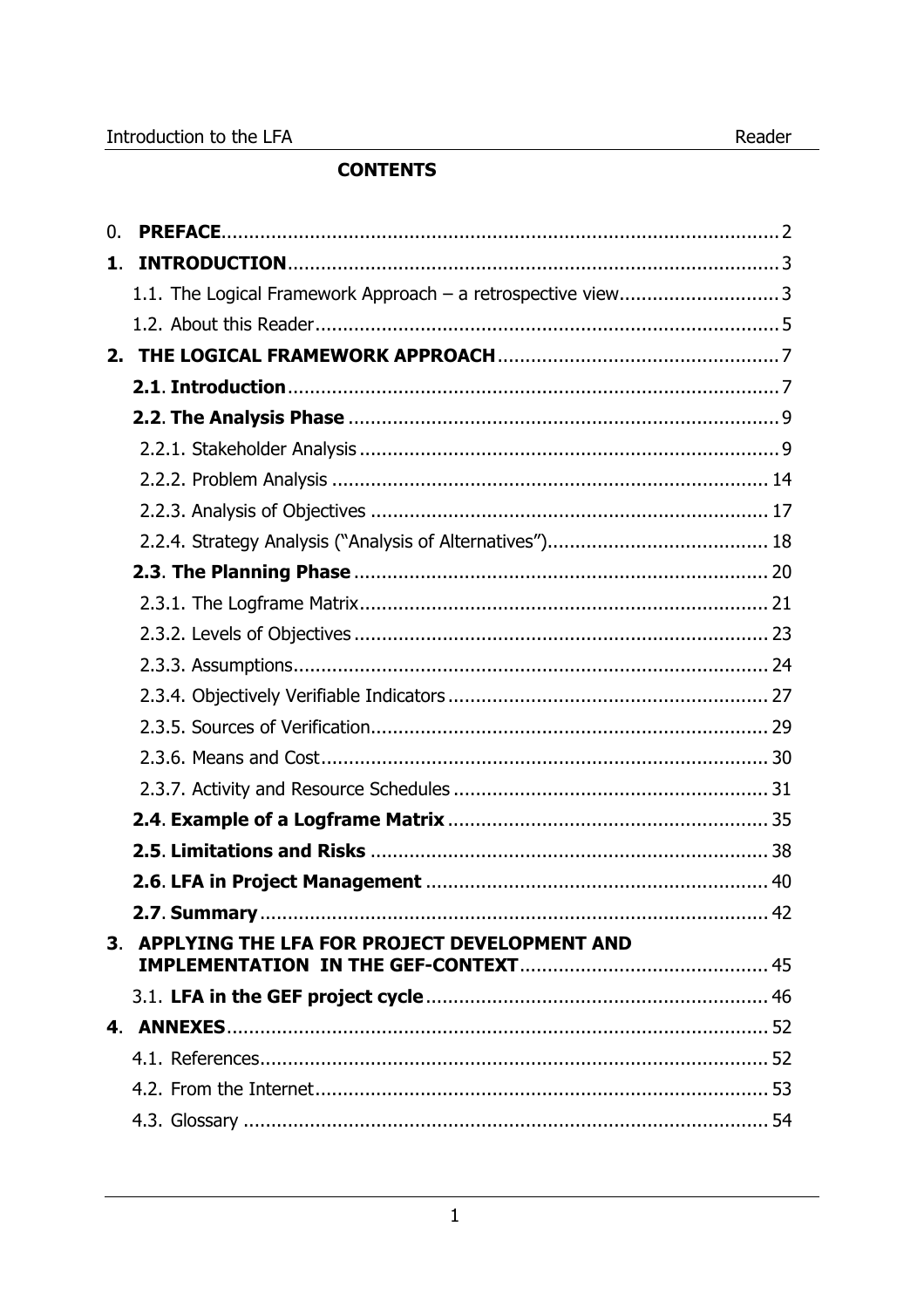## **0. PREFACE**

The Logical Framework Approach (LFA) is a tool – or rather an **open set of tools** – **for project design and management.** Its purpose is to provide a clear, rational framework for planning the envisioned activities and determining how to measure a project's success, while taking external factors into account.

At the request of the Global Environment Facility (GEF) Council, the Logical Framework (logframe) Approach is being adopted by all GEF projects since July 1997. Regardless of the Council's decision, LFA is not to be seen as a funding Agency requirement but as a real opportunity to further improve the quality of GEF projects.

Since that date, the German Foundation for international Development (DSE) has, in cooperation with the GEF Implementing Agencies (UNDP, World Bank, and UNEP), carried out various workshops on the introduction of the Logical Framework Approach (LFA) for project design. Within these workshops the DSE intended to introduce LFA as a participatory and flexible approach for project design in development cooperation.

One output of the workshops was the need for a complementary reader. The new reader is not, however, a description of LFA in general. It is offered as a resource book for GEF projects in particular. The LFA vocabulary has been adapted into the GEF context. Chapter 3 is dedicated specifically to the particularities of applying the LFA for project development and implementation in the GEF context.

The first part of the reader is dedicated as a theoretical introduction. In a second part (which is still to be developed) special GEF projects will be demonstrated as practical case studies.

The experiences in applying the LFA in various projects and the experience in a number of workshops showed the need to emphasize the idea that

#### **the LFA is not a matrix, not a workshop, but an approach**.

Our thanks go to the Federal Ministry of Economic Cooperation and Development (BMZ) for funding this reader and to the GEF Implementing Agencies that have contributed to this document with valuable suggestions and comments.

Berlin, 2000 Alan Walsch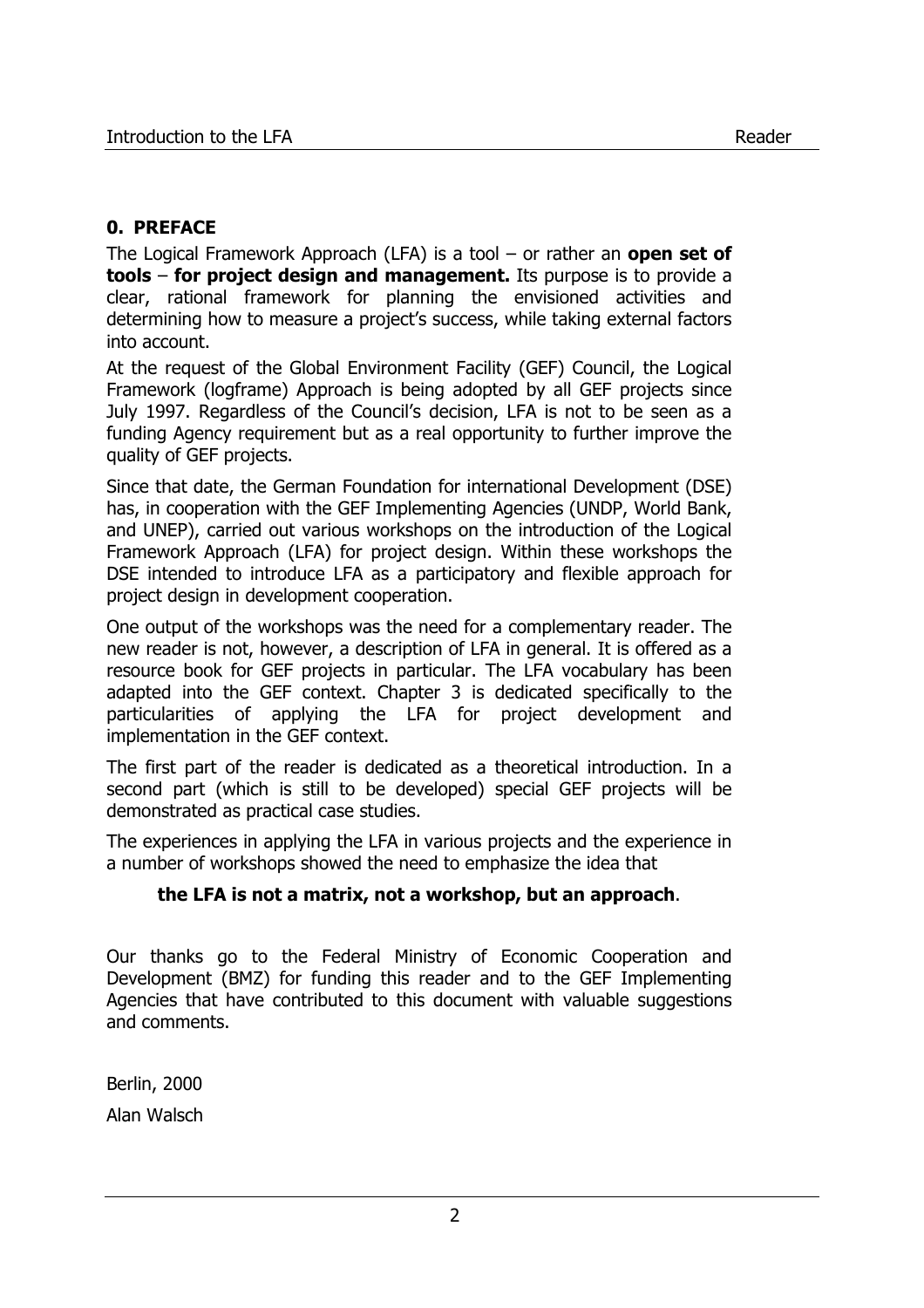j

This first chapter of the Reader "Introduction to the Logical Framework Approach" gives a short overview of the background of the Logical Framework Approach (LFA): where it comes from and why it was introduced in development organisations. On that basis it will be explained what this reader intends to delineate, and how it is structured.

## **1.1. The Logical Framework Approach – a retrospective view**

More than three decades have passed since the first introduction of the Logical Framework Approach (LFA) in a development organisation. Today it is being used widely and increasingly $1$ .

When U.S.A.I.D. – the United States Agency for International Development decided in the early 1970ies to introduce the Logical Framework it did so as a response to a number of problems encountered with project evaluations. These problems were<sup>2</sup>:

- **vague planning**: In general there was no clear picture of what a project would look like if it were successful – the objectives were multiple and not clearly related to the project activities;
- **unclear management responsibilities**: There were many important factors outside the control of project managers not stated as such (external factors), which made it difficult on the part of the project managers to accept responsibilities for outcomes;
- **evaluation as an adversary process:** In the absence of clear project targets evaluators tended to use their own judgement as to what they thought was "good" and "bad". Evaluation results would rather become the basis for arguments about what was desirable and undesirable instead of fostering constructive actions for project improvement.

Many years have passed since then. The LFA has been developed reflecting experience gained with development projects and with the application of the LFA itself and it has been adapted according to the specific policies and strategies of organisations. Whereas initially the LFA was rather a tool for a **standardized presentation** of projects (**descriptive** in nature), facilitating

 $<sup>1</sup>$  LFA is being used as a planning and management tool by itself or as an instrument forming</sup> part of Project Cycle Management (PCM). "ZOPP" or Objectives - Oriented Project Planning of the German Corporation for Technical Cooperation (GTZ) is very similar to the LFA.

 $2$  Practical Concepts Incorporated: The Logical Framework. A Manager's Guide to a Scientific Approach to Design and Evaluation. Sponsored by USAID. Washington, 1976, p.I-1. Also see: Solem, Richard Ray: The Logical Framework Approach to Project Design, Review and Evaluation in A.I.D.: Genesis, Impact, Problems and Opportunities. A.I.D. Working Paper No. 99, April 1987.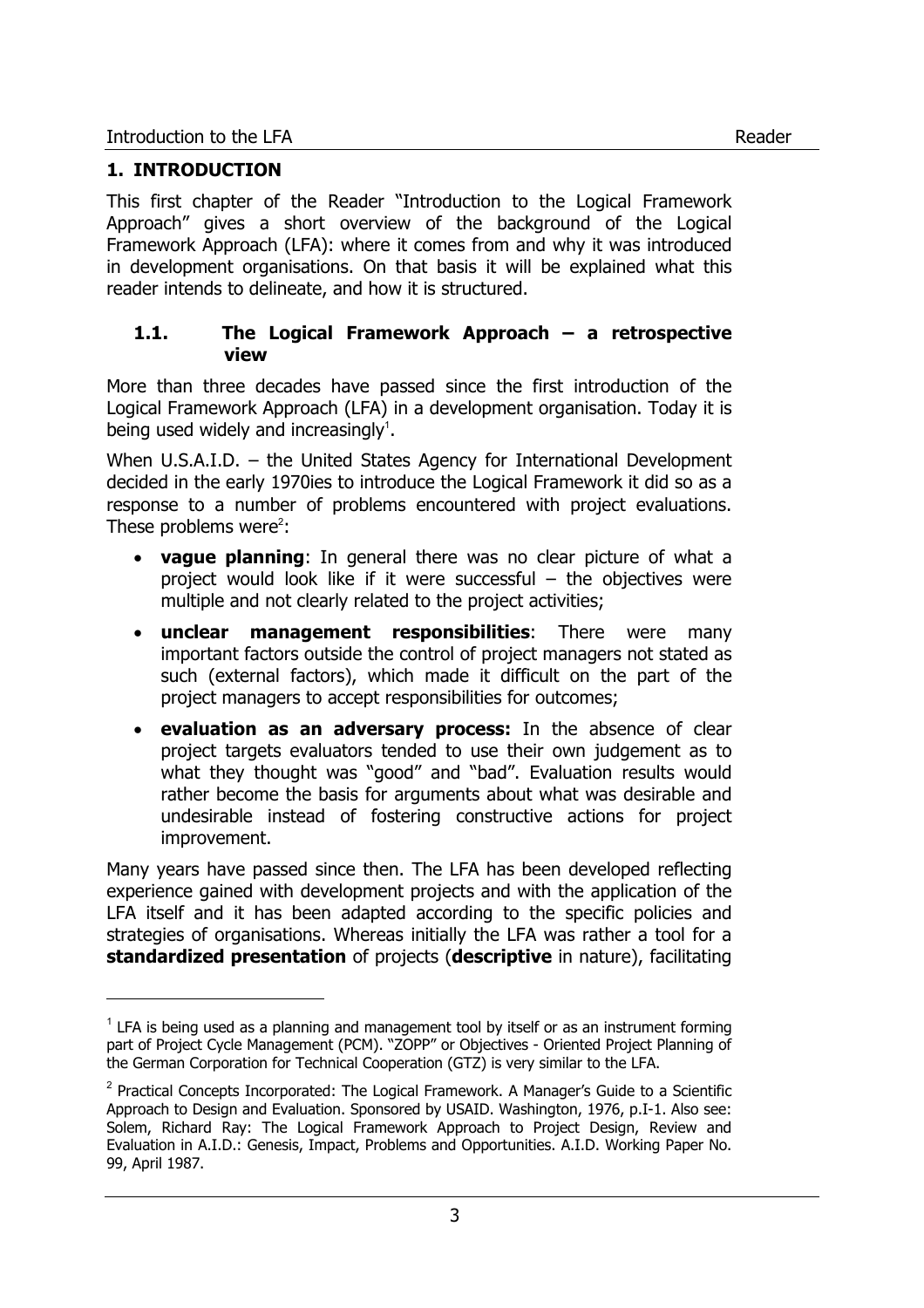the decision-making procedure for those approving the projects in the 1970ies it became a tool for **improved design** of projects, turning more **analytical** in order to achieve more successful projects. In the 1980ies and 1990ies LFA expanded to become a tool for **improved project design and management**, maintaining its **analytical focus** but broadening it with **communication aspects**. 3

The reasons for introducing the LFA have not changed considerably  $-$  one major driving force behind the introduction has almost always been the need to improve the effectiveness of projects. Although what is considered to be crucial to achieve effectiveness has changed in the light of experience. When for example the European Commission introduced LFA as a part of Project Cycle Management in the early 1990ies it did so on the basis of a review carried out on the effectiveness of its development work. The three key weaknesses identified then were the following<sup>4</sup>:

- that there was a general tendency to confuse the *project* with the people that were meant to profit from its implementation and functioning;
- in many cases, vitally important aspects were overlooked in project preparation, implementation and follow-up;
- too often, decisions were taken without being subject to the required decision-making discipline appropriate to each phase in the project cycle.

At the European Commission these weaknesses were translated into positive guiding principles<sup>5</sup> forming the cornerstones of Project Cycle Management with the LFA being its principle project design and management tool.

Where the LFA drew its concepts from cannot be answered with a single source. It was probably a set of sources that inspired the development of the LFA. Corporate and military planning are cited as roots of the LFA, as well as, later on, science and experience gained from the management of complex space age programmes (e.g. early satellite launchings), introducing the formulation of hypothesis and their testing.<sup>6</sup>

-

<sup>&</sup>lt;sup>3</sup> Danida: Logical Framework Approach. A Flexible Tool for Participatory Development. February 1996, p.44.

 $4$  Eggers, Hellmut W.: Project Cycle Management Revisited. In: the Courier, No. 169, May  $-$ June 1998, p. 69.

 $5$  These guiding principles are: 1. Always express the project purpose (immediate objective) in terms of sustainable benefits for the target group; 2. Devise a "basic format" setting out concisely the vital aspects which, if not considered, will almost certainly lead to the project's failure; 3. Devise a mechanism to guide sound decision-making throughout the project cycle. From: Eggers, Hellmut W., p.69.

<sup>6</sup> Practical Concepts Incorporated, p. I-2.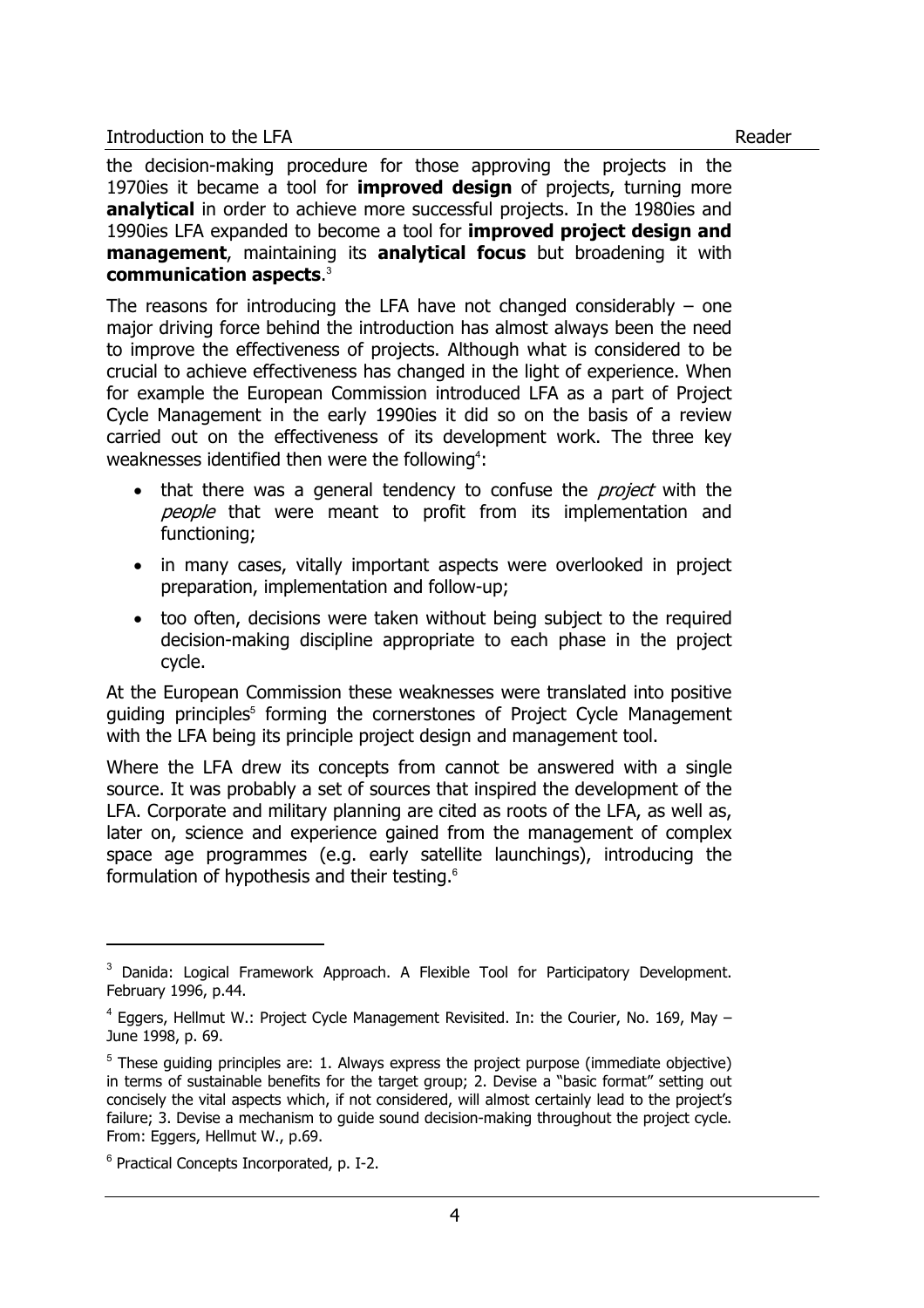l

Different institutions have different approaches to the LFA, emphasizing certain aspects that are of specific importance to their work. All these different approaches cannot be taken into consideration in this reader. References are made to publications that offer additional information.

What the LFA consists of and what its potentials and challenges are is explored in the following chapter.

## **1.2. About this Reader**

This reader provides a theoretical introduction to the Logical Framework Approach. The LFA is presented as an open set of tools for project design and management to be complemented by other tools. The focus of the introduction though lies on explaining the LFA tools themselves and how they are related, shedding light on the rationale behind the LFA sequence. For the sake of clarity the presentation of complementary tools is not woven into the presentation of LFA tools. Possible complementary tools are mentioned in footnotes, indicating references for further reading on them. One exception to this division is made in the case of stakeholder analysis: As will be explained stakeholder analysis forms an integral part of the LFA but – as opposed to the other LFA tools - has not been interlinked methodologically with the LFA sequence. As there is no "official" LFA-tool for stakeholder analysis a number of possible tools for the analysis of stakeholders and the illustration of the findings are given.

The reader is designed as a theoretical basis to build on and hopefully make it a work in progress. For a start it explains what the LFA can be, and what it can't be (limitations) which is reflected in the reader's structure:

During the next chapter the LFA is laid out in its components and their interconnection. A "mini-case" in section 2.4 is used as an example for a project to illustrate the theoretical explanations.<sup>7</sup> After having explained what the LFA actually is, or can be, at the end of the chapter limitations of the use and risks in the application of the LFA are pointed to.

Chapter 3 is dedicated specifically to the particularities of applying the LFA for project development and implementation in the GEF context, including a table that provides an idea on how and when the LFA tools can be applied throughout the project cycle

How does the application of the LFA for project design introduced **theoretically** translate into **practice**? How could the actual process of applying the LFA look like for project design in the GEF context? A sketch with a number of ideas on these questions is annexed to the theoretical introduction – the sketch is by no means comprehensive but should help to

 $<sup>7</sup>$  LFA can equally used for programme design and management, which is not explicitly</sup> tackled in this reader. The proceeding is the same, but the **levels** of problems, objectives, etc. are different.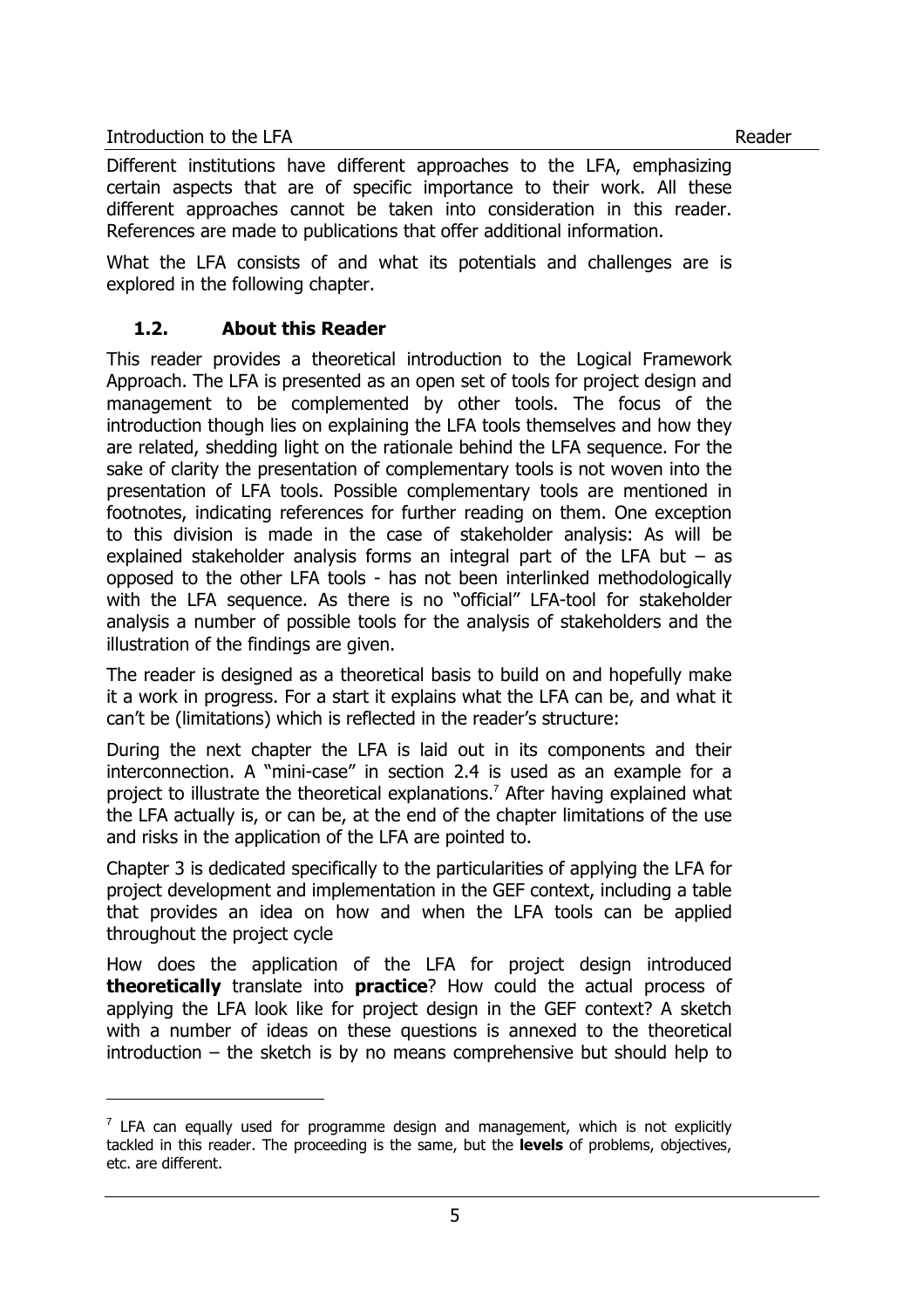j

picture what the different "layers" of the project design process are, how they are connected and which role the LFA plays in this setting.

The applicability of the LFA is not limited to project design. It can also facilitate project management, interlinking the LFA with the different stages $8$ of a project.<sup>9</sup> In the final summary an outlook is given on the use of the LFA as a project management tool.

<sup>&</sup>lt;sup>8</sup> In the presentation of GEF's project cycle ( Global Environment Facility: The GEF Project Cycle, March 1996) stress is put on procedural steps in the project cycle. They can be divided into three phases: phase 1: from project concept or idea to work program approval; phase 2: from work programme approval to project approval; phase 3: from project approval to project completion. (See respective document). What is meant by **stages** here is more directly related to the project phases themselves, such as project idea, project identification, project formulation (analysis and planning), project implementation, monitoring & evaluation. These stages are accompanied by processes such as decision-taking, learning, feed-back, etc. Also see United Nations Development Programme (UNDP): Global Environment Facility. Information Kit on Monitoring and Evaluation. 1999, p. 2.

 $9$  The European Commission worked at the beginning of the 1990ies on the creation of a new framework for project planning and evaluation, which should extend the LFA devised in the 1970ies in the USA. The result was the Project Cycle Management (PCM) model, in which LFA was embedded. Also see Eggers, Hellmut W., p. 69.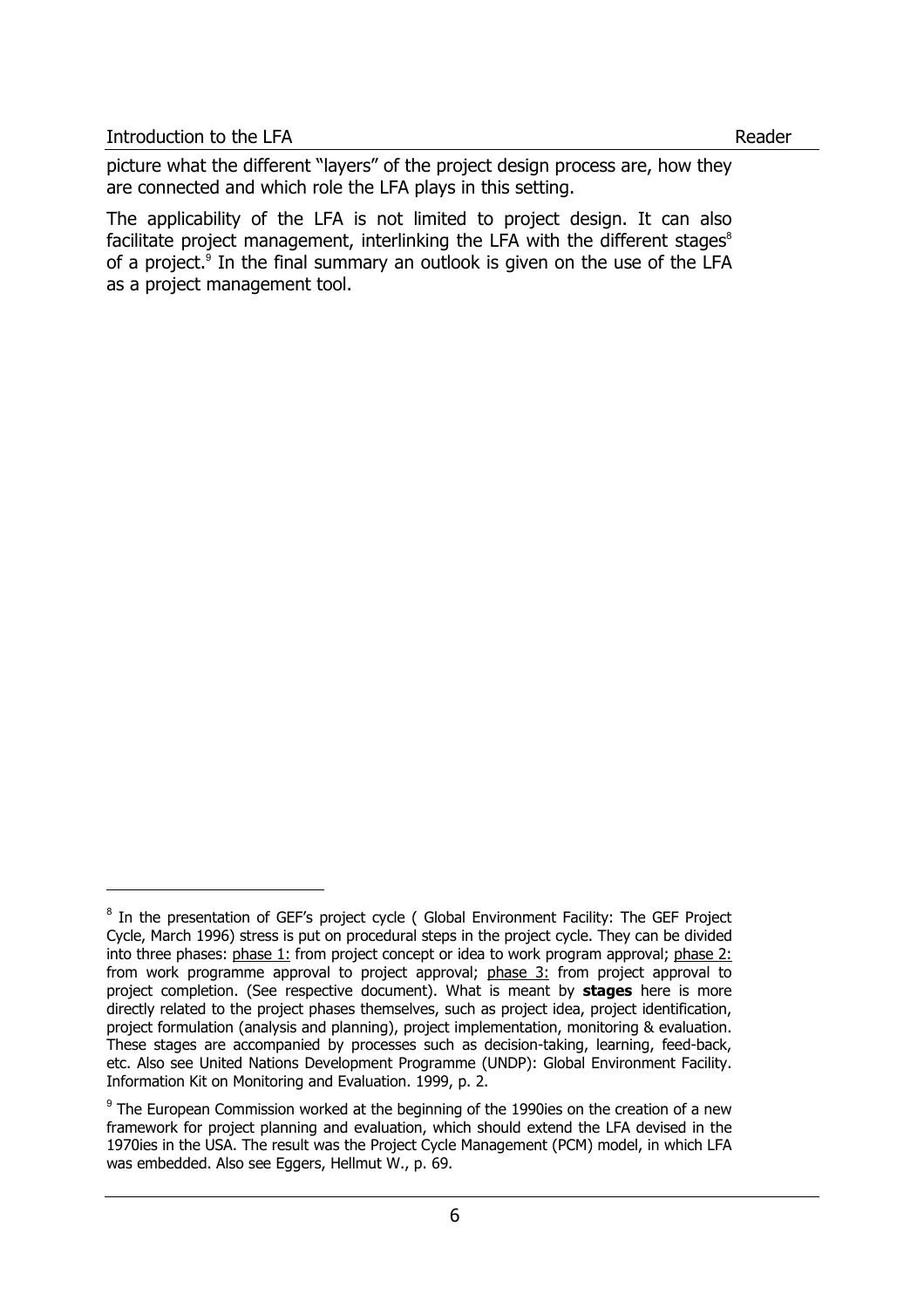In this chapter it is explained which role the LFA plays in project design.

# **2.1. Introduction**

The LFA is a tool – or rather an **open set of tools** – **for project design and management**. It entails an **evolutionary, iterative analytical process** and a **format for presenting the results of this process**, which sets out systematically and logically the project or programme's objectives and the causal relationships between them, to indicate how to check whether these objectives have been achieved and to establish what external factors outside the scope of the project or programme may influence its success.<sup>10</sup>

The LFA can be a "**frame to help logical work**" but it can't substitute for that work<sup>11</sup> or, as written in the Danida Manual on the LFA: "LFA is no wonder drug, which can substitute for experience, insight and reflexion<sup>"12</sup>.

**an open set of tools for project design and management** 

**a frame to help logical work** 

## **Benefits associated to the application of the LFA:**

Used in a flexible and creative way and building on experience, insight and reflexion the LFA can contribute to:

- **improve project design**
- **foster project performance**
- **facilitate project management**

The LFA can help to achieve:

- **a structured project design process.** LFA suggests a logical sequence, interlinking the individual steps in the design process.
- **transparency.** The reasons why a certain project is meant to be implemented are laid open (what are the problems and whose problems are they?) as well as the internal logic of the project design (what is the project expected to achieve and how?).
- **participation** of the stakeholders involved in the project design and management, which is an essential prerequisite for the **sustainability** of a project.<sup>13</sup>

l

<sup>&</sup>lt;sup>10</sup> Commission of the European Communities: Project Cycle Management, Manual. February 1993, p. 18.

<sup>&</sup>lt;sup>11</sup> Gaspers, Des: Problems in the Logical Framework Approach and Challenges for "Project Cycle Management" in: the Courier, No. 173, January - February 1999, p.77.

 $12$  Danida, p. 45.

 $13$  See also Danida, p.46: "Participation can, if managed properly, create and maintain commitment, decrease resistance to change, build alliances and stimulate initiative, energy and creativity".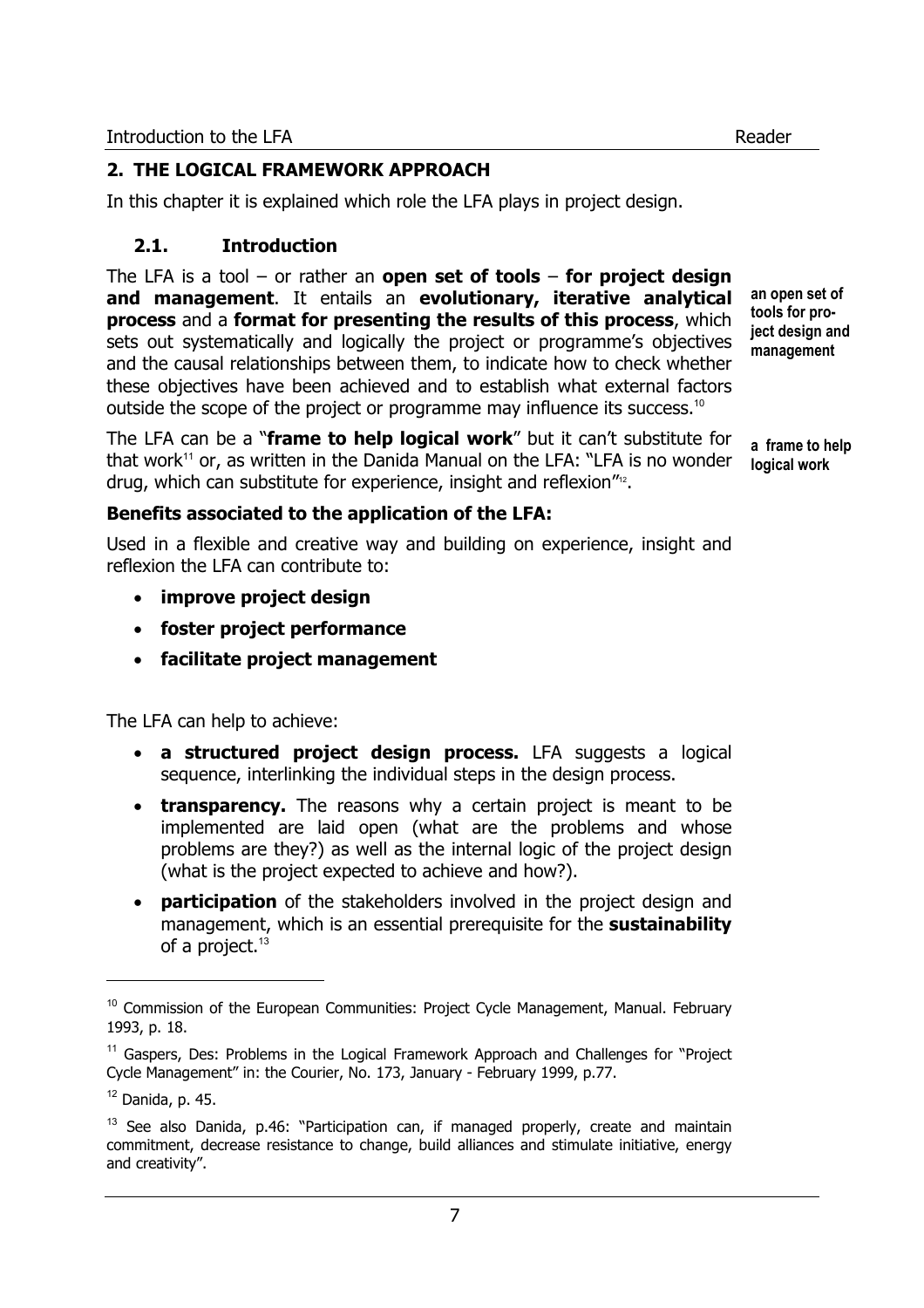- **a consistent project strategy.** The LFA provides tools to clearly link causes and effects. To better assess risks it also takes into account external factors that are crucial for the success of the project, but lie outside the control of the project.
- **objectively verifiable indicators.** Indicators describe objectives in measurable "empirically observable"<sup>14</sup> terms and provide the basis for performance measurement and project monitoring and evaluation.
- **flexibility** in adapting to changing conditions (that are of relevance for the project). The LFA establishes a framework that makes the underlying rationales and assumptions transparent and helps to react to changes by, e.g., revising the design.

Within the LFA process information flow and communication are furthermore enhanced making use of participatory work forms (e.g. workshops) and techniques such as facilitation and visualization.



The LFA is an open set of tools for project design and management. It is crucial to **adapt the LFA whenever necessary**, e.g. by complementing it with other tools to meet specific circumstances and requirements. Applying

**flexible use of the LFA** 

<sup>14</sup> COMIT, p. 75.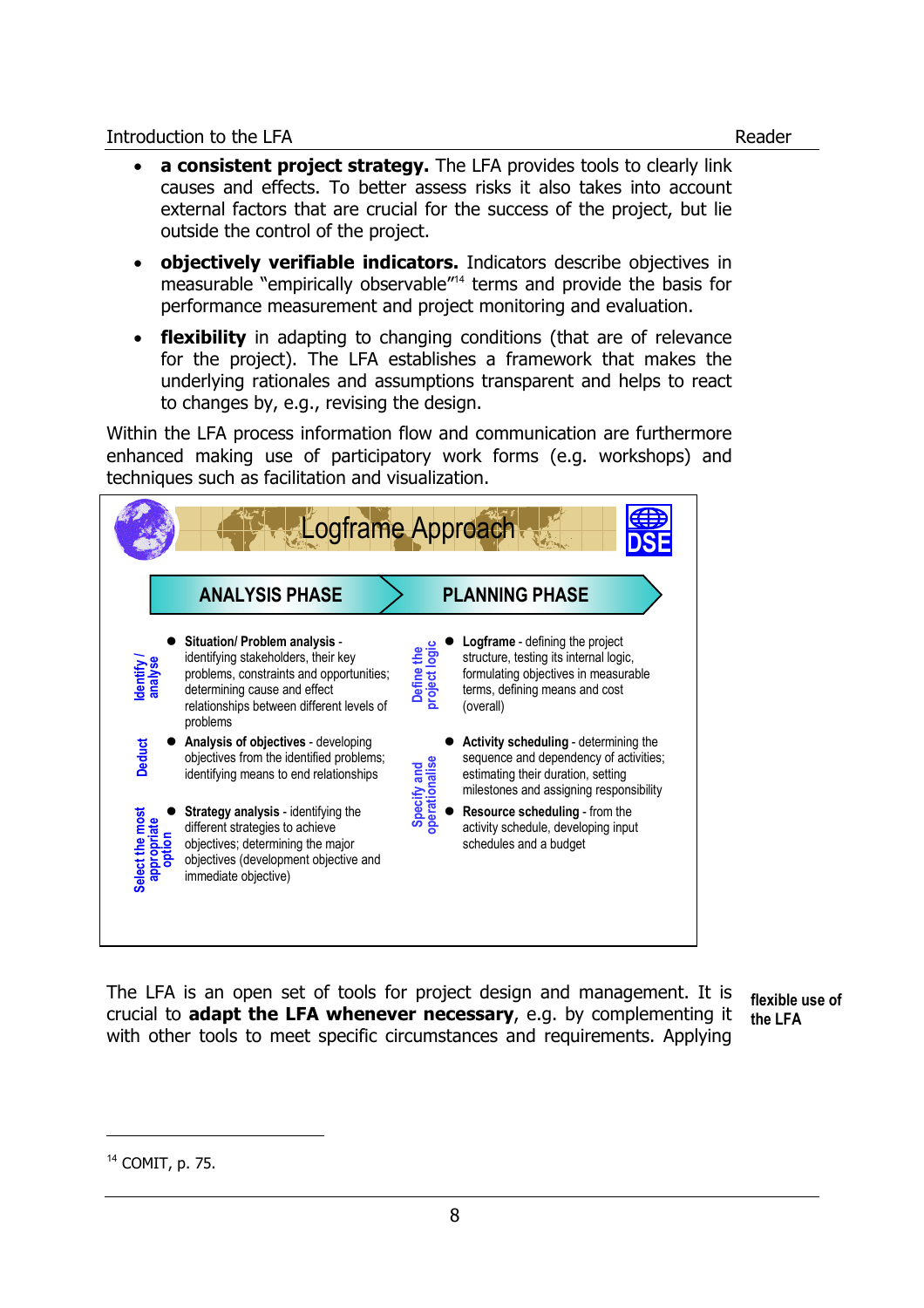the LFA flexibly and creatively it can be a "frame for logical work" instead of a "blueprint" resulting in "logic-less frames" or "lockframes".<sup>15</sup>

The LFA consists of two phases: an analysis and a planning phase which are introduced in the following.<sup>16</sup>

## **2.2. The Analysis Phase**

A GEF project normally starts with a basic idea generated from stakeholders at the local, national or global level as a result of an **existing, undesired situation linked to global environmental issues**. Ideas have to have a clear link to global benefits and national priorities. The idea describes the "business as usual" scenario, e.g. the depletion of biodiversity, the pollution of international waters and greenhouse gases emitted into the atmosphere.

**starting point: situation analysis** 

The LFA is an evolutionary, iterative process starting with the **profound analysis of this existing, undesired situation** as a basis for later planning. But what are the most important characteristics of an existing situation? What are the real problems to be tackled by the project? The answer to this question greatly depends on **perception** - in a project context on the perception of the different **stakeholders involved**. Ignoring the perceptions, experience and realities of the different stakeholders can only have an adversary effect on the success of projects or programmes, as experience has shown. During the analysis phase representatives of the stakeholders are therefore brought together and consulted in order to be able to define and provide their views on the existing problems (first step of the analysis phase), to be able to later on analyse objectives on that basis (second step of the analysis phase) and to finally analyse what alternative project strategies exist (third step of the analysis phase). Stakeholder consultations are often organised in form of workshops, but can and should be varied according to the specific conditions and needs.

## **2.2.1.Stakeholder Analysis**

l

"In order to maximize the social and institutional benefits of the project and minimize its negative impacts, it is extremely important to develop a comprehensive picture of the interest groups, individuals and institutions connected to the environmental problem and project idea."<sup>17</sup> **Stakeholders whose problems?** 

<sup>&</sup>lt;sup>15</sup> See also Gasper, Des, p.75 f. – what is meant by "logic-less frames" or "lockframes" is explained in the chapter "Limitations and Risks".

<sup>&</sup>lt;sup>16</sup> Graph adapted from European Commission, Joint Relex Service for the Management of Community Aid to Non-Member Countries (SCR), Evaluation Unit: Project Cycle Management, Training Handbook. Prepared by ITAD Ltd. Version 1.0, May 1999, p. 15.

<sup>&</sup>lt;sup>17</sup> Finnish International Development Agency (FINNIDA): Guidelines for Project Preparation and Design. Helsinki, June 1991, p. 109. For checklists with key questions for stakeholder analysis that are not comprehensive but might help to identify crucial aspects to take into account also see Inter-American Development Bank/ Banco Interamericano de Desarrollo: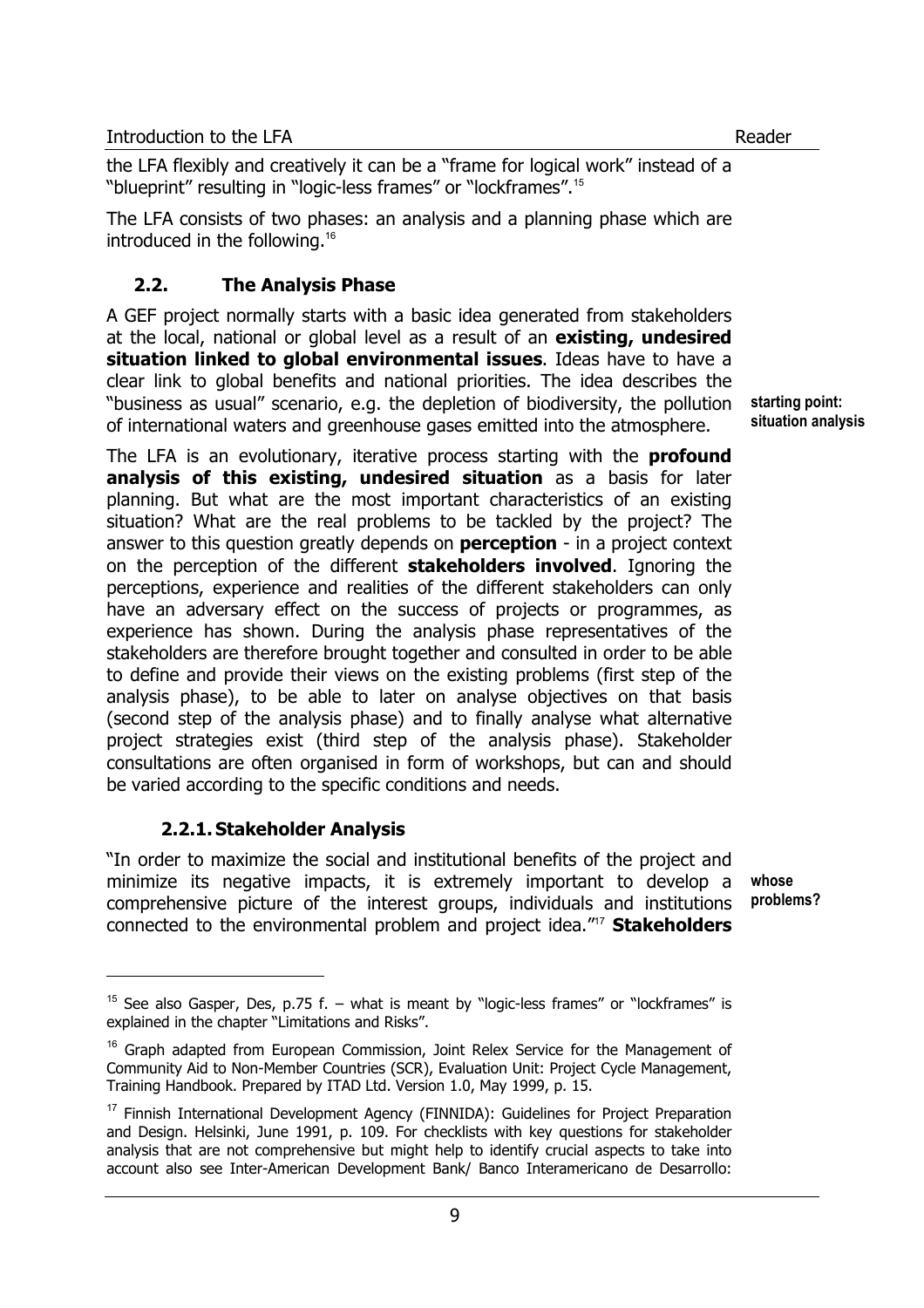**and projects affect each other** – in positive or negative ways. A project that does not take into account the views and needs of the various relevant stakeholders will hardly be able to achieve any objectives in a sustainable way. It is therefore crucial to start identifying and analysing the relevant stakeholders, their interests, problems, potentials, etc. at an early stage to then integrate the stakeholders accordingly into the project design and management.

The procedure for stakeholder analysis is quite undetermined and open. Stakeholder analysis is methodologically not integrated into the LFA sequence as will become evident later. **The findings of the stakeholder analysis rather accompany the LFA process** and can be pictured as a "transparency" that evolves throughout the early stages of the LFA project design process and should be used as an overlay be it for further elaboration or crosschecking during other LFA stages.

Stakeholder analysis shouldn't be carried out using models – the tools chosen should reflect specific requirements. What might be useful though to present in this reader are the **stages** to follow during stakeholder analysis. For each stage the adequate tools have to be identified:<sup>18</sup>

## • **Stage 1: Identification of all stakeholders involved**

In this first stage, all stakeholders (e.g. individuals, formal/ informal interest groups, e.g. professional groups, family units, migrants, institutions, service or implementing agencies, other projects, etc.) which may be affected by the environmental problem or which may affect the project are identified.

The groups listed are then reviewed to see, whether they are homogenous units or whether they consist of sub-groups or sections with specific interests or problems that have to be listed separately.

It is important to list all stakeholders whose views have to be known in order to fully understand the problem, as well as all stakeholders that are likely to be affected by the project, positively or negatively, in a direct or indirect way. It is equally important to pay attention to gender, as the views and interests of men and women may differ to a considerable extent.

j

The Logical Framework Approach (LFA): A Structured Approach to Project Planning. At: http://www.iadb.org/exr/english/POLICIES/participate/sec7.htm

<sup>&</sup>lt;sup>18</sup> Adapted from FINNIDA, p. 109ff.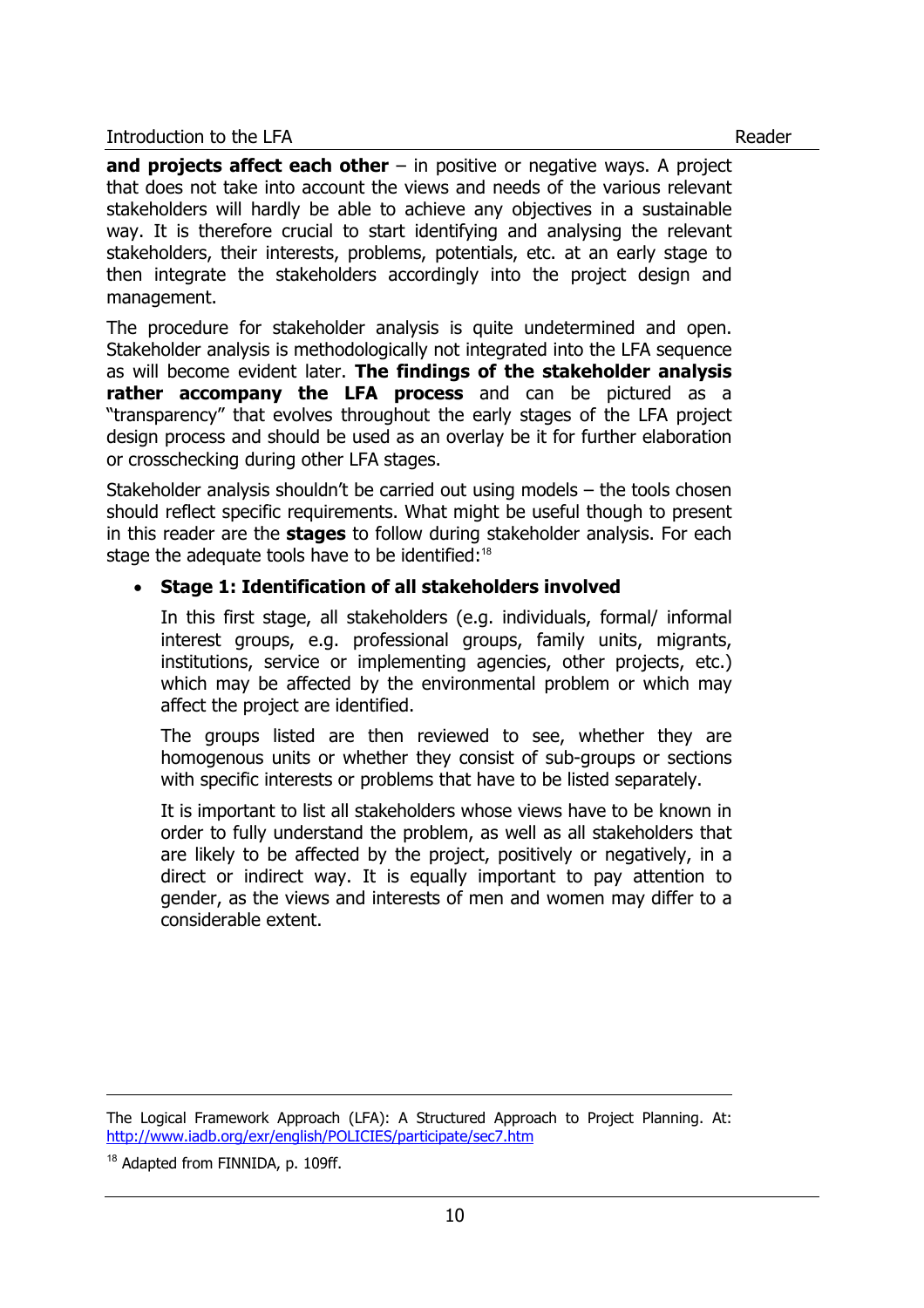

#### • **Stage 2: Categorization of the stakeholders**

After having listed all relevant stakeholders they are categorized according to the specific relevant criteria, which may differ greatly from project to project. To give an example the graph presented above could be a way of categorizing stakeholders.

After having categorized the stakeholders the most relevant stakeholders for the specific project context are selected for detailed analysis.

#### • **Stage 3: Detailed analysis of selected stakeholders**

Quite a number of tools are available for a more detailed analysis of selected stakeholders. Once again: the choice, which tool or tools to use always depends on which information is of interest in a specific situation. The two tools presented below should offer some ideas for aspects that might be of interest for stakeholder analysis and how to visualise them.<sup>19</sup>

One way to analyse stakeholders is to identify their **individual characteristics** (below) and subsequently the expected **implications for a project** (such as resistance or support). The findings can be displayed in a matrix as can be seen above. At this point it already becomes obvious that stakeholder analysis is done within a specific setting, or a specific situation. In our illustration case the scenario (initial situation) should become clearer when turning to problem analysis.

l

<sup>&</sup>lt;sup>19</sup> The World Bank presents in its "Participation Sourcebook" "Beneficiary Assessment" as a method for stakeholder consultation as a qualitative method that relies primarily on three data collection techniques: a) in-depth conversational interviewing around key themes or topics b) focus group discussions c) direct observation and participant observation. For the full document see:

http://www.worldbank.org/html/edi/sourcebook/sba106.htm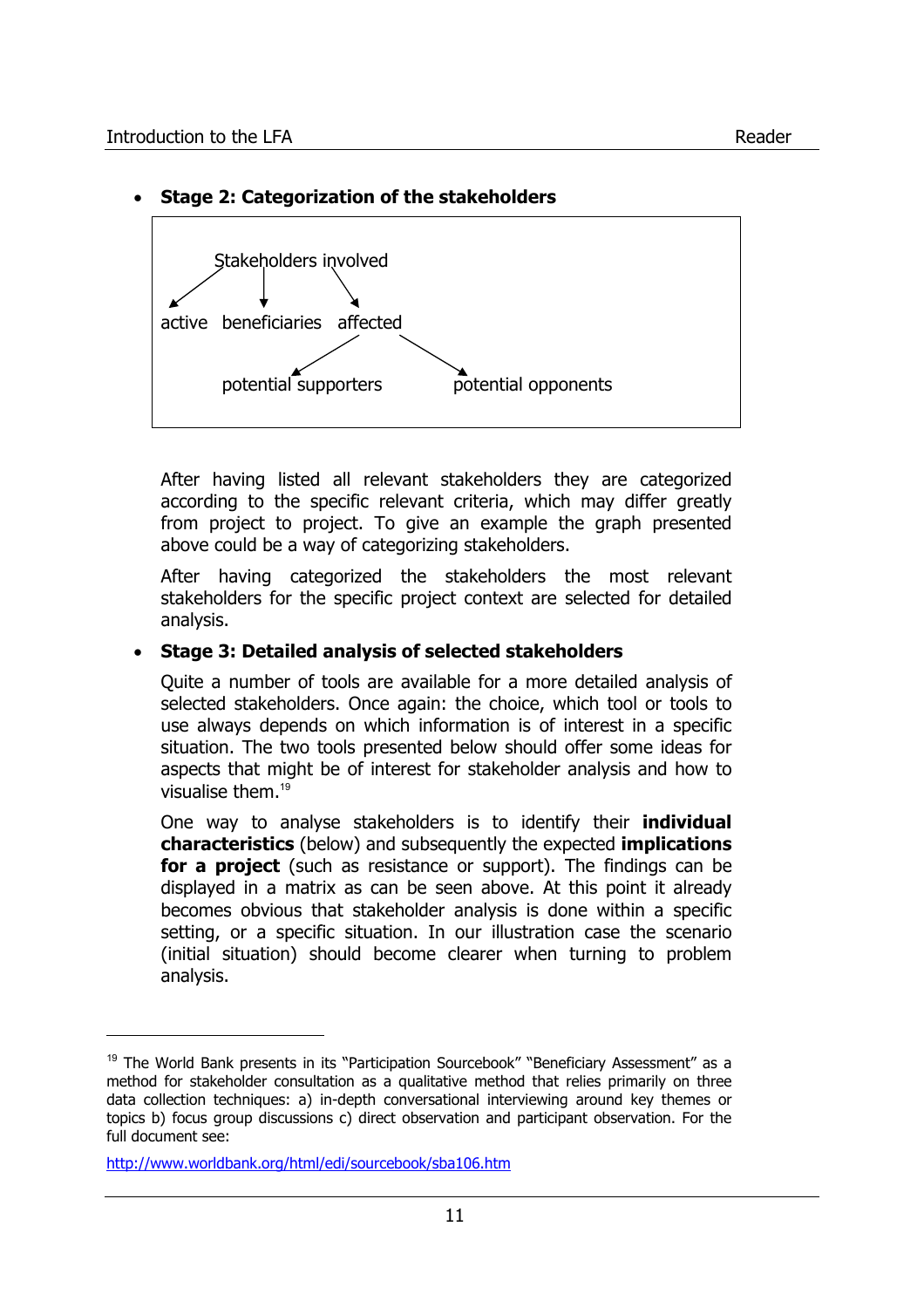| stakeholder            | characteristics<br>· social, economic<br>· structure.<br>organisation, status<br>· attitutes         | problems &<br>interest<br>· unsatisfied needs<br>· interests, objec-<br>tives                  | potentials &<br>deficiencies<br>· resource endow-<br>ment<br>· knowledge, ex-<br>perience                     | implications for the<br>project<br>· support<br>· resistance                                                                             |
|------------------------|------------------------------------------------------------------------------------------------------|------------------------------------------------------------------------------------------------|---------------------------------------------------------------------------------------------------------------|------------------------------------------------------------------------------------------------------------------------------------------|
| fisherfolk             | • traditionally important<br>income source for<br>communities<br>· small but active co-<br>operative | • basis for living is<br>destroyed<br>· strong decrease in<br>income                           | • familiar with river and<br>watershed<br>• know pollution hot<br>spots                                       | • strong support in case of<br>conservation or pollution<br>control measures<br>• resistance in case rights to<br>catch fish are limited |
| industry x             | • important economic<br>factor (strong lobby)<br>. no trade unions                                   | · maximise profits<br>· interest in image                                                      | · financial resources<br>for new technologies<br>• Resource-saving<br>potential through<br>clean technologies | • strong resistance in case of<br>profit losses<br>• strong lobby & influence on<br>government                                           |
| small-scale<br>farmers | • use of alternative types<br>of cultivation<br>• few monocultures                                   | · econom. vulnerable.<br>struggling with<br>competition<br>· save money, in-<br>crease harvest | under pressure<br>from co-operative<br>(lobby of large-<br>scale farmers)<br>open to innovation               | . little resistance in case of<br>extension/ training with no<br>losses in harvest involved<br>$\cdot$ etc.                              |

Another focus that can be chosen for stakeholder analysis is the **relation** between the single stakeholders. A **map of relations** (below) provides an overview of the stakeholders involved and how they relate to each other. If a more detailed analysis is required the stakeholders can be "transferred" into a **matrix** (into the first row and the first column) to specify explicitly the nature and type of relation between two stakeholders.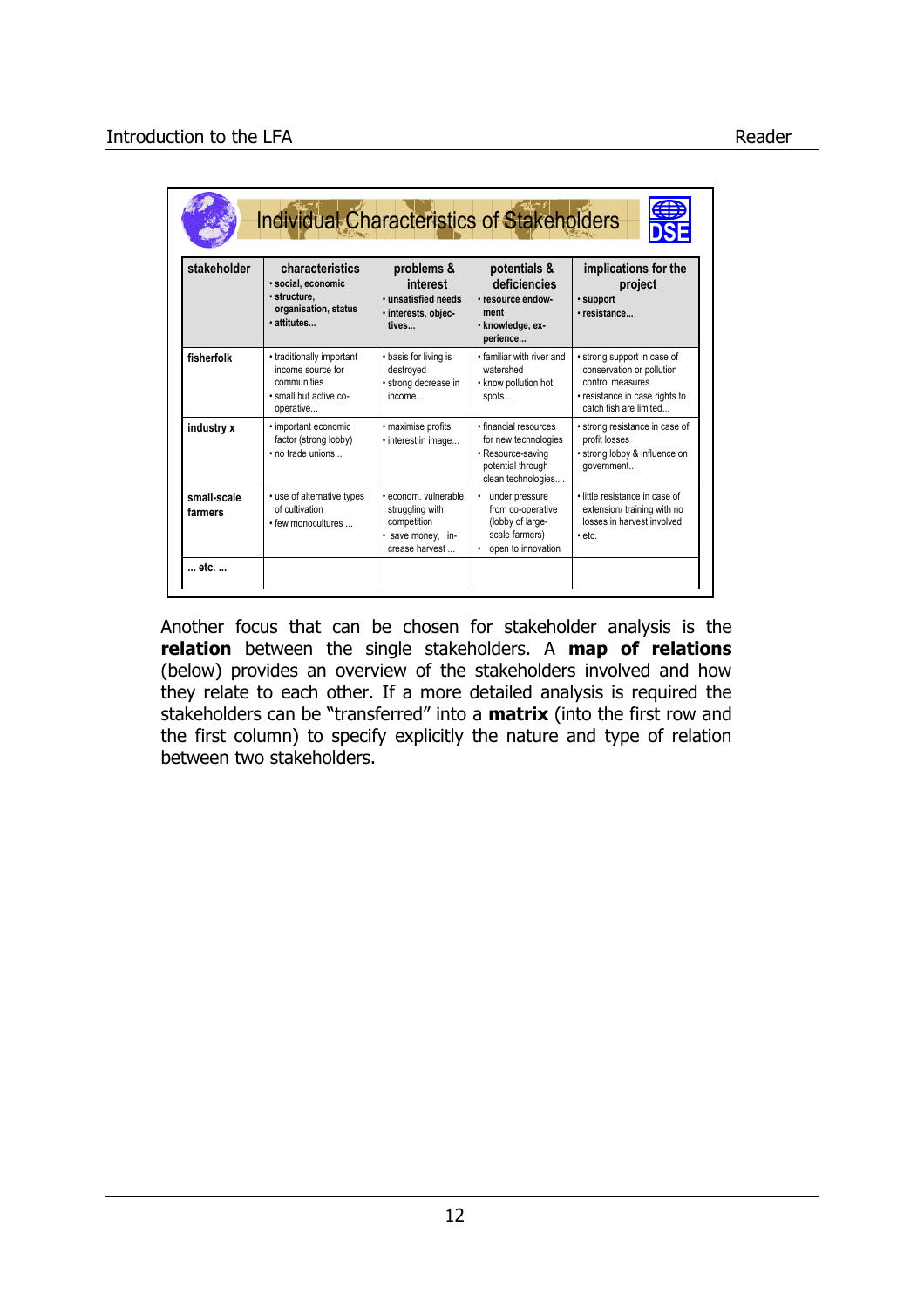

# **Stage 4 : Setting priorities**

At a certain point during the LFA process a decision has to be taken on which objectives to adopt for the project, i.e. whose interests and views to give priority. Ideally a consensus should be found between the stakeholders involved - realistically an attempt should be made to achieve a compromise between the different stakeholders' views and interests, although at times it might be more suitable to concentrate on the priorities of core stakeholders rather than on a compromise, "nobody is really committed to"<sup>20</sup>. When defining objectives it is important that it is agreed upon and made transparent which views and interests are given priority to. Attention has to be paid to potential conflicts arising from setting priorities. It should be carefully considered where conflicts could arise, how they could be avoided or mediated, and what impact it would have on the project if the conflicts cannot be avoided or mediated.

For analytical and didactical purposes stakeholder analysis has been presented apart from problem analysis although both are closely connected as part of an initial "situation analysis": without people's views on a problem the **problem** (situation) won't become clear (stakeholder consultation on problems) and without consultations of stakeholders on a problem their **views** (interest, potentials, etc.) won't become clear. The analysis and planning steps of the LFA should be related to the stakeholder analysis, making it a point of continuous reference. Whenever any of the analysis or

 $20$  On this last aspect also see Danida, Annex II, p. 1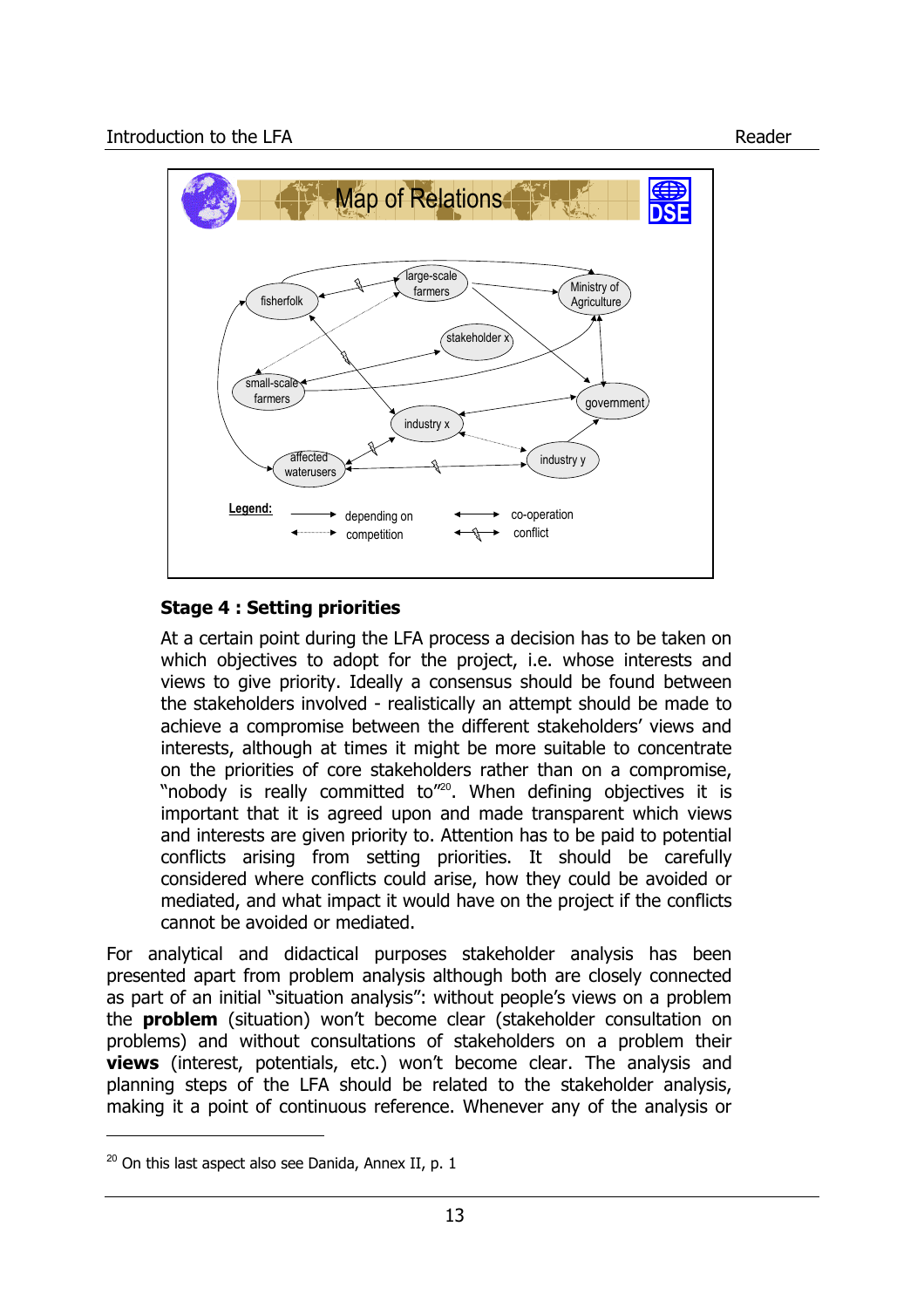l

**which problems?** 

planning steps of the LFA has to be revised the stakeholder analysis should be re-considered.

This leads to the statement made initially, that stakeholder analysis is not an isolated analysis step, but a process. The landscape of stakeholders involved in a project evolves with the early analysis stages of an LFA process. To start with careful and elaborate research (empirical analysis) on the different stakeholders might be necessary to be complemented by different forms of direct consultation.

## **2.2.2.Problem Analysis**

Within the LFA it is assumed that for starting to think about a project there has to be a perceivable need for an intervention. Before going further, in the GEF context, in order to be eligible for GEF funding the intervention needs to be "of global interest". GEF project work concentrates on four main focal areas: biodiversity, international waters, climate change and ozone depletion. The term "global significance" means in this respect that the project either aims at reducing or eliminating a threat to a biodiversity or international waters resource or in the case of climate change, tries to remove a barrier to the establishment of a renewable or energy saving technology. If the general project idea does not meet these criteria, the project is not eligible for GEF funding and support needs to be sought from other donors.

It is assumed that a need for an intervention exists if there is an undesired situation. The intervention (project) is meant to help solving the undesired situation. Within the LFA "undesired situation" is translated and crystallised into "problems". Analysing problems therefore means to analyse an existing situation.

During problem analysis the negative aspects of an existing situation are analysed. Key problems are identified and the causal relationship between them.

Initially information on the existing situation has to be collected and analysed which, depending on the complexity of the circumstances, might take a long time. On this basis the stakeholders identified are consulted for their views and perceptions. The consultations can take place through various forms<sup>21</sup> that have to be chosen depending on the stakeholders. Often the consultations are organised as participatory workshops. "Brainstorming" can be used as a technique at the beginning of a workshop to identify key problems with the stakeholders. Having collected a number of key problems a so-called starter problem is selected to begin with clustering the problems: a

**identification of causes and effects between key problems** 

 $21$  e.g. round tables, informal meetings, semi-structured interviews or other rapid appraisal techniques (e.g. Rapid Rural Appraisal/ RRA or Participatory Rural Appraisal/ PRA).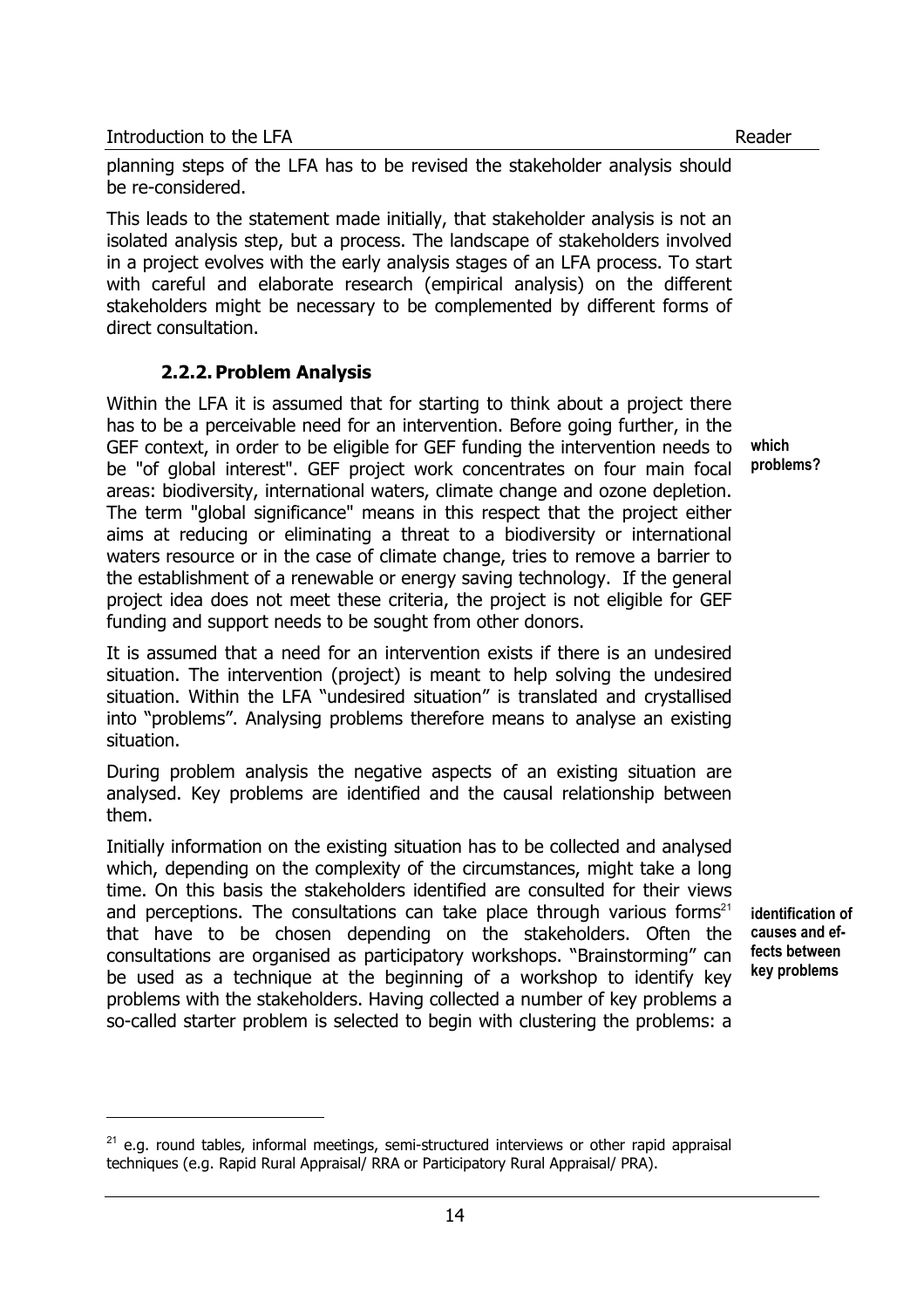l

hierarchy of **causes** and **effects** is being established between the problems identified, slowly drawing up a **"problem tree"<sup>22</sup>**:

- problems which are directly causing the starter problem are placed **below** it;
- problems which are direct effects of the starter problem are positioned **above** it;
- problems that are neither a cause nor an effect are positioned at the **same level** as the starter problem.



In the illustration case this could mean that after having identified and discussed the existing key problems one problem, e.g. "untreated discharge of wastewater from households and factories into river is high" is chosen as a starter problem. Now the other problems identified are screened to see whether there are problems related to the starter problem as **causes**. Those problems are placed **below** the starter problem (lack of incentives for avoiding high pollution of waste water, legal regulations are not adequate, etc.). Then the pool of problems identified is screened again to see whether there are problems related to the starter problem as an **effect** – those

 $22$  Before starting with the development of a problem tree, that displays the identified problems in a hierarchical order (causes – effects), a network diagram can be established that displays the problems and how they are connected (indicated through arrows) in a nonhierarchical way. Using the network diagram might help to get a first picture of the problem environment before analysing the relationships between the problems in greater detail.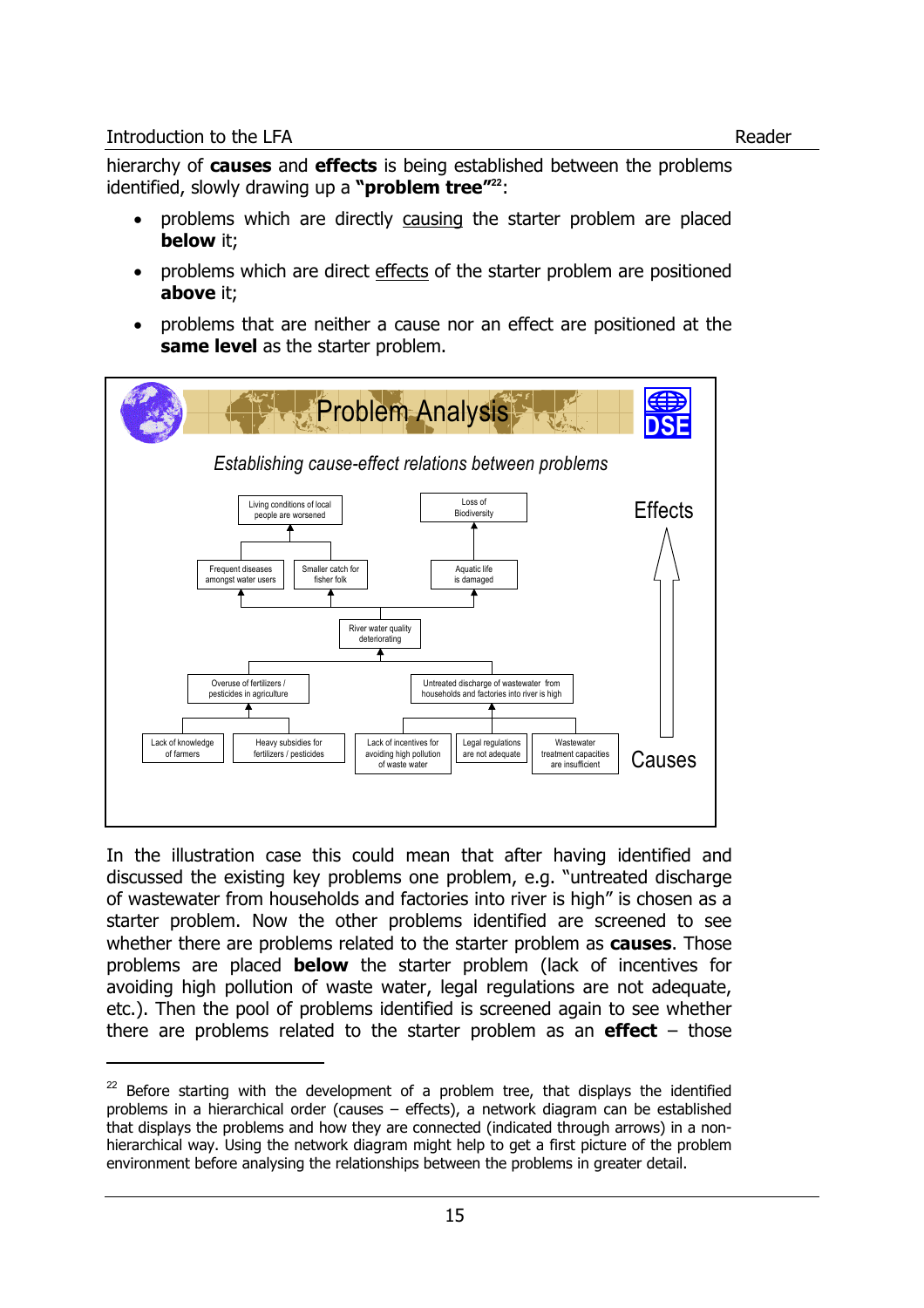problems are placed **above** the starter problem (river water quality deteriorating) and so on. Slowly a problem tree will evolve relating the remaining problems identified to the problems in the tree. Whenever necessary (to keep the causes-effect logic) the tree has to be restructured.

There are a number of difficulties that occur frequently during problem analysis $23$ :

- steps are being left out: the cause effect relationships between the key problems are not direct, **one or more steps are missing in the logical sequence**. It is therefore important to review the problem tree established to see, whether the logical sequence between the different levels of problems is correct, or whether something is missing or has to be changed;
- **the same problem is mentioned twice** using a different wording. Example: Working the ground with the hoe, use of local seeds and small amounts of seed do not LEAD to traditional agriculture but ARE traditional agriculture. They may lead to a small yield, which as a result would have to be indicated as an effect on a higher level;
- **a number of problems are presented as only one problem**. They have to be separated in order to be able to identify the causeeffect relationships between them and see "which problem leads to which other problems";
- **the problems stated are not specified in sufficient detail** and do not communicate the true nature of a problem. Example: "Poor management" does not specify what the real problem is and has to be broken down in order to understand the problem and analyse its causes, which could be poor financial control, late delivery of key services, etc.;<sup>24</sup>
- instead of negative aspects of an existing situation **the absence of a solution is stated as the problem**, predetermining the solution. Example: It is not the lack of pesticides that leads to a reduction of potato yield, but the pest itself that affects the potatoes. If in the problem analysis "lack of pesticides" is stated, the only possible solution can be "pesticides are available". Pest however can be controlled in various ways, e.g. biologically or manually, depending on the circumstances.

While establishing the problem tree it should be kept in mind to state problems as negative situations. It is also important to remember that a problem's positions within the hierarchy established ("problem tree") does not indicate its importance but shows its causal relation with other key problems.

j

**difficulties with problem analysis** 

<sup>&</sup>lt;sup>23</sup> Translated and adapted from: Dressler, Jürgen: Für einfaches und korrektes Zoppen: Die fünf Sticker. In: entwicklung + ländlicher raum, 3/ 1987.

<sup>&</sup>lt;sup>24</sup> European Commission, 1999, p. 18.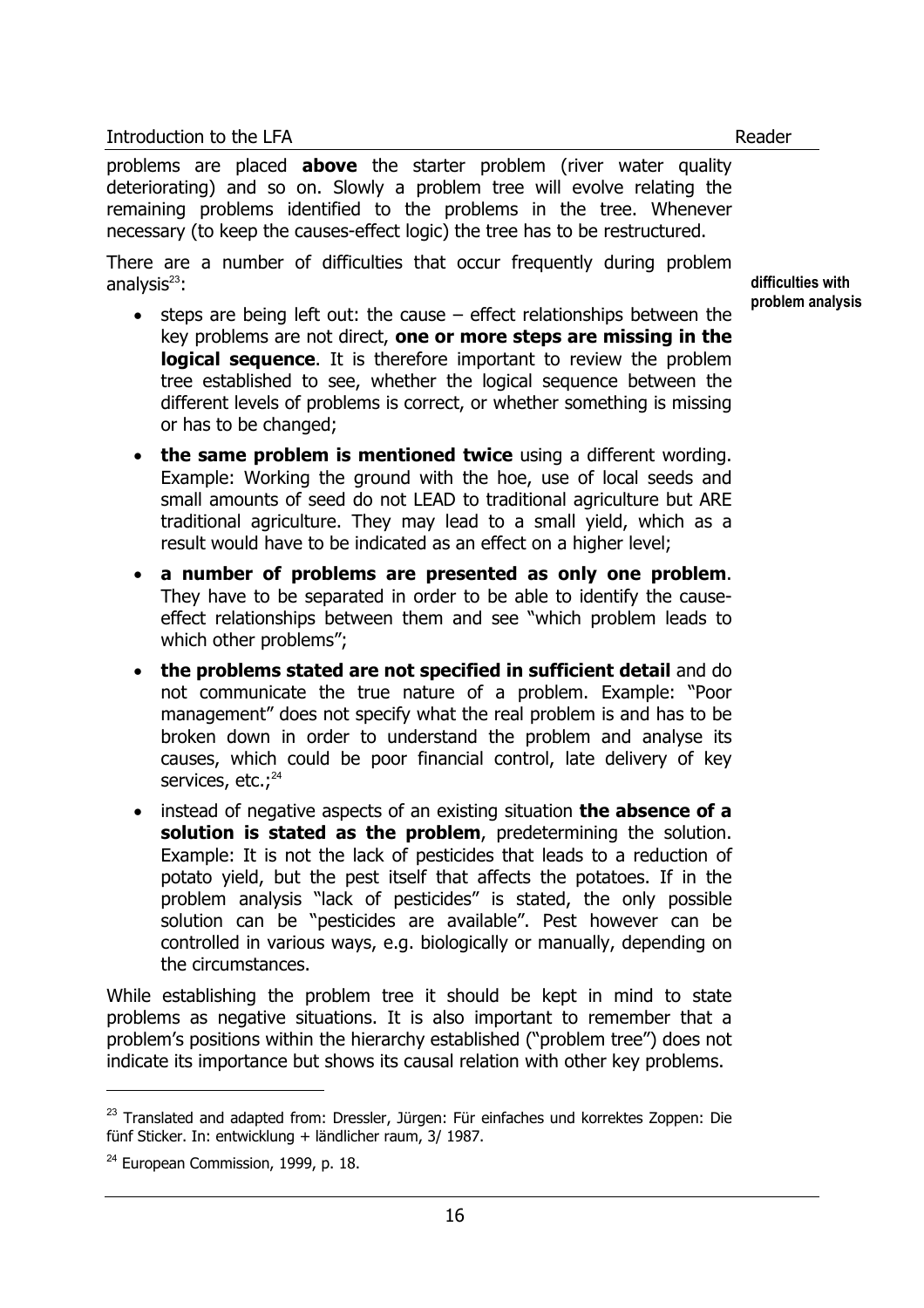l

What level of detail of problem analysis should be achieved during a workshop has to be decided on the spot depending on the necessities and the opportunities for further consultations.

Stakeholder analysis and problem analysis form part of the analysis of an existing negative situation ("situation analysis"). In some organisations the analysis of **potentials** forms part of this initial analysis phase.<sup>25</sup> It is meant to add to the picture of the problems in a given situation resources or opportunities (potentials) that might help to solve the problems. Generally different types of available resources such as natural resources, capital, infrastructure and labour force and other kind of opportunities are considered to be potentials. They might later on be utilized to achieve objectives. Analysing them at the beginning helps to get a more dimensional picture of a given situation and might later on help to choose a project strategy, making use of existing resources.

**potentials as part of the situation analysis** 

## **2.2.3.Analysis of Objectives**

While problem analysis presents the negative aspects of an existing situation, analysis of objectives describes a future situation that will be achieved by solving the problems identified.

During analysis of objectives potential solutions for a given situation are identified. This involves the reformulation of the negative aspects ("problems") identified into positive ones (envisioned for the future) drawing up an **"objectives tree"**. In the objectives tree now the **objectives** are structured in a hierarchical order and the former cause–effect relationships between the key problems are turned into means–end relationships between objectives (what needs to be done to achieve what?). The objectives derived should reflect the future, desired situation but should be **realistically achievable** (which can be achieved by e.g. qualifying the objectives). The rationale of the reformulation is to derive the objectives directly from the actual existing problems identified and not from elsewhere.

Looking at the former "starter problem" in the illustration case "untreated discharge of wastewater from households and factories into river is high" is now reformulated as an objective into "untreated discharge of wastewater from households and factories into river is reduced". By saying "reduced" the objective is qualified as the target will not be an absolute one ("no untreated discharge of wastewater from households and factories into river"). This absolute objective would, in this case, most probably be unrealistic. Qualifying the objectives at an early stage will also later on help to define targets (indicators).

**identification of potential solutions for a given situation** 

 $25$  E.g. in the Objectives - Oriented Project Planning (ZOPP) of the German Corporation for Technical Cooperation (GTZ), or in FINNIDA's project planning strategy (see also FINNIDA, p. 50.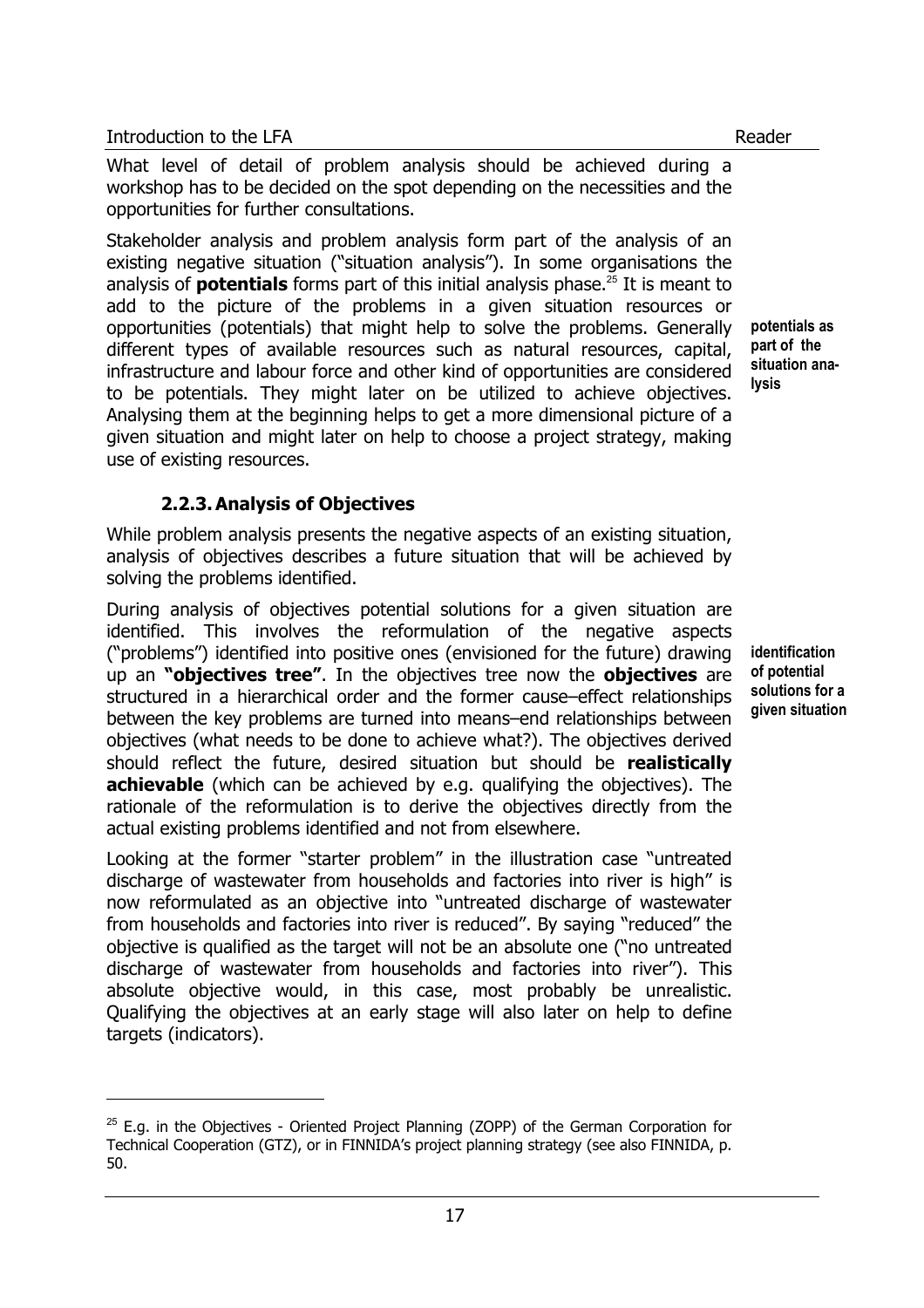As after having established the problem tree it is important to review the objectives tree (the means–end relationships) to ensure validity and completeness of the hierarchy of objectives. It might for example be necessary to revise statements or to add new objectives in case they seem to be relevant and necessary to achieve the objective at the next higher level.

Attention has to be paid to the fact, that some problems cannot simply be reformulated, as they cannot be influenced (e.g. heavy rainfalls, insufficient budgets made available, etc.).



# **2.2.4.Strategy Analysis ("Analysis of Alternatives")**

The final stage of the analysis phase involves the identification of possible solutions that could form a project strategy and the selection of one or more strategies to be followed by the project. During strategy analysis (or "analysis of alternatives") a decision is being taken on which objectives **will** and which objectives **won't** be pursued within the frame of the project. The starting point for strategy analysis is the objectives tree. The choice of one ore more strategies is made on the basis of criteria which have to be agreed upon and defined with the stakeholders, depending on the specific project context. Possible criteria could be: costs, urgency, resources available, social acceptability, gender aspects, time perspective of benefits, feasibility, development policy guidelines, etc. The information gained during stakeholder analysis (potentials, support, resistance, etc.) and analysis of

**identification and selection of a project strategy**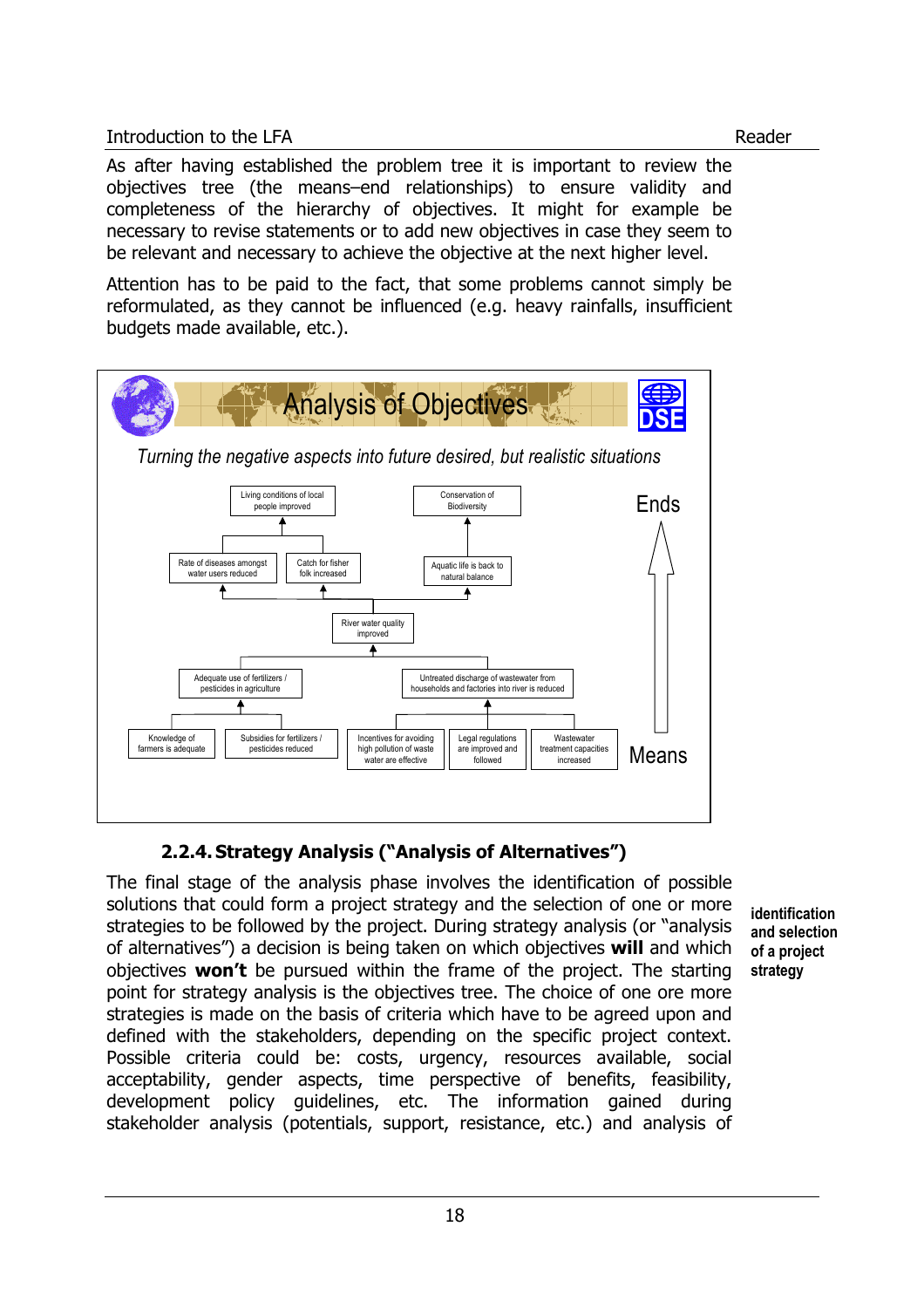j

potentials should also be taken into consideration as a reference for decision taking.<sup>26</sup>

In the GEF context the set of criteria to be used in the strategy analysis are largely pre-established by a series of GEF specific requirements. If the global interest check point is passed successfully the next question is, whether the project is "gefable". "Gefable" relates to the conformity with national priorities and the strategic fit of the idea into the GEF portfolio, as well as the portfolio of the GEF Implementing Agency (UNDP, World Bank, or UNEP). Guidance for this has been provided by the Conference of the Parties (COP) of the two conventions, the Convention on Biological Diversity (CBD) and the United Nations Framework Convention on Climate Change (UNFCCC). **The GEF Operational Strategy and the Operational Programmes reflect the COP guidance and thus constitute the main framework for eligibility**. The GEF will not finance activities in the areas of biodiversity and climate change that do not fully conform to the guidance from the COP. Additional information is included in national Biodiversity Strategies and Action Plans (BSAPs) and National Environmental Action Plans (NEAPs) and the work program of the GEF Implementing Agencies. Again, if a project concept is not 'gefable', GEF cannot fund the activities.

GEF eligibility also refers to the incremental nature of the activities envisaged in the strategy since GEF financing is available to meet the agreed incremental costs of measures to achieve global environmental benefits. The realistic baseline –the kind of interventions and projects that would take place without GEF involvement, including other donor activities- needs to be identified in the first place.

A comparison of the agreed system boundary and the information available on the realistic baseline will show potential gaps, which when further analyzed will lead to a list of programmatic gaps, the activities likely to be founded with GEF funds. An analysis of the realistic baseline on the other hand should yield some quantitative estimates about baseline costs.

In the illustration case – which is not a specific GEF case study - (below) the two possible strategies identified are a) an **agriculture strategy** (focussing on the adequate use of fertilizers and pesticides in agriculture) and b) an **environment strategy** (focussing on the reduction of untreated discharge of wastewater from households and factories into the river). Both have to be pursued in order to improve the quality of the river quality. This can be done in different projects, or in different sub-components tackled by the same project or programme.

 $26$  There are a huge number of instruments that can be used to facilitate actually choosing a strategy such as: utility analysis, cost-benefit analysis, SWOT-analysis (Strengths - Weaknesses – Opportunities – Threats), cost-effectiveness analysis, force field analysis, and others. For short introductions to SWOT-analysis and force field analysis see Jackson, Bill, p. 6; further explanations on the tools can be sought from literature on project management (also on the internet). Also see COMIT, p. 45 on utility analysis.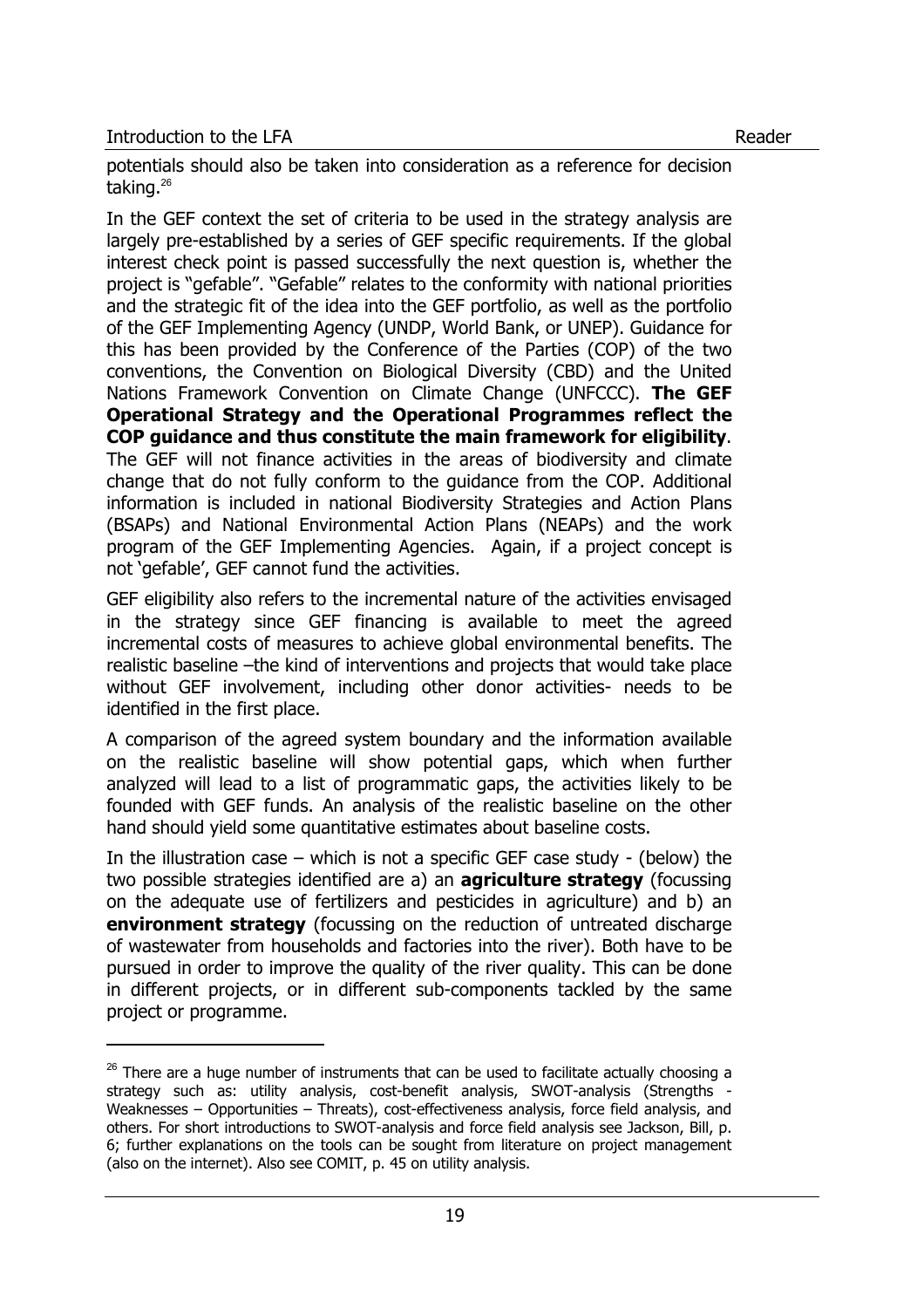## Introduction to the LFA Reader

The scope and amount of work entailed in the strategy or strategies chosen determines the "size" of the intervention  $-$  be it project-size or programmesize (consisting of a number of projects).

The review and incorporation of lessons learned from former projects is an useful support tool at this point and also throughout the whole LFA process.



Having selected a project strategy the different levels of objectives (immediate objective and development goal) can be identified, which will later on be transposed into the logical framework matrix (or short form: logframe matrix).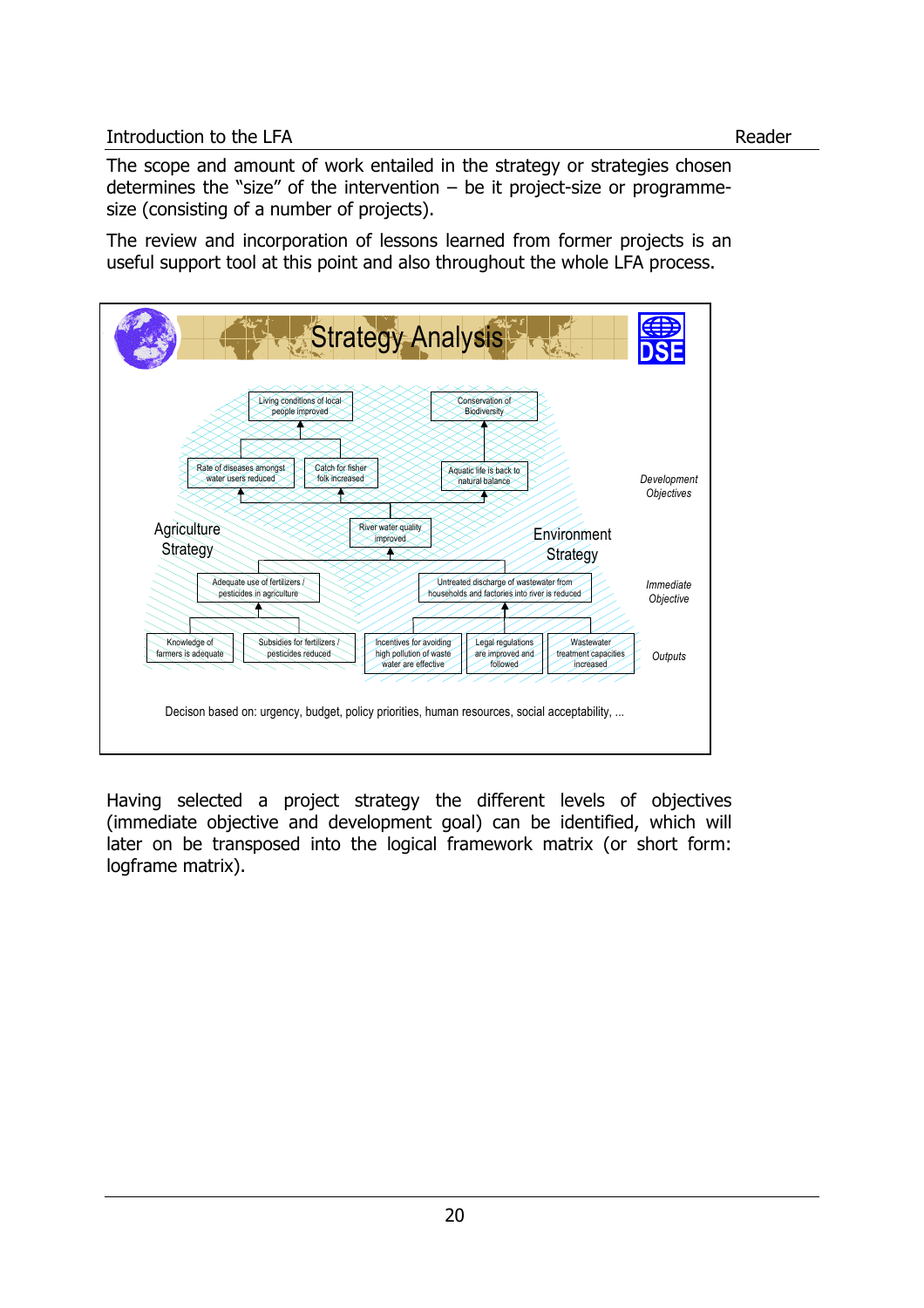## **2.3. The planning phase**

The main output of the LFA is the **logframe matrix** (short form for logical framework matrix) – it could also be called the **"product" of the LFA**. The logframe matrix is a **format** for presenting the results of the LFA as a process, and is developed on the basis of the LFA tools applied earlier during the analysis phase:

Out of the strategy analysis (based on problem and stakeholder analysis and the analysis of objectives) the different levels of objectives are being transposed into the first column of the matrix (project strategy). During the planning phase of the LFA it is further elaborated which external factors are crucial for the projects success (assumptions), where to find the information required to assess its' success (indicators and sources of verification) which means are required to achieve the project's objectives and what the project will cost. On this basis activity and resource schedules can be established.

## **2.3.1.The Logframe Matrix**

It is true that the logframe matrix is comprised of 16 "boxes", but it is not true that establishing a logframe matrix means to "fill in the boxes". Behind every "box" stands careful analysis and logical reasoning that has to be pursued **before** filling in the boxes – which is only the final activity, a product - the summary of a longer process. If this often time-consuming process is not carried out, poor, unstructured project design and a lack of ownership among stakeholders can be the result. LFA is **not a matrix** it **is an approach**. The quality of a project summary (presented in form of a matrix) always depends on the quality of the analysis work done before establishing the summary.

What was said earlier about the LFA as a whole **approach** can also only be true for the logframe **matrix** as its principal outcome: **flexibility in its use** is essential as it is based on the analysis of an existing situation, and



**logframe matrix as a format for presenting the results of the LFA process** 

**updating the logframe matrix**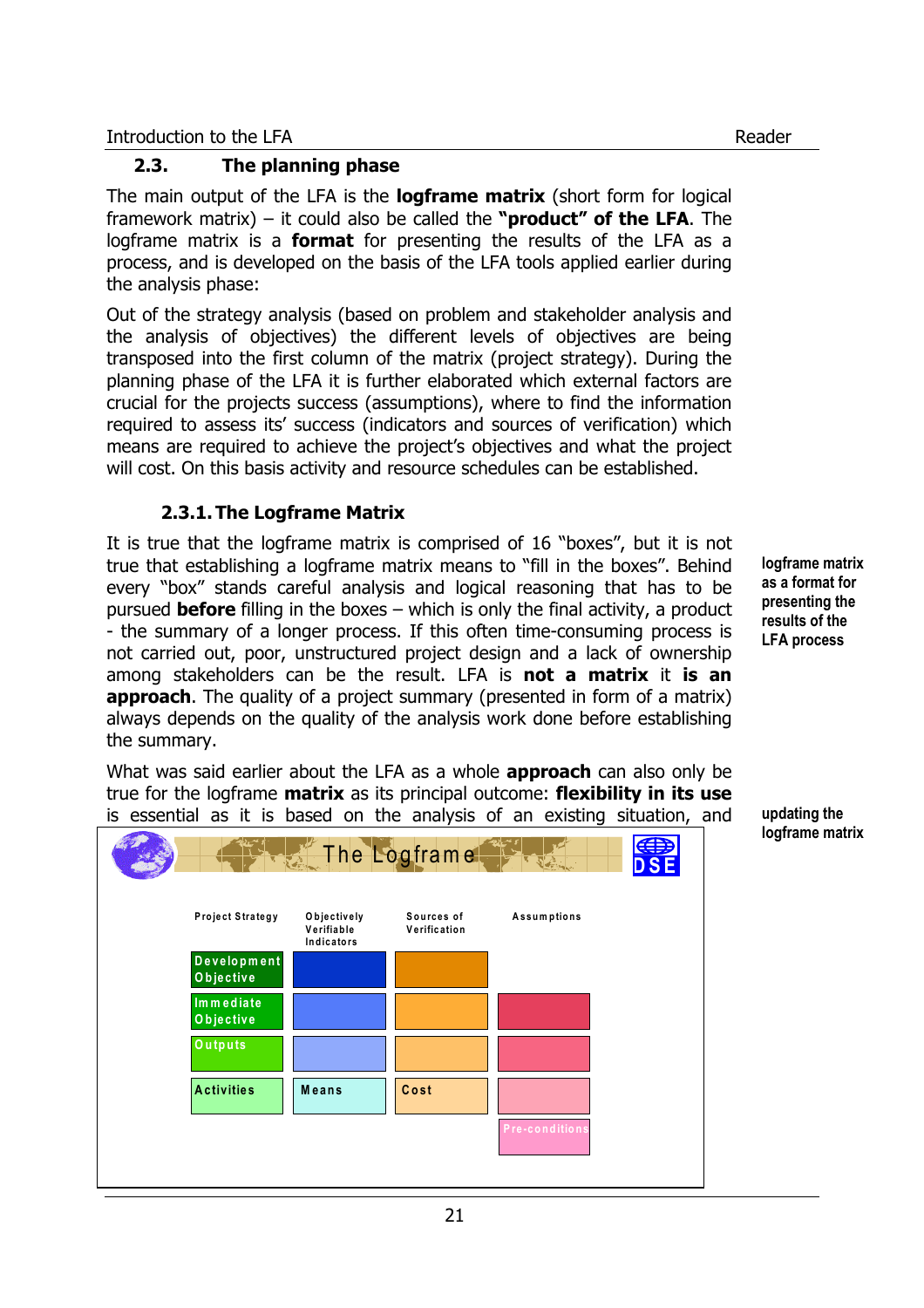l

The logframe matrix consists in its most basic format used for illustration purposes here of "16 boxes": four columns and four rows forming a matrix. Within the **vertical logic** of the matrix (first column = project strategy) it can be identified what the project intends to achieve and how (clarifying the causal relationships between the different levels of objectives), specifying important underlying assumptions and risks (fourth column of the matrix). Within the **horizontal logic** of the matrix indicators to measure progress and impact are specified and the sources or means by which the indicators will be verified.



The matrix serves as a **summary of the key information on the project**. It provides an easy overview that allows a quick assessment of the consistency and coherence of the project logic.<sup>27</sup>

 $27$  How detailed the information is presented in the matrix depends on the stage of the project and on the purpose the matrix should serve. See also: Danida, p. 40f.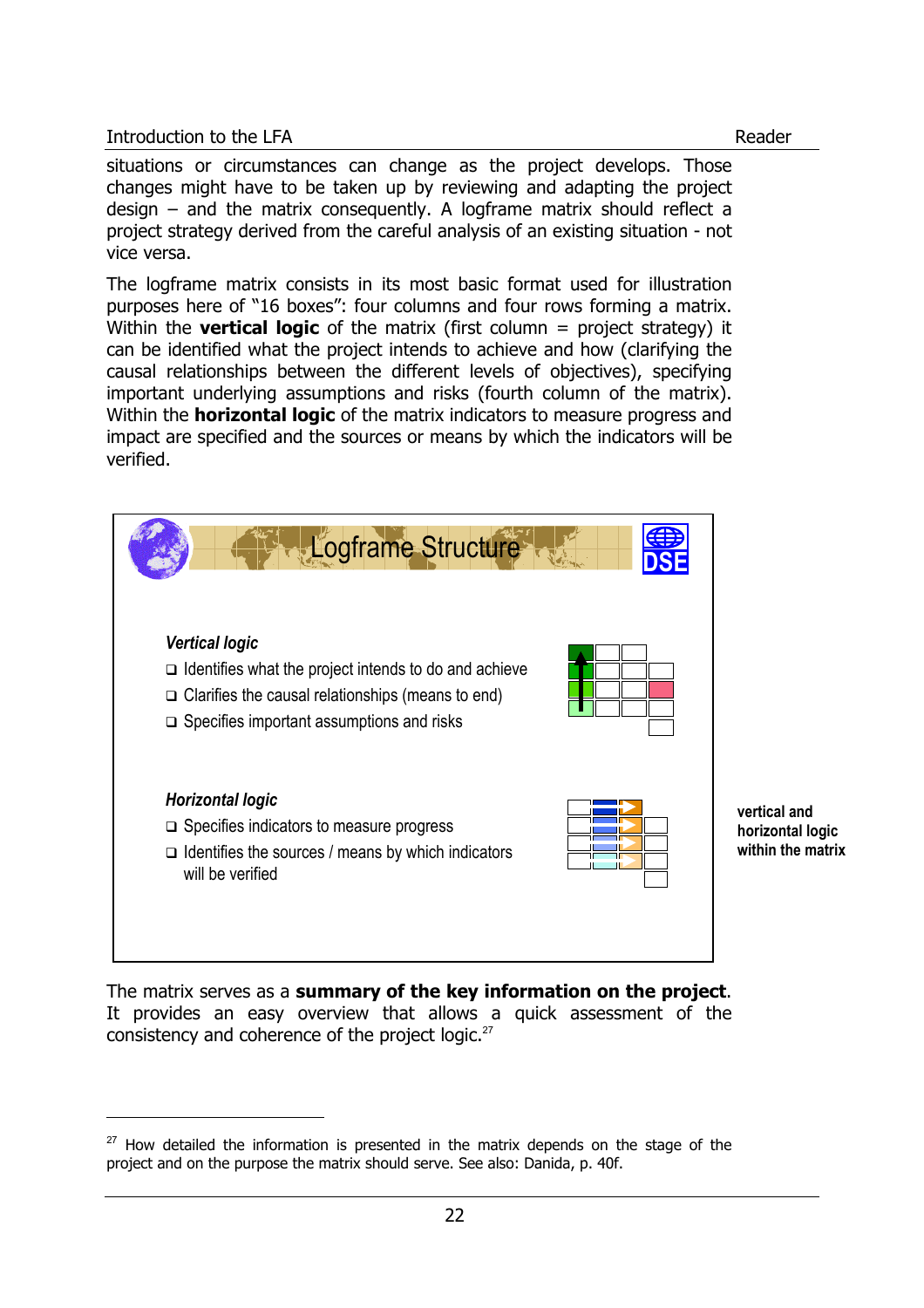l

## **2.3.2. Levels of Objectives**



The project strategy reflected in the first column of the logframe matrix is derived from strategy analysis: the objectives chosen for inclusion in the project are transposed into the matrix. When transposing the objectives it is important to distinguish between different levels as defined above.

An **agreement** has to be reached among the stakeholders on what the **immediate objective(s)** of the project should be. Once this level of objective has been defined, the objectives that fall under the strategy chosen during strategy analysis can be transposed into the first column of the logframe matrix. Attention has to be paid to distinguish between the different levels of objectives. The project strategy incorporated in the first column of the matrix has to be reviewed to see whether the means to end relationships established between the different levels of objectives are consistent, or whether additional outputs or activities are required in order to achieve the objective(s) on the next level<sup>28</sup>.

Some organisations strongly promote the **use of only one immediate objective**. In the Project Cycle Management Training Handbook of the European Commission it is stated that more than one immediate objective

**transposing objectives into the matrix** 

**using only one immediate objective** 

 $28$  Apart from deducing activities from the hierarchy of objectives it might be necessary to carry out a study to identify the activities required. Activities can also be identified through discussions with stakeholders (e.g. in form of a planning workshop).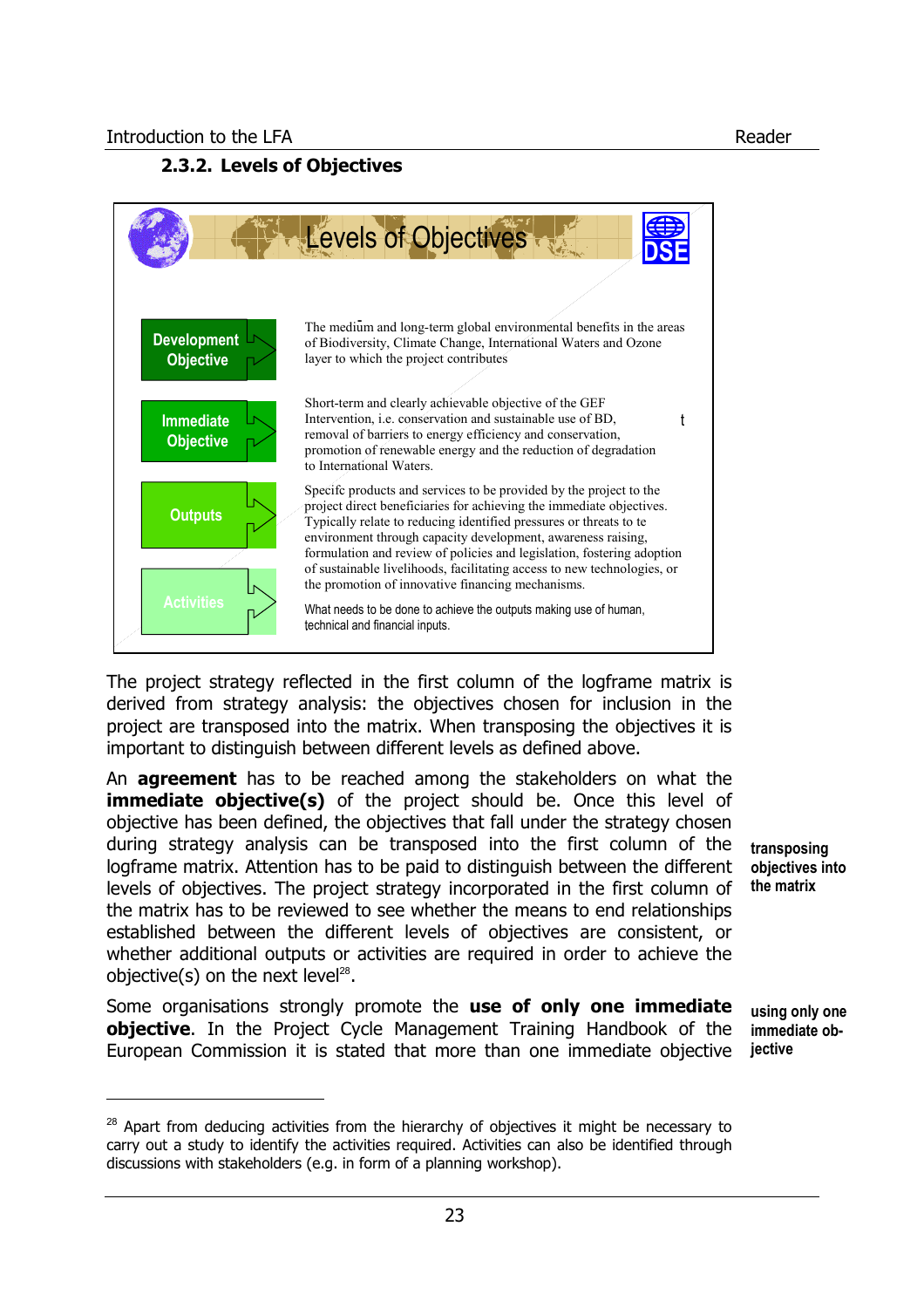"would imply an overly complex project and possible management problems." Multiple immediate objectives "may also indicate unclear or conflicting objectives."<sup>29</sup> Danida also stresses that there should only be one immediate objective: "The project has only one immediate objective, or if more, the objectives are compatible, complementary and at the same level."<sup>30</sup> A recommendation generally made in cases of multiple immediate objectives is to try to reformulate them into one immediate objective. If this is not possible because the objectives are too diverse and forcing them into one objective doesn't make sense, two or more logframes should be drawn up for the different immediate objectives, to represent sub-components of a project.

In the illustration case the immediate objective agreed upon is "pollution load of wastewater discharged into river is reduced" and the development objectives are "living conditions of local people improved" and "biodiversity of globally significant aquatic life conserved". The strategy chosen is the "environment strategy" so that the level of objective below the immediate objective (the outputs) is also transposed into the logframe matrix ("incentives for avoiding high pollution load are effective"). For graphical reasons there is only one result stated in the illustration case– for a more complete logframe matrix see chapter 2.4.

# **2.3.3.Assumptions**

A project strategy can never cover all aspects of an existing situation. The moment a choice is made on which objectives to pursue with a project at the same time a number of aspects are being **left outside** the scope of the project. Those that have to be attained in order to reach a project's objectives become external factors that **influence or even determine the success of the project, but lie outside the control of the project**.

Additional external factors to be included in the logframe matrix can be derived from the stakeholder analysis: problems identified that are not tackled by the project itself might have to be included. Further external factors that have to be met in order to achieve project objectives can be identified by logical reasoning: reviewing the logframe matrix systematically starting with the lowest level of objectives, asking what further external factors have to be fulfilled in order to achieve the next higher level of objectives. Frame conditions i.e. macro-economic, institutional-political, ecological and socio-cultural frame conditions, which cannot easily be influenced, should be considered for inclusion as assumptions.<sup>31</sup>

The aim of specifying assumptions (and pre-conditions) is to **identify and assess potential risks to and dependencies of the project right from** 

**identification and assessment of potential risks** 

l

<sup>&</sup>lt;sup>29</sup> European Commission, 1999, p. 24.

<sup>30</sup> Danida, Annex II/ Checklists, p. 2.

<sup>&</sup>lt;sup>31</sup> Also see COMIT, p. 70.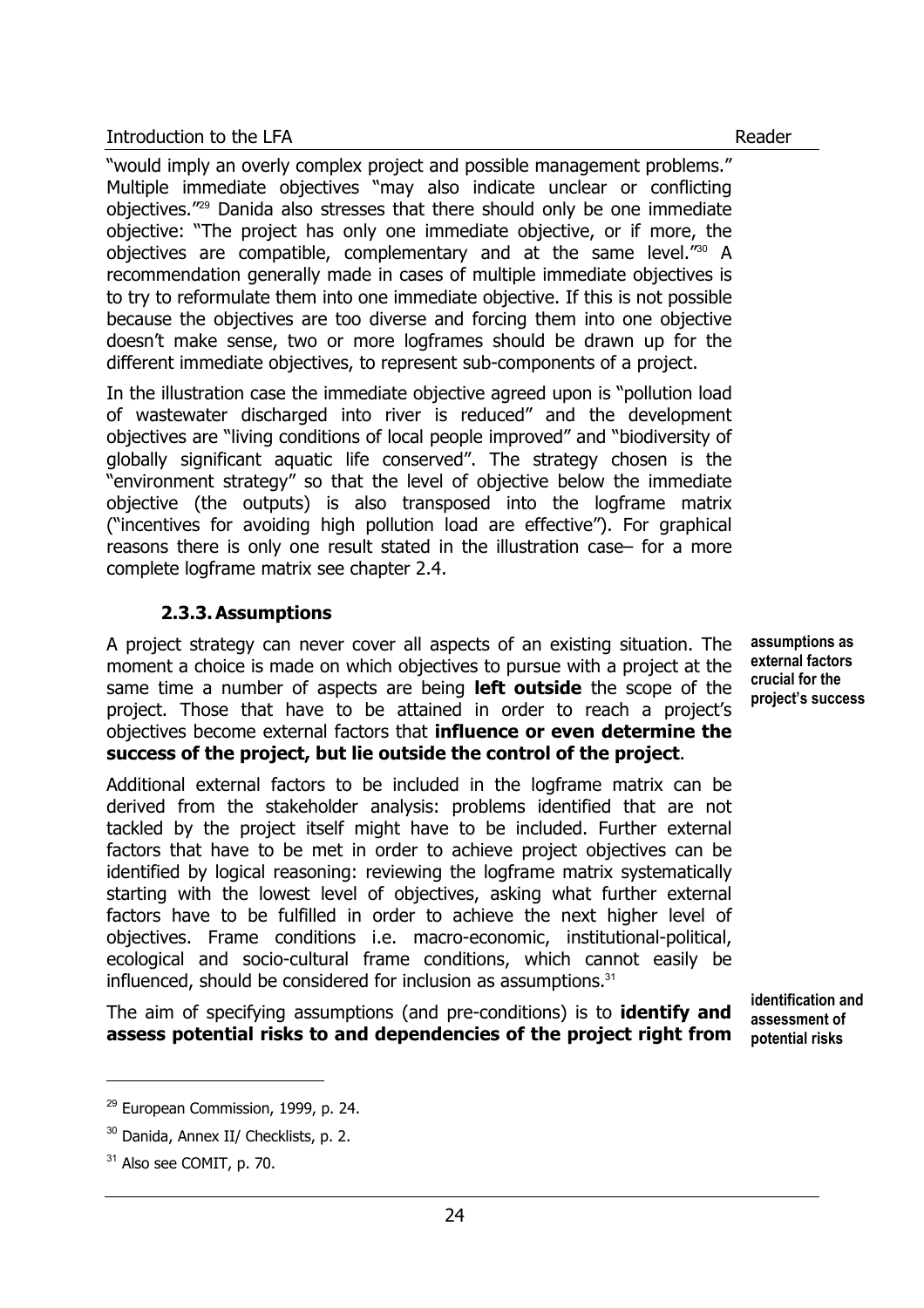**the initial stages of project design**, to support the monitoring of risks during the implementation of the project and to provide a basis for necessary adjustments.

Assumptions are displayed in the fourth column of the logframe matrix and are stated in positive terms (as assumptions that have been accomplished). Below, their inter-linkage with the different levels of objectives can be seen (if activities are carried out and assumptions hold true, then the outputs will be delivered, etc.).<sup>32</sup>



For the illustration case the sequence, starting from the outputs, would read: "if the outputs are delivered ("incentives for avoiding high pollution of wastewater are effective"  $+$  other outputs) and the upstream water quality remains stable (assumption, stated positively as accomplished) then the pollution load of wastewater discharged into the river will be reduced". As can be seen in the graph there might also be **pre-conditions** that have to be accomplished in order to be able to achieve the project's objectives. A **precondition** is different from an assumption in that it is a condition that must be fulfilled or met **before** project activities can start.

<sup>&</sup>lt;sup>32</sup> Graph adapted from European Commission, 1999, p. 23.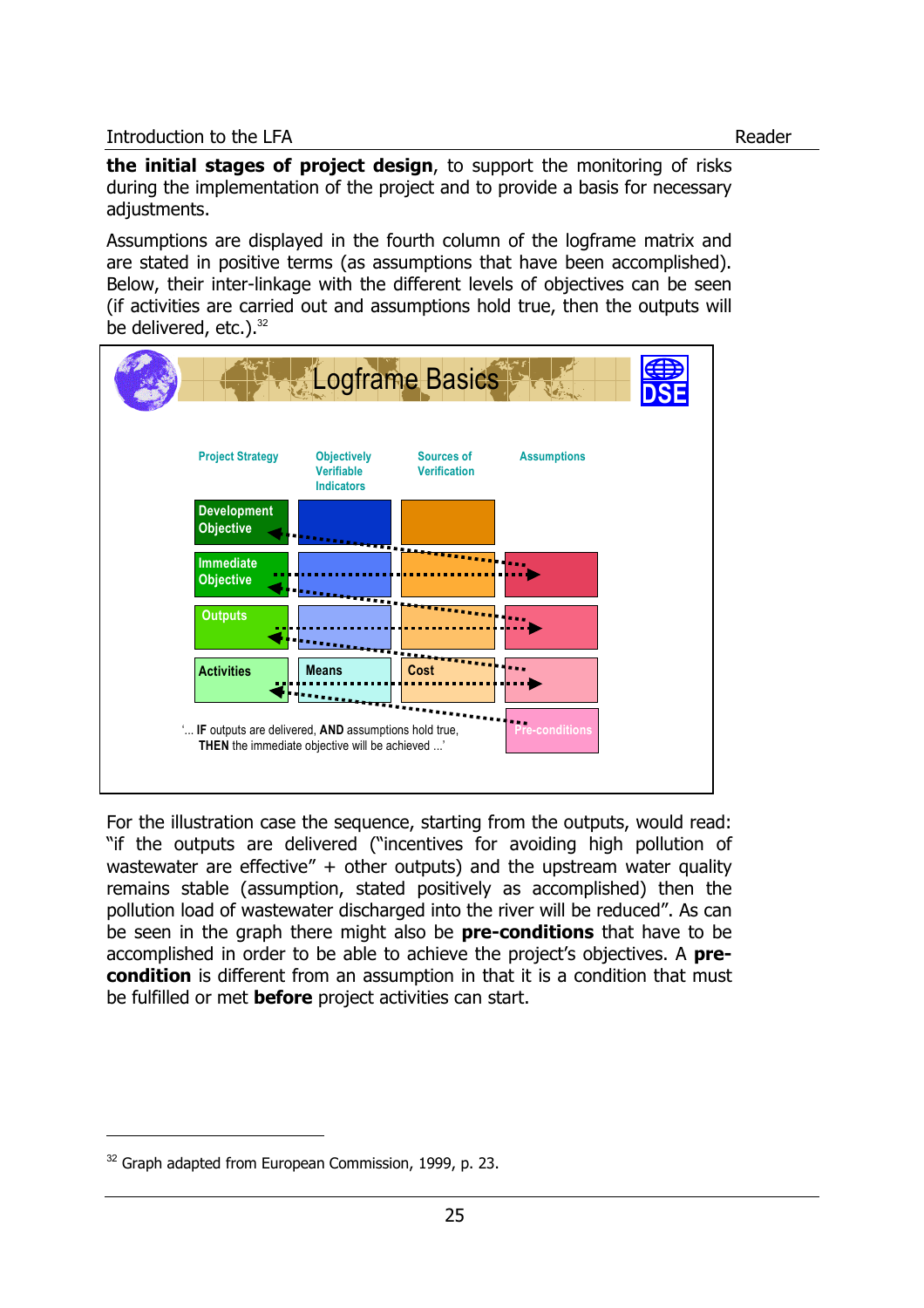The decision on whether or not to include an assumption in the logframe (is it sufficiently important?) can become difficult. Indicating assumptions should serve the purpose to assess the weight of risks and dependencies before deciding on the implementation of a project and later on to observe these risks and dependencies during project implementation. The choice which assumptions to include in the matrix should be made bearing this purpose in tions to place in mind. In general the risks for project implementation should not be too high. **the matrix?**  Stating many assumptions in the logframe suggests high risks for a project. that's why only the most important (in the sense described above) assumptions are mentioned. Exceptions definitely exist where risks are willingly being accepted and the project is willingly being placed in an "insecure" setting. The decision depends on the acceptability of risks for a project in a specific situation. The purpose of stating risks and dependencies stays the same, that is to identify, assess and observe them.

**which assump-**



For group discussions it might be of help to use the algorithm displayed above. It is by no means a "mathematical" instrument as the name might suggest. It can help to facilitate and structure group discussions to distinguish between those assumptions to be included in the matrix and those to be left out.<sup>33</sup>

<sup>&</sup>lt;sup>33</sup> Graph adapted from European Commission, 1999, p. 27.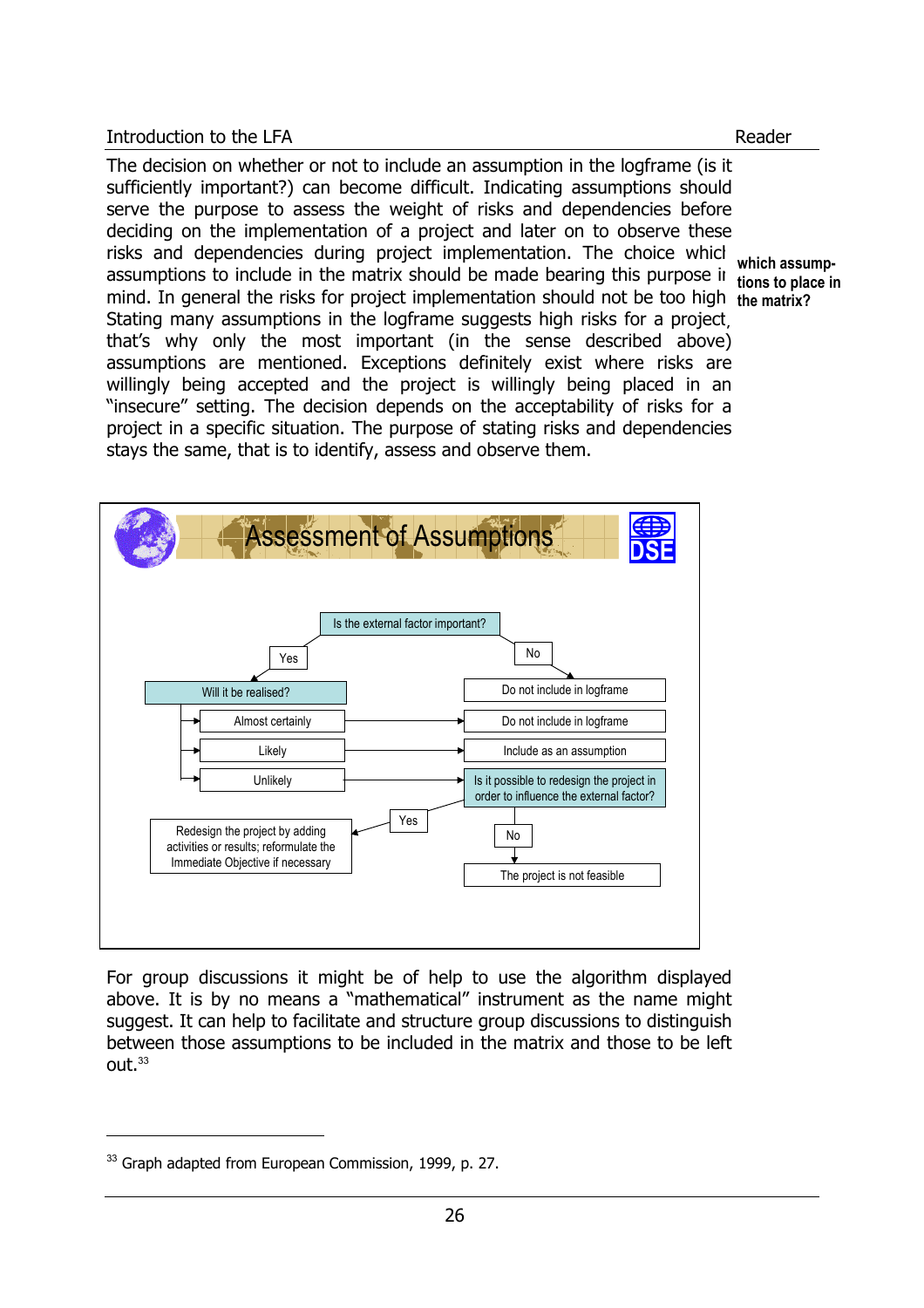Following the algorithm's logic (above) it becomes clear that those external factors that are **essential** for the project to achieve its objectives, but will most probably **not be realised** become so called **"killer assumptions"** if the project cannot be redesigned to achieve its objectives without having to rely on the realisation of the respective external factor.

**"killer assumptions"** 



Assumptions are not meant to serve as excuses for project managers shifting responsibilities for sustainability outside the range of the project (on the development objective level). Sustainability has to be build into the project design, otherwise it won't be accomplished, especially not through factors external to the project.<sup>34</sup>

# **2.3.4.Objectively Verifiable Indicators**

Objectively verifiable indicators (OVIs) describe a project's objectives in measurable "empirically observable"<sup>35</sup> terms and provide the basis for performance measurement and project monitoring and evaluation: they are **parameters of change or of results**, indicating as to what extent the project objectives have been achieved. Indicators help to create **transparency** conveying to others what the project intends to achieve and are placed into the second column of the logframe matrix.

**indicators as parameters of change or results** 

<sup>&</sup>lt;sup>34</sup> Also see COMIT, p. 71.

<sup>35</sup> COMIT, p. 75.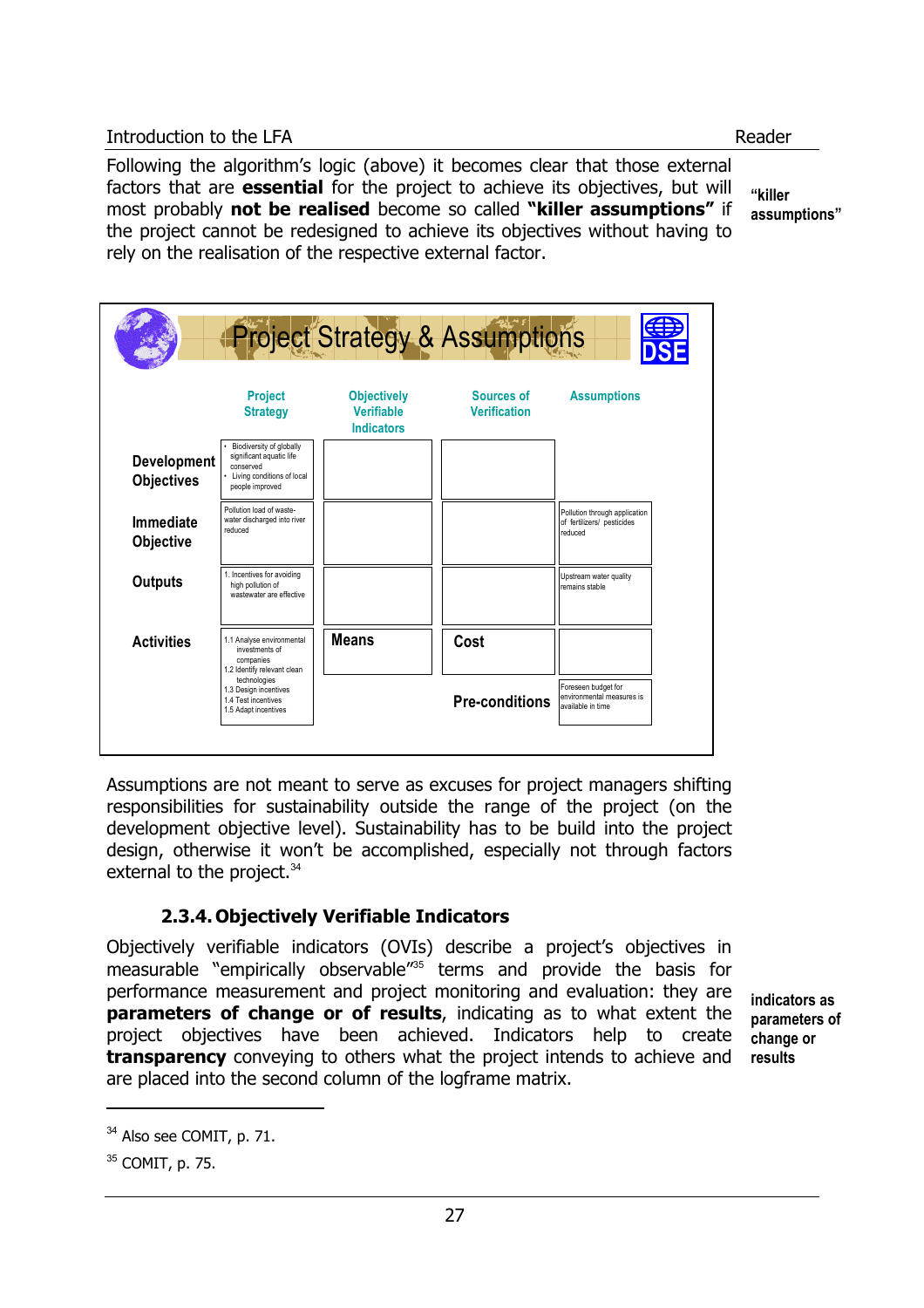Indicators clarify the characteristics of the different levels of objectives of a project. When formulating indicators it should be paid attention that the indicators are $36$ :

- **objectively verifiable**, that means that different people should come to the same results when using the indicators in a monitoring or evaluation process;
- **independent** from each other, each one relating to a specific objective;
- **plausible** in that the effects observed are direct results of project interventions;
- **specific** with regard to quality, quantity, target group, time/ period and place (the 5 dimensions of an indicator);
- **measurable** (directly or indirectly), so that they can be assessed;
- **based on accessible information** (also in terms of time and money).<sup>37</sup>

|    | <b>How to define</b><br><b>Objectively Verifyable Indicators (OVIs)? \</b>                                                                       |  |  |  |  |  |  |  |
|----|--------------------------------------------------------------------------------------------------------------------------------------------------|--|--|--|--|--|--|--|
| 1. | Specify for each output, the immediate objective (and the<br>development objective) the indicator, according to criteria for<br>good indicators. |  |  |  |  |  |  |  |
| 2. | Define, on the basis of the indicator, "targets" (precise aims of<br>the outputs and the immediate objective):                                   |  |  |  |  |  |  |  |
|    | How much?<br>Quantity                                                                                                                            |  |  |  |  |  |  |  |
|    | What?<br>Quality                                                                                                                                 |  |  |  |  |  |  |  |
|    | Who?<br>Target group                                                                                                                             |  |  |  |  |  |  |  |
|    | Starting when and for how long?<br>Time / period                                                                                                 |  |  |  |  |  |  |  |
|    | Place<br>Where?                                                                                                                                  |  |  |  |  |  |  |  |
|    |                                                                                                                                                  |  |  |  |  |  |  |  |

Often it is necessary to establish several indicators for one objective – together they will provide sufficiently detailed and reliable information on the

j

<sup>&</sup>lt;sup>36</sup> Adapted from PARTICIP GmbH, p. 19

 $37$  Another rather easy to remember acronym used to describe the qualities, a good indicator should have is: SMART (specific, measurable, attainable, relevant and trackable).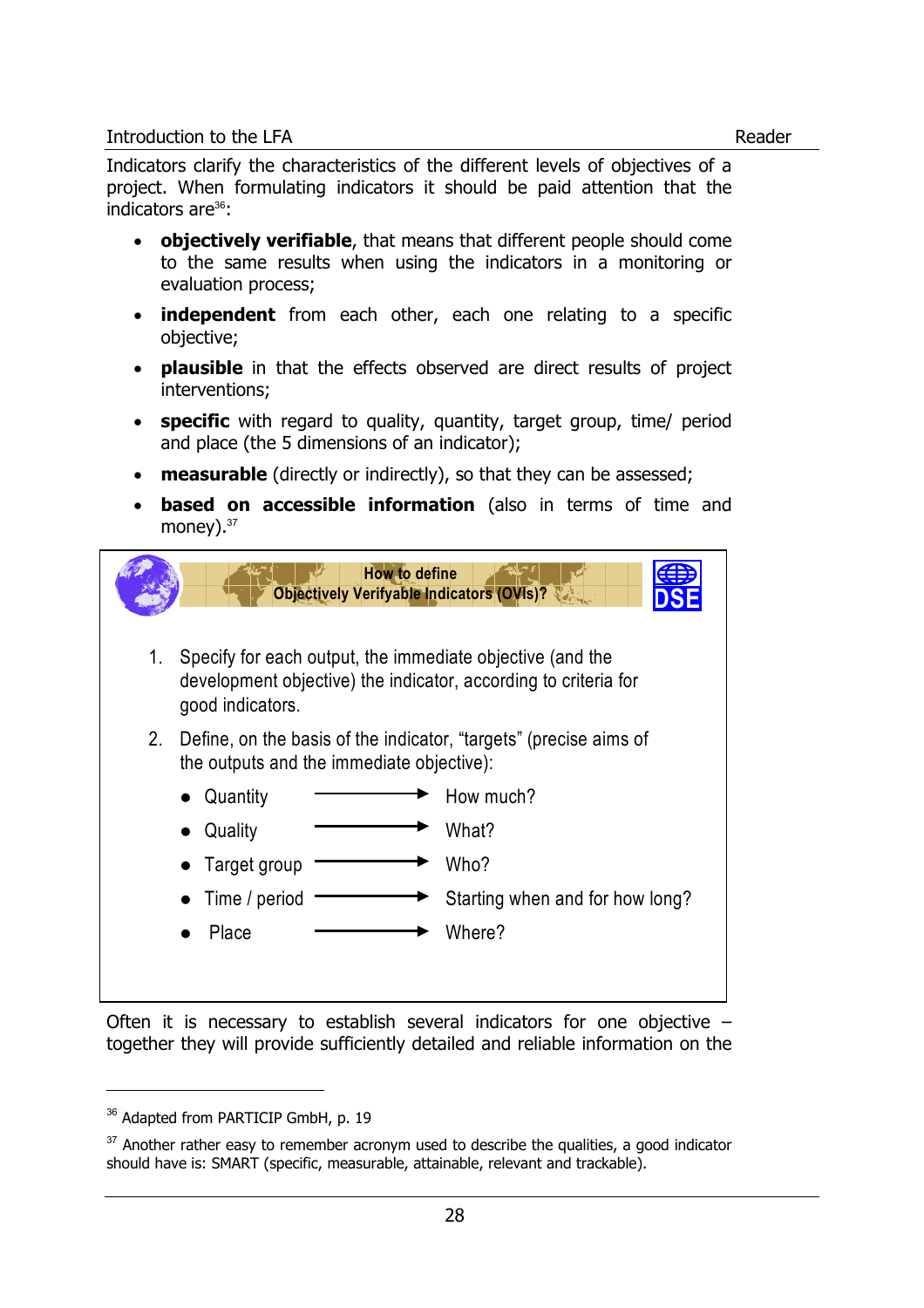achievement of an objective. At times it might be difficult to identify good indicators and it might require very specific professional know-how and experience.<sup>38</sup> Developing meaningful indicators therefore sometimes is better done in a smaller working group of professionals. The final decision on what kind of indicators to use generally evolves around the three factors preciseness of an indicator and costs and time connected to its retrieval.<sup>39</sup>

| Indicators: An Example                                                                                                                |
|---------------------------------------------------------------------------------------------------------------------------------------|
| • Objective: Pollution load of wastewater discharged into the<br>Blue river is reduced                                                |
| - Select the indicator: Concentration of heavy metal                                                                                  |
| compounds (Pb, Cd, Hg)                                                                                                                |
| - Define the targets:                                                                                                                 |
| • Define the quantity: Concentration of heay metal compounds (Pb,<br>Cd, Hg) is reduced by 75% compared to year x levels  (particular |
| attention should be paid to the availability of baseline information)                                                                 |
| • Define the quality:  to meet the limits for irrigation water                                                                        |
| • Define the target group: , used by the farmers of Blue village,                                                                     |
| • Define the place :  in the Blue river section of the District                                                                       |
| • Determine the time:  2 years after the project has started                                                                          |
|                                                                                                                                       |

# **2.3.5.Sources of Verification**

l

Sources of verification (SOVs) describe where and in what form to find the necessary information on the achievement of objectives (indicators). Questions to be clarified when looking for sources of verification for the indicators are:

**SOVs describe where and in what form to find indicators** 

• Do **appropriate external sources already exist** (e.g. reports, statistics)?

 $38$  An indicator though does not always have to be a "five-dimensional" one, indicating quantity, quality, timeframe, target group and place as in the example. Sometimes the target group or one or more of the possible dimensions is/ are absolutely clear and obvious and do not have to be stated explicitly.

<sup>&</sup>lt;sup>39</sup> For a short introduction to indicators used in the GEF context (two categories: indicators of implementation progress and of environmental impact) also see: UNDP, p.10; for a short overview of the various types of indicators - from input and output indicators to performance and structural indicators also see: COMIT, p. 76 (types of indicators are stated and a short definition is given, but no examples).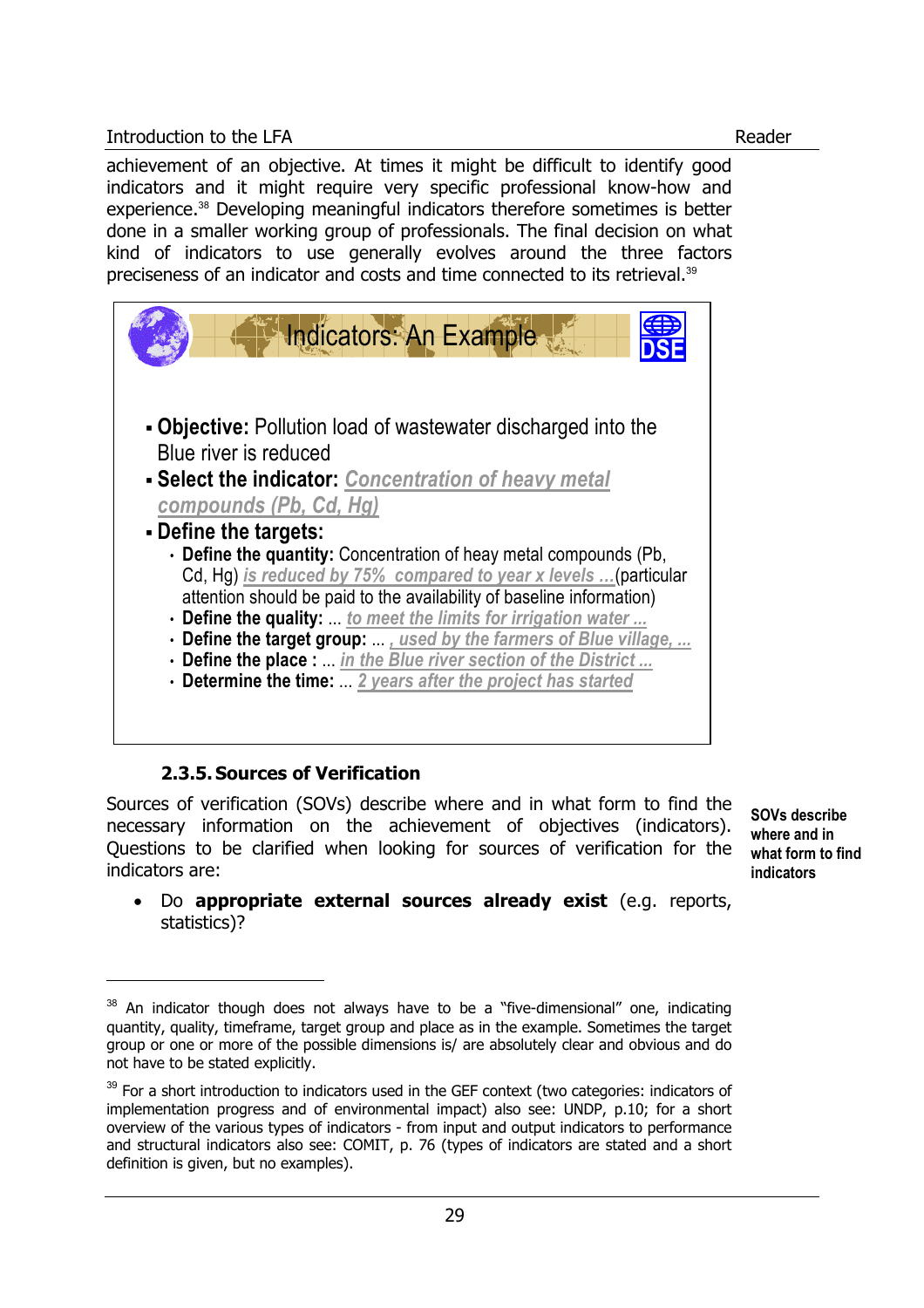- Are these sources **specific** enough?
- Are the sources **reliable** and **accessible**?
- Is the **cost** for obtaining the information **reasonable**?
- Should **other sources be created**?

Where external sources exist that cover the requirements they should be used as much as possible to avoid high costs. If no meaningful and costeffective source of verification can be found, the indicator depending on the source of verification has to be adapted or changed.

Sources of verification are placed into the third column of the logframe matrix.

## **2.3.6.Means and Cost**

**Means** are the human, material and service resources (inputs) needed to carry out planned activities and management support activities. **Cost** are the financial resources needed to carry out these activities. In order to be able to estimate human, material and financial resources needed it is necessary to specify the planned activities and the management support activities sufficiently.

**means and cost give an overview of inputs needed** 

It is also important to bear in mind that the LFA exercise will require specific allocation of funds to finance activities such as consultations, ad-hoc meetings/workshops, or hiring of consultants if necessary, to carry out stakeholder analysis, preparation of the Planning Matrix, etc. In the GEF context, this translates into the need to incorporate these costs in the PDF A or PDF B budgets. For the project implementation stage, the collection and analysis of data identified in the indicators might entail also costs that should be reflected in the M&E budget line within the total budget for the project.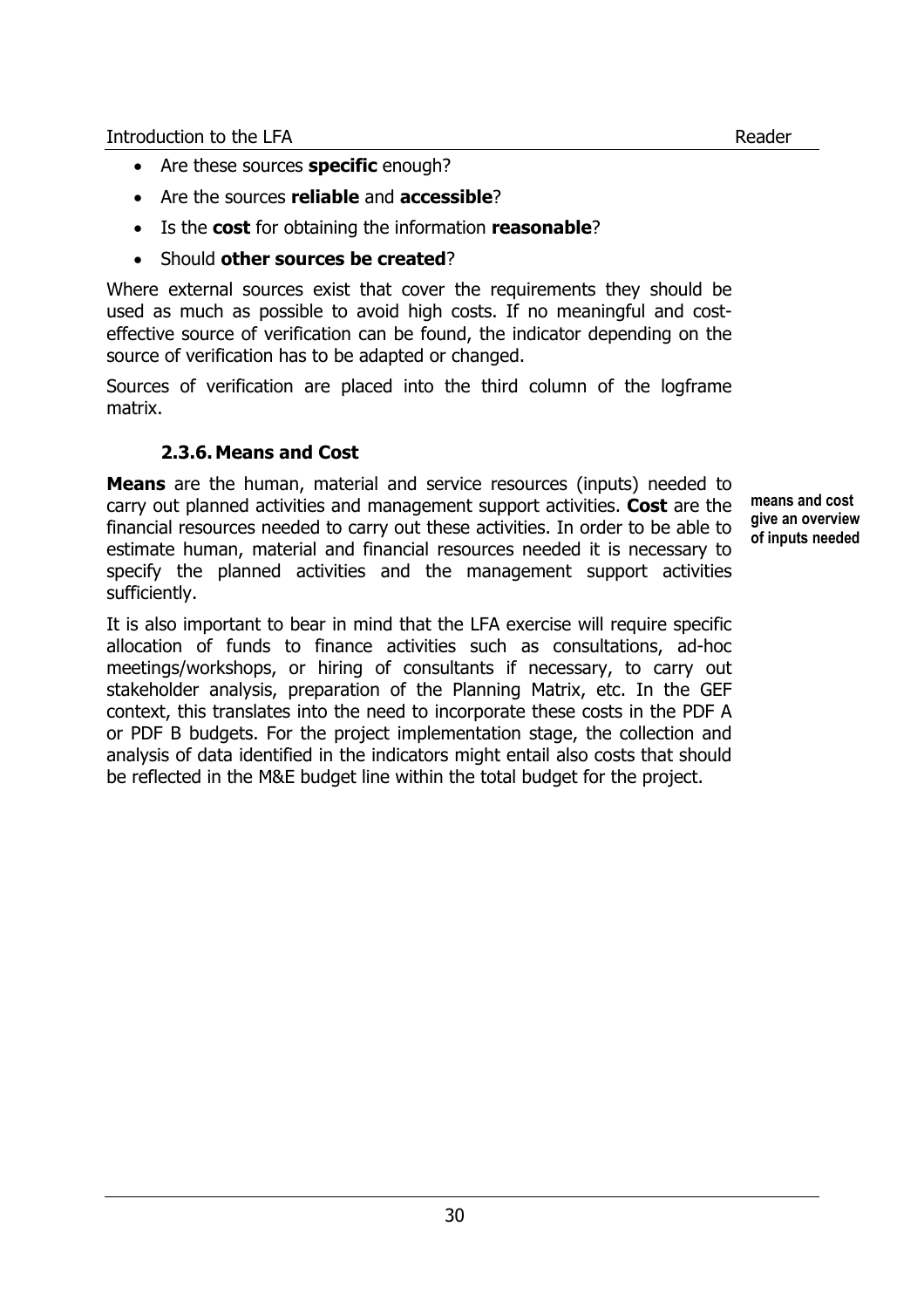

The summary of means (human and material resources) is integrated into the second column, 4<sup>th</sup> row of the logframe matrix. The summary of estimated cost (financial resources) is placed into the  $3<sup>rd</sup>$  column,  $4<sup>th</sup>$  row, adding the last aspects to the project summary (logframe matrix). After having integrated means and cost into the logframe matrix it should be reviewed, whether the means and cost indicated are directly related to the activity concerned and whether all key resources needed (means and cost) have been listed and are sufficiently specified. Clear and logical relationships between outputs, the respective activities to be undertaken, and the inputs necessary form a good basis for budgeting and detailed work planning.<sup>40</sup>

# **2.3.7.Activity and Resource Schedules**

A logframe matrix provides a summary of the key information on a project. "Key information" means, that in general only the most important aspects are being included, without elaborating the operational details needed for further planning and implementation. Activity and resource schedules are a means to provide the **operational detail needed**. Following the LFA sequence they are established on the basis of the logframe matrix. Having drawn up an activity schedule that specifies a project's activities in operational detail a resource schedule can be drawn up to elaborate on the cost of the means required.

**activity and resource schedules provide operational details** 

<sup>&</sup>lt;sup>40</sup> See also FINNIDA, p. 97.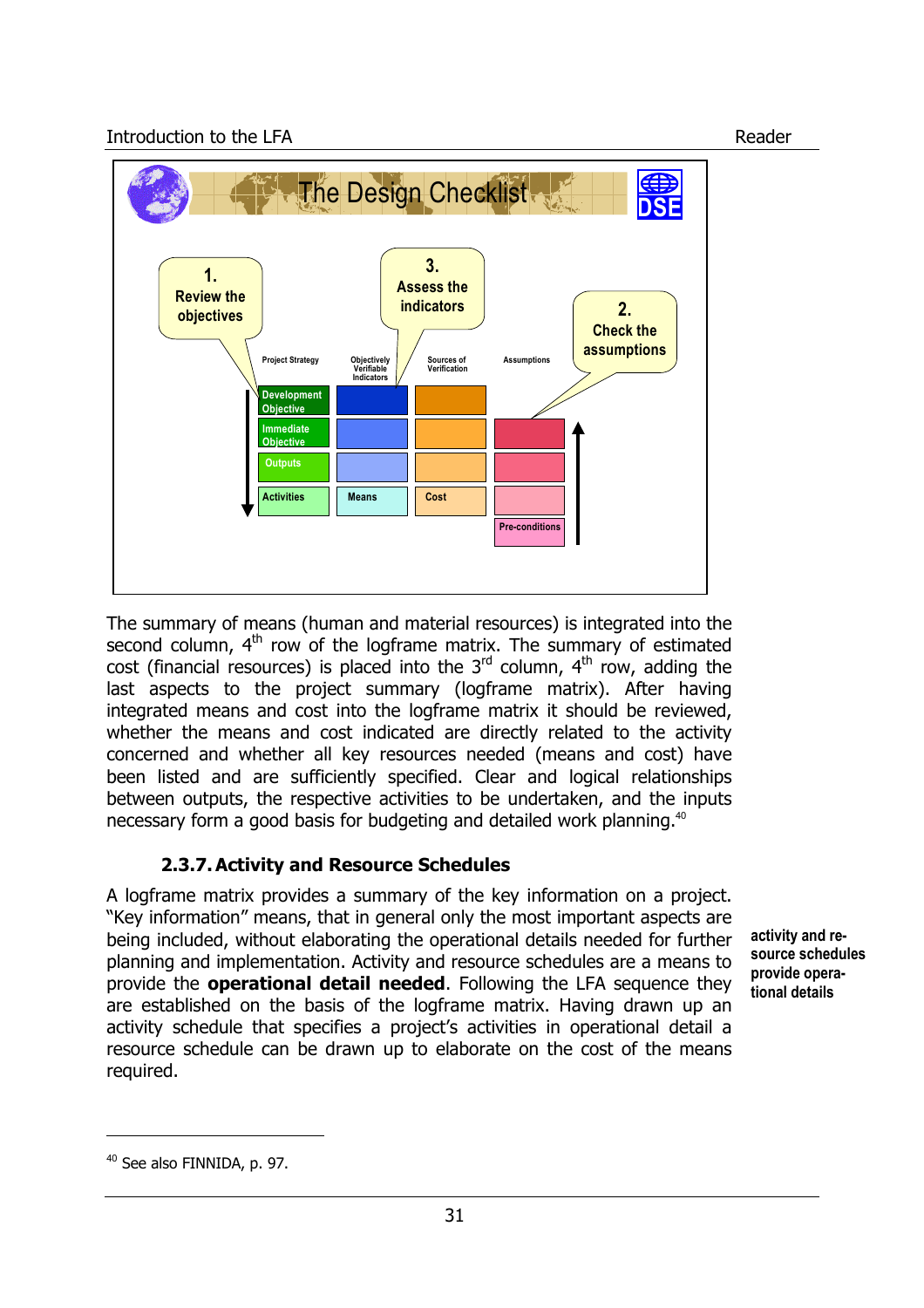## **2.3.7.1. Activity Schedules**

In an activity schedule a project's activities are broken down into operational detail. An activity schedule $41$ :

- lays open **dependencies** between activities;
- clarifies the **sequence, duration and precedence** of activities;
- identifies **key milestones** to be achieved;
- serves as a **basis for project monitoring**;
- **assigns management responsibility** and **implementing responsibilities.**

Starting from the logframe matrix established the activities specified in the first column/ last row are transferred into the first column of the activity schedule format, then $42$ :

• **Break the activities down into sub-activities and manageable tasks**.

The activities shouldn't be specified in too much detail, but they should be detailed enough to provide the basis to estimate time and resources needed to carry out the activities, and they should be detailed enough that the person finally assigned to carry out the activities has sufficient instructions on what has to be done.

## • **Clarify sequence and dependency of the activities.**

After having specified the activities in operational detail, they must be related to each other to see in which order they have to be undertaken (sequence) and which activity depends on the start up or completion of another activity (dependencies).

l

<sup>&</sup>lt;sup>41</sup> Adapted from PARTICIP GmbH, p.23.

<sup>&</sup>lt;sup>42</sup> Adapted from European Commission, 1999, p. 37ff.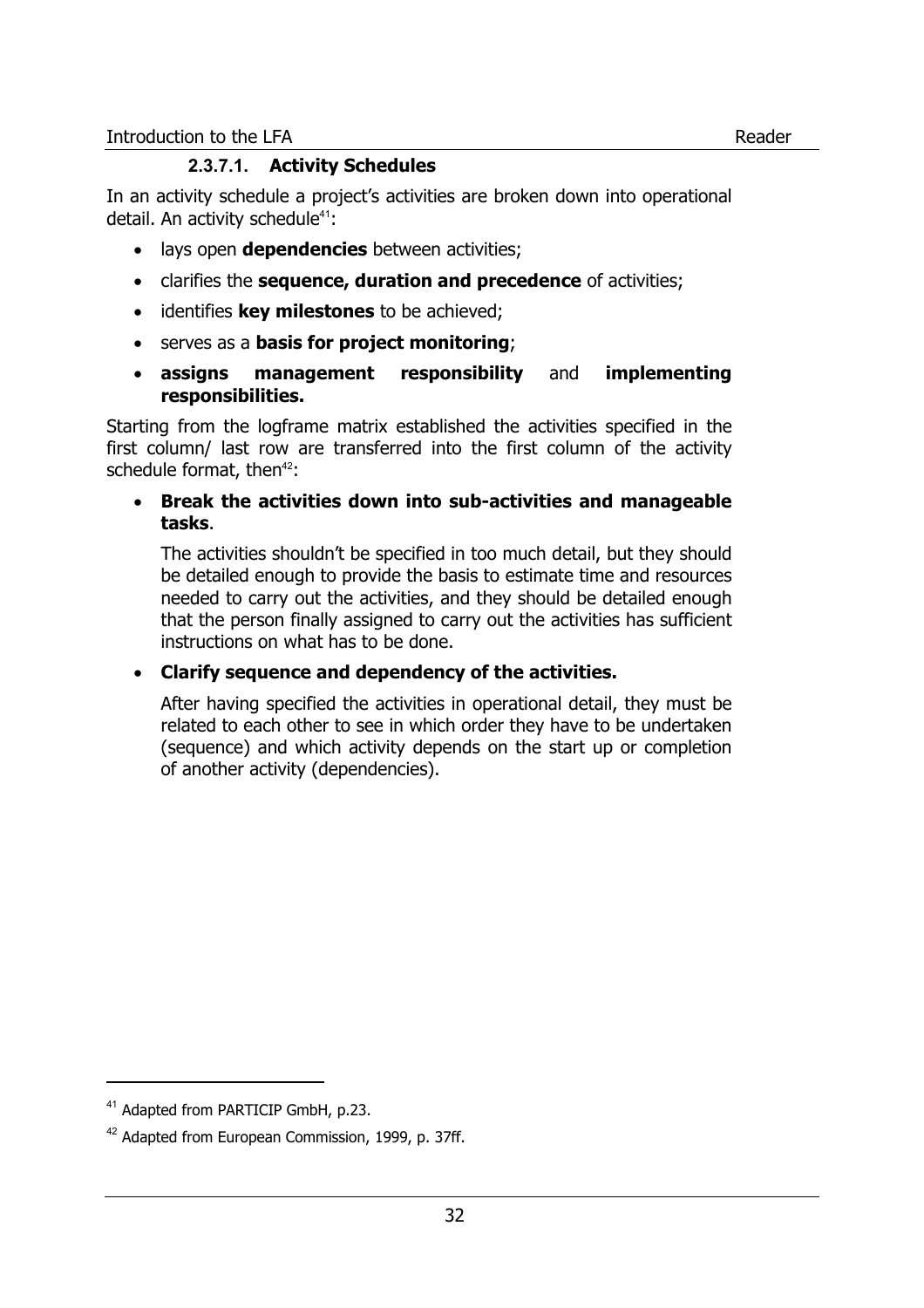#### • **Specify start, duration and completion of activities**.

Specifying the timing of project activities means to make estimates on the duration of tasks, building those estimates into the activity schedule - indicating likely start and completion dates. To make sure that the estimates are realistic people having the necessary technical knowledge or experience should be consulted. Often the time needed to carry out activities is underestimated due to a number of reasons which can be the omission of crucial activities of tasks, failure to allow sufficiently for interdependence of activities, a failure to allow for resource competition (i.e. scheduling the same person or piece of equipment to do two or more things at once) and a desire to impress with the promise of rapid results.<sup>43</sup>

#### • **Define milestones**.

Milestones define targets to be achieved by the activities and provide the basis for monitoring. A simple milestone is the completion of a task to a planned date. In an activity schedule the activities, sub-activities and tasks are listed in a consecutive way, therefore accomplishing a certain task in time can be seen as a milestone on the way to achieving outputs.<sup>44</sup>

#### • **Assign tasks and responsibilities.**

Allocating tasks also means allocating responsibilities for achieving milestones. It is a means of defining the accountability of the members of a project team. Before allocating tasks the expertise required to carry out the respective tasks has to be specified. By doing so it can be checked whether all necessary human resources are available and the schedule is feasible.

Activity schedules lay the ground for further planning (resource schedules) and later on for project management. They provide an initial benchmark including estimates that might have to be revised in the light of changing circumstances or actual implementation performance.

A possible format for presenting an activity schedule is a Gantt Chart, which – apart from milestones and responsibilities – allows to get a rapid overview of the sequence, duration and interrelation of activities to be undertaken.

<sup>43</sup> European Commission, 1999, p 38.

<sup>&</sup>lt;sup>44</sup> See also COMIT, p. 85.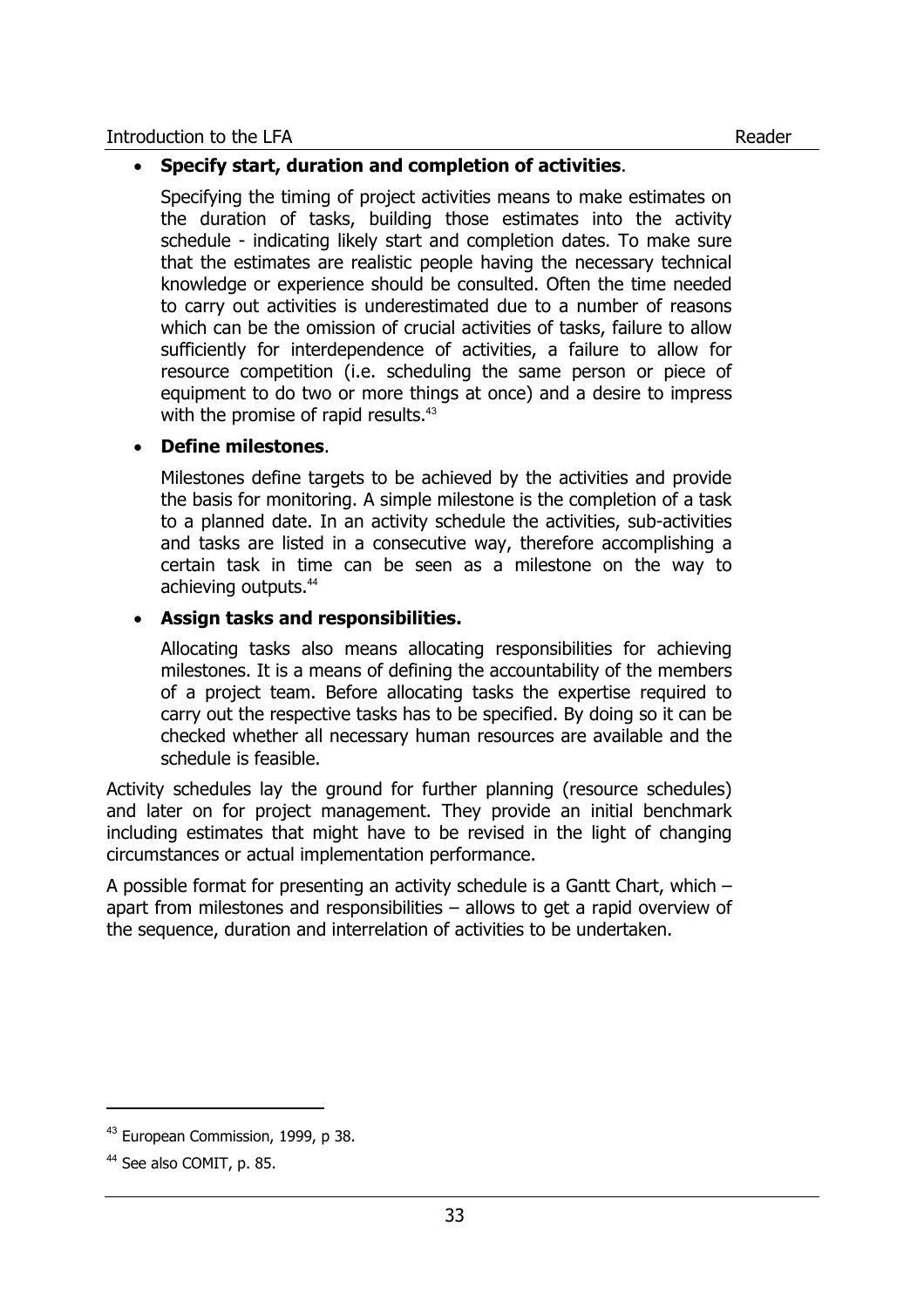

# **2.3.7.2. Resource Schedules**

Resource schedules provide the **basis for the planned mobilisation of (external and local) resources**, facilitate **results-based budgeting** and the **monitoring of cost-effectiveness**. Resource schedules also identify **cost implications**, such as the requirement for counterpart funding.<sup>45</sup>

To establish a resource schedule the list of activities, sub-activities and tasks elaborated in the activity schedule is being copied into a resource schedule form. Then in a first step the means (human and material resources) necessary to carry out the activities are specified. In a second step the cost of the means are specified following defined categories, such  $as<sup>46</sup>$ :

• units

 $\overline{a}$ 

- quantities per defined period (e.g. quarters of a year)
- unit cost

On this basis cost per period and total project cost can be easily calculated. In addition a column can be included to specify the funding source to indicate the contributions of the different parties involved.

<sup>&</sup>lt;sup>45</sup> Adapted from PARTICIP GmbH, p. 23.

<sup>&</sup>lt;sup>46</sup> Adapted from European Commission, May 1999, p. 41.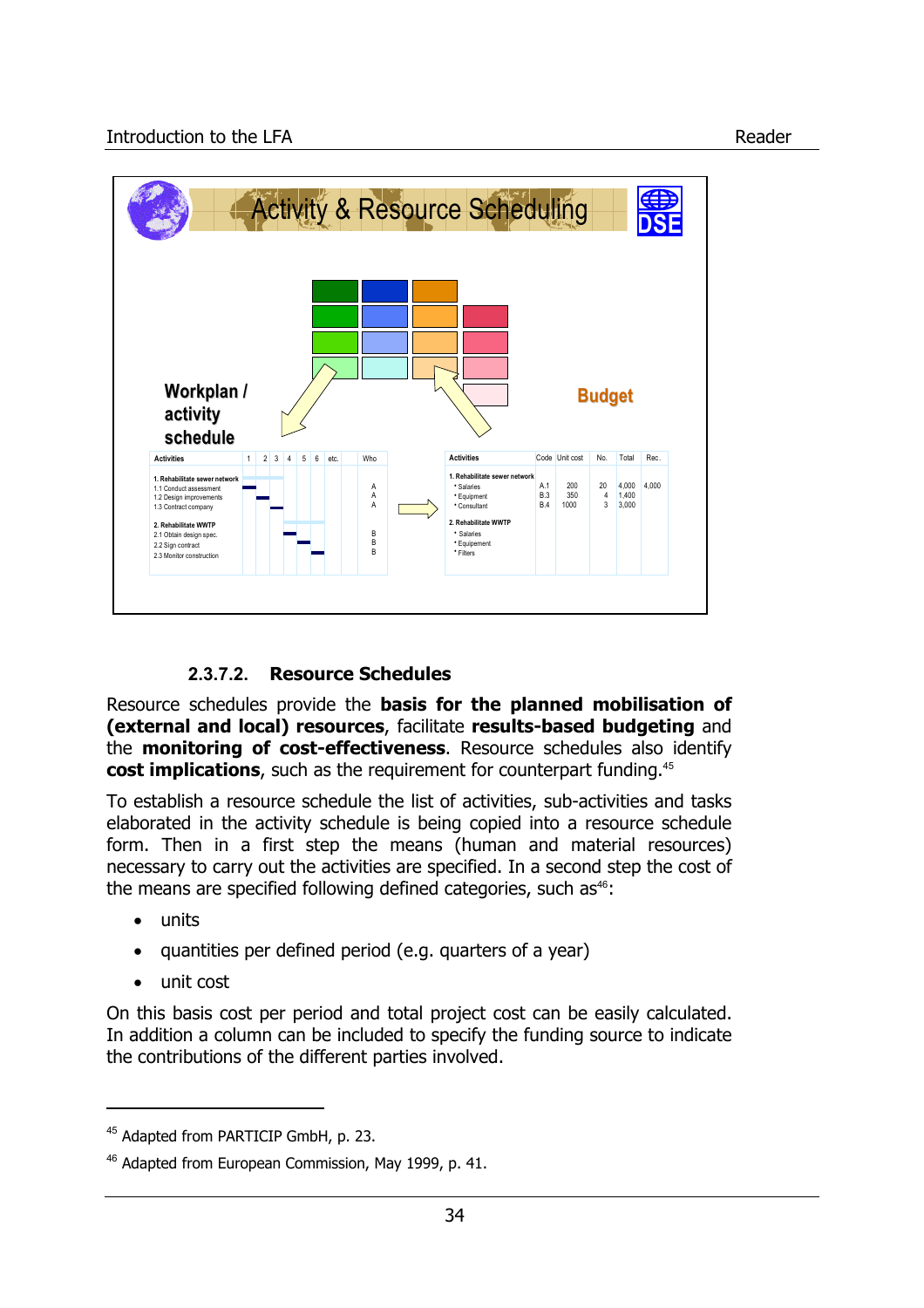Specifying first the means and then the costs of all sub-activities and tasks indicated in the activity schedule will allow to use simple formulae and calculate the total cost of a project. Attention should be paid whether the cost identified is covered through the financial resources available.

As simple as the mathematical part of calculating the costs at the end might be, estimating the costs for the respective means has to be based on careful budgeting, making use of professional know-how and experience. How realistically a project is budgeted will not only greatly influence the decision on whether or not to finance it, it will later on have a considerable effect on the implementation of the project.

# **2.4. Example of a Logframe Matrix**

On the next pages a logframe matrix can be found as the summary of the illustration case. Means and cost have been left out that would have to be specified in a real case on the basis of the activities indicated.

The different levels of objectives can be found in the first column: in the first row to the right the development objectives, one level below, the immediate objective, again one level below the outputs and finally the activities. In order to be able to see which activities belong to which output (which activities will be carried out to achieve which output), the outputs are numbered from 1 - 4 and the activities related to each of these four outputs are numbered accordingly 1.1, 1.2. and so forth.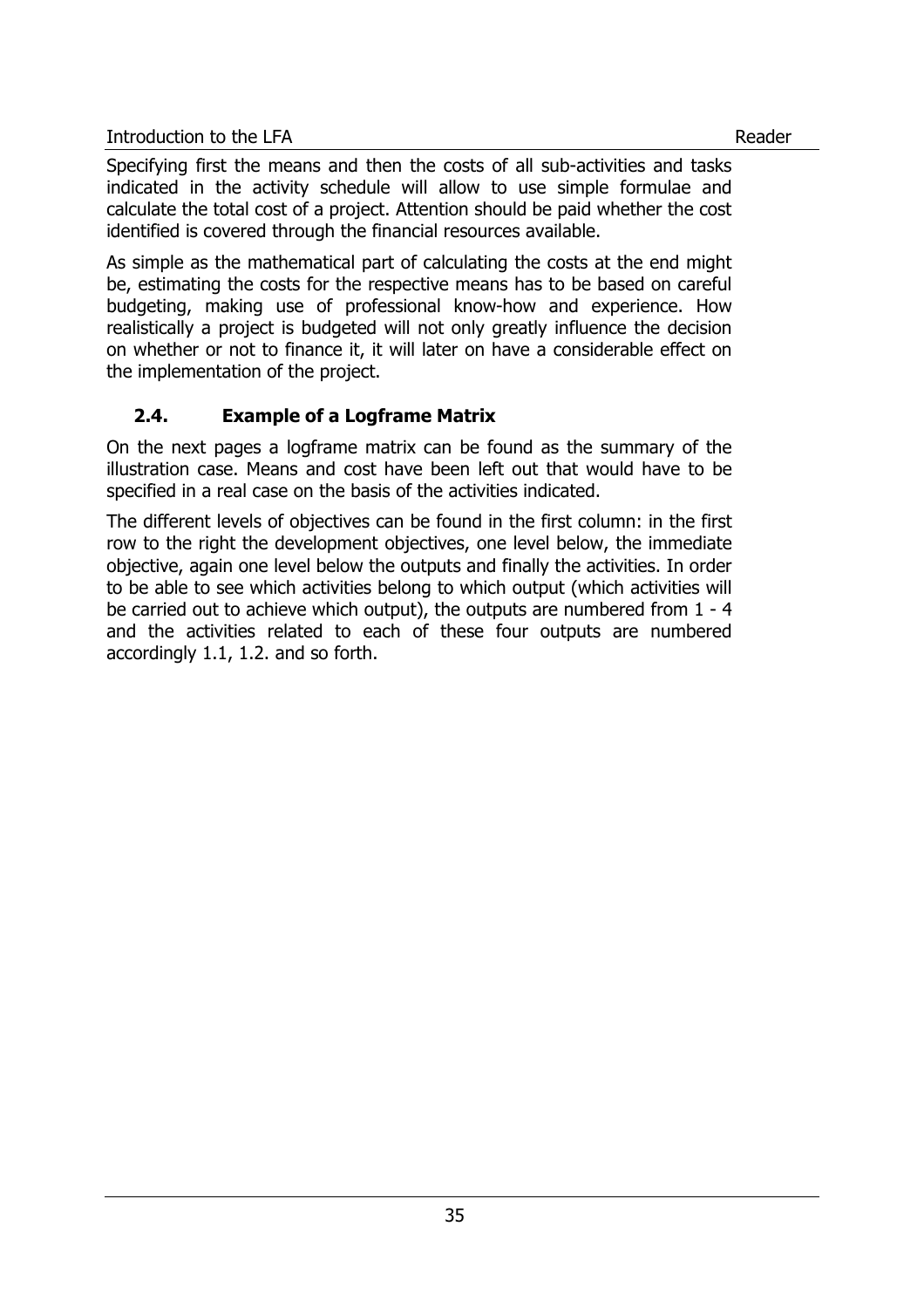# Introduction to the LFA Reader

| Logframe<br><b>Matrix</b> | <b>Project title:</b> | Reduction of the Pollution Load of the Wastewater<br>Discharged into the Blue River<br><b>Country: Xanadu</b> |  | <b>Estimated project</b><br>period:<br>Prepared on: | 06/2000 -12/2001<br><b>March 2000</b> |
|---------------------------|-----------------------|---------------------------------------------------------------------------------------------------------------|--|-----------------------------------------------------|---------------------------------------|
| <b>Project strategy</b>   |                       | Objectively verifiable indicators                                                                             |  | Sources of verification                             | <b>Assumptions</b>                    |

|           | <b>Development objectives:</b>                                                                                           |                                                                                                                                                                                                                                                                                                                                                                                                                        |                                                                                                                                 |
|-----------|--------------------------------------------------------------------------------------------------------------------------|------------------------------------------------------------------------------------------------------------------------------------------------------------------------------------------------------------------------------------------------------------------------------------------------------------------------------------------------------------------------------------------------------------------------|---------------------------------------------------------------------------------------------------------------------------------|
| $\bullet$ | Biodiversity of globally<br>significant aquatic life is<br>conserved<br>Living conditions of local people<br>is improved | $\bullet$<br><b>Biological Survey</b><br>The species x-fish, y-fish and z-fish<br>returned into the Blue river 2 years<br>report<br>after the project has started<br>Socio-economic<br>$\bullet$<br>The income generated by the catch<br>Survey report<br>$\bullet$<br>of y-fish has increased by 20 % 2<br>years after the project has started<br>The rate of diseases amongst<br>water users is reduced by 80 % 2    |                                                                                                                                 |
|           |                                                                                                                          | years after the project has started                                                                                                                                                                                                                                                                                                                                                                                    |                                                                                                                                 |
| $\bullet$ | Immediate objective:<br>Pollution load of wastewater<br>discharged into the Blue river is<br>reduced                     | Organic pollution load is reduced<br>Environmental<br>$\bullet$<br>by 30 % 2 years after the project<br>monitoring reports of<br>has started<br>the EPA<br>The concentration of heavy metal<br>compounds (Pb, Cd, Hg) in the<br>Blue river section of the District is<br>reduced by 75 % to meet the limits<br>for irrigation water, used by the<br>farmers of Blue village, 2 years<br>after the project has started  | Pollution through<br>application of fertilizers/<br>pesticides is reduced                                                       |
|           | Outputs:                                                                                                                 |                                                                                                                                                                                                                                                                                                                                                                                                                        |                                                                                                                                 |
|           | Incentives for avoiding high<br>pollution of wastewater are<br>effective                                                 | 10 % of the companies in the<br>Survey report<br>$\bullet$<br>district Blue river have used the<br>incentives to invest in<br>environmental technologies 2 years<br>after the project has started                                                                                                                                                                                                                      | Upstream water quality<br>remains stable                                                                                        |
| 2.        | Legal regulations covering the<br>discharge of wastewater are<br>improved and followed                                   | The limits for heavy metal<br>$\bullet$<br>New catalogue of<br>$\bullet$<br>compounds in the wastewater are<br>environmental<br>reduced by 50% 9 months after the<br>regulations<br>project has started<br>$\bullet$<br>Quarterly<br>Environmental monitoring reports<br>environmental<br>are submitted quarterly by all<br>monitoring reports<br>companies in the District 15 months<br>after the project has started | The control agency<br>applies the new<br>catalogue consequently                                                                 |
| 3.        | Wastewater treatment capacities<br>are increased                                                                         | The WWTP 1 and 2 are<br>Rehabilitation report<br>$\bullet$<br>$\bullet$<br>rehabilitated and the treatment<br>Construction report<br>$\bullet$<br>capacities are increased by 30 %<br>after 9 months after the project has<br>started<br>1 new WWTP with a treatment<br>capacity of 500 m <sup>3</sup> /day is<br>completed and operational 15<br>months after the project has started                                 | The Bureau of<br>Statistics provides<br>correct figures about<br>the population and the<br>population growth in<br>the District |
| 4.        | Sewer network is rehabilitated                                                                                           | 95 % of all households are<br>Rehabilitation report<br>$\bullet$<br>connected to the sewer network 18<br>months after the project has started                                                                                                                                                                                                                                                                          | New settlements are<br>strictly planned and<br>controlled by the<br>Landuse Planning<br>Department                              |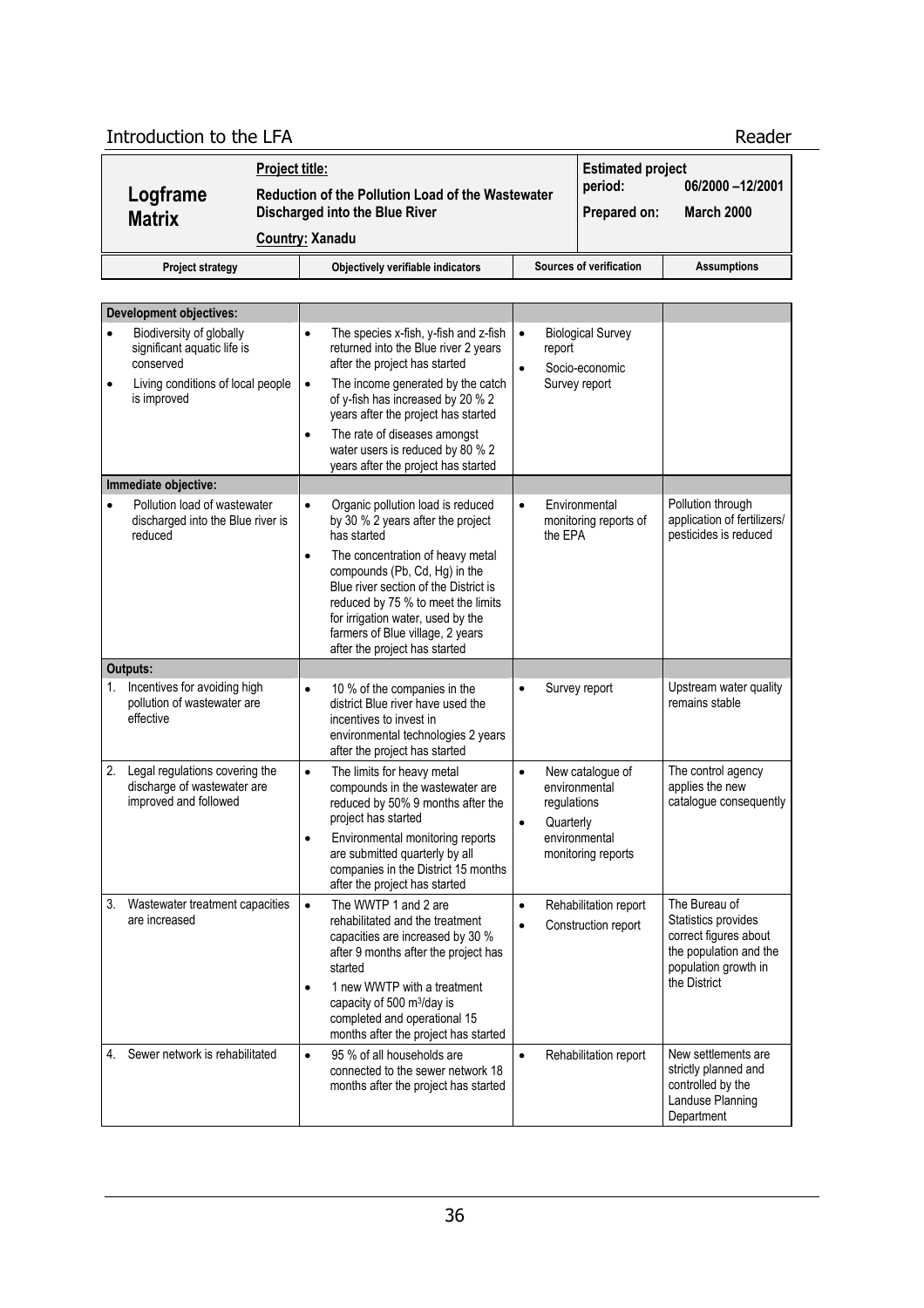# Introduction to the LFA Reader

| Logframe<br><b>Matrix</b> | <u>Project title:</u> | Reduction of the Pollution Load of the Wastewater<br>Discharged into the Blue River<br><b>Country: Xanadu</b> | <b>Estimated project</b><br>period:<br>Prepared on: | 06/2000 -12/2001<br><b>March 2000</b> |
|---------------------------|-----------------------|---------------------------------------------------------------------------------------------------------------|-----------------------------------------------------|---------------------------------------|
| <b>Project strategy</b>   |                       | Objectively verifiable indicators                                                                             | Sources of verification                             | <b>Assumptions</b>                    |

| <b>Activities:</b>                                                           | <b>Specification of inputs</b> | <b>Specification of costs</b> |  |
|------------------------------------------------------------------------------|--------------------------------|-------------------------------|--|
| 1.1. Analyse environmental                                                   |                                |                               |  |
| investments of companies                                                     |                                |                               |  |
| 1.2. Identify relevant clean                                                 |                                |                               |  |
| technologies                                                                 |                                |                               |  |
| 1.3. Design incentives for investments<br>in the field of clean technologies |                                |                               |  |
| 1.4. Test incentives                                                         |                                |                               |  |
| 1.5. Adapt incentives                                                        |                                |                               |  |
| 1.6. Apply the incentive system in<br><b>District Blue River</b>             |                                |                               |  |
| 2.1. Create a legal commission                                               |                                |                               |  |
| 2.2. Analyse the compatibility with<br>other regulations                     |                                |                               |  |
| 2.3. Prepare the text for a new<br>cataloque of environmental                |                                |                               |  |
| regulations                                                                  |                                |                               |  |
| 2.4. Pass the new regulations                                                |                                |                               |  |
| 2.5. Inform all companies and provide<br>the standard reporting forms        |                                |                               |  |
| 2.6. Control single companies<br>unannounced                                 |                                |                               |  |
|                                                                              |                                |                               |  |
| 3.1. Obtain design and rehabilitation<br>specifications                      |                                |                               |  |
| 3.2. Launch tender procedure                                                 |                                |                               |  |
| 3.3. Evaluate tenders and sign<br>contracts                                  |                                |                               |  |
| 3.4. Monitor construction work                                               |                                |                               |  |
| 3.5. Develop maintenance plan                                                |                                |                               |  |
|                                                                              |                                |                               |  |
| 4.1. Analyse the actual status of the<br>sewer network                       |                                |                               |  |
| 4.2. Prepare rehabilitation plan                                             |                                |                               |  |
| 4.3. Launch tender procedure                                                 |                                |                               |  |
| 4.4. Evaluate tenders and sign                                               |                                |                               |  |
| contracts                                                                    |                                |                               |  |
| 4.5. Monitor construction work                                               |                                |                               |  |
| 4.6. Develop maintenance plan                                                |                                |                               |  |
|                                                                              |                                |                               |  |

- **Preconditions:**
- 1. Foreseen budget for environmental measures is available in time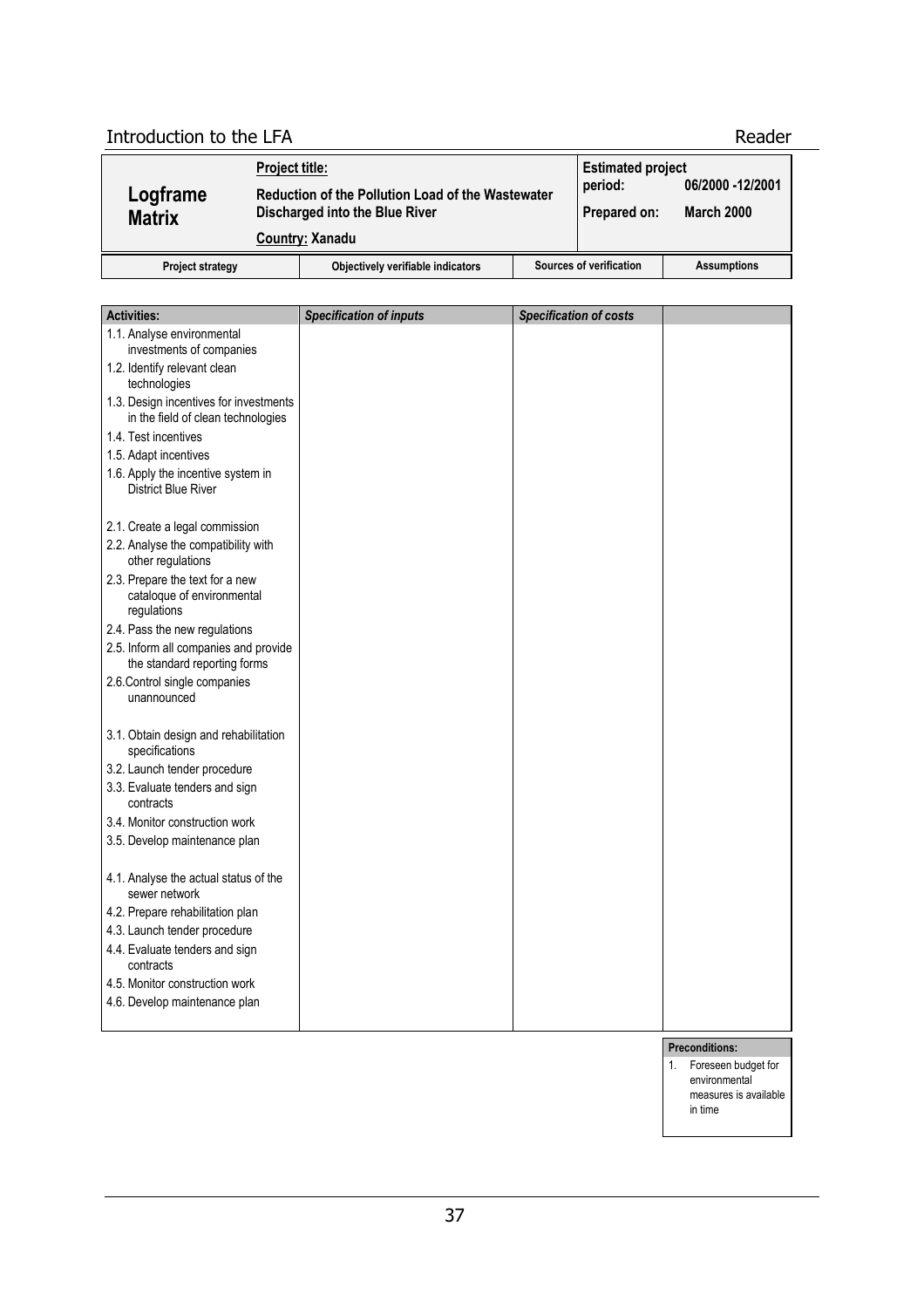## **2.5. Limitations and Risks**

There are a number of risks involved when the LFA is applied improperly. In addition there are a few aspects that have been criticised as conceptual weaknesses or limitations of the LFA. In the following these risks in the application and conceptual limitations of the LFA are summarised under three key words:<sup>47</sup>

#### "Logic–less frames":

One improper use of the LFA is that often only a **matrix** is drawn up, and the matrix is drawn up **after** the project has already been designed. In this case the LFA isn't used to **guide** the whole project design process. Instead only the format used to summarise the findings of the LFA process is applied to describe a pre-existing design, rather than create a logically solid one. The result is a "filling in the boxes – exercise".

**"logic-less frames"** 

The reasons for carrying out such "filling in the boxes – exercises" sometimes might be lack of understanding<sup>48</sup>, (mistaking the **matrix** for the **approach**) or the fact that using the LFA is a requirement set out by a funding agency. Asking for the reasons why logframes have often only been used where external funders demand them Des Gaspers offers the following answer hinting at one of the requirements to follow the LFA process: "Logframes are often only used when demanded by an external authority because they require a high degree of consensus about what is feasible and valuable. When this consensus is missing then only the pressure of a dominant authority, the controller of funds, may lead to it being declared. But without first a shared analysis of a situation the result is likely to be an illogical project matrix.<sup> $449$ </sup> Sharing views, discussing them  $-$  coming to a common vision of e.g. a problem situation can be a time-consuming process, and it isn't guaranteed that a vision shared by all can be achieved. The LFA as a process requires the facilitation of communication as it is based on stakeholder involvement. Integrating stakeholders into the stages of a project may be difficult and/ or complicate, depending on a project's environment. The LFA does not offer tools to dissolve those difficulties. **If** applying the LFA as an approach stakeholders form an integral part of the LFA process. **Skipping the process** to get easier to the **"product"** ignores the internal logic and philosophy of the approach. And the **"product"** will only be as good as the analysis and planning process undergone beforehand has been.

l

 $47$  On the basis of the criticism by: Eggers, Hellmut W., p. 71; Gasper, Des, p. 75ff., Jackson, Bill, p. 2.

<sup>&</sup>lt;sup>48</sup> Jackson, Bill, p. 2.

 $49$  Gasper, Des, p. 76.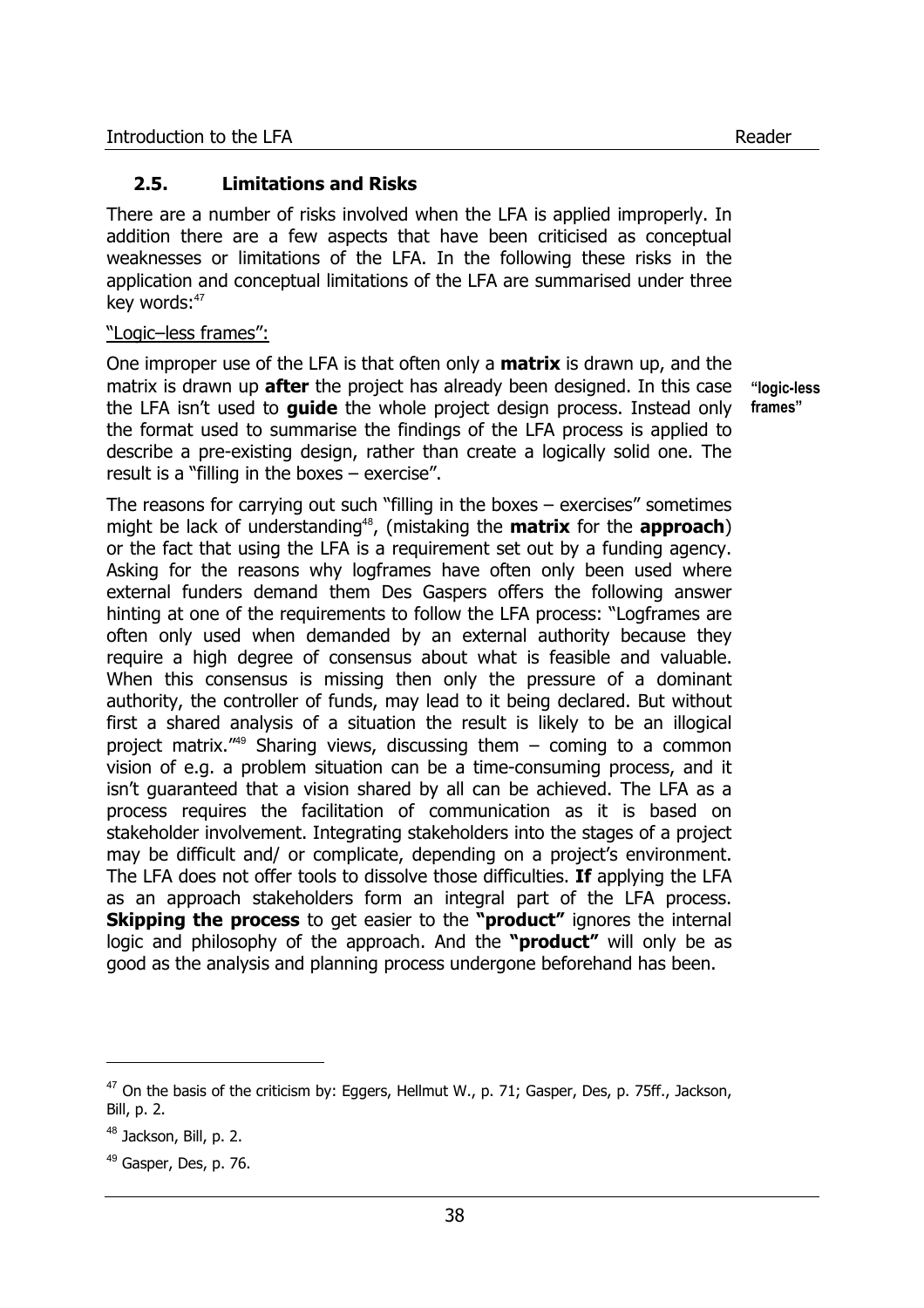#### "Lack-frames":

One of the LFA's limitations criticised is that in complex and sometimes even relatively simple project settings **the logframe can be too simple** for describing the project design so that important aspects are left out. The logframe matrix in this case is no summary of a project's key aspects but rather a lack-frame. The logframe matrix might be complemented with additional important information, but by doing this the idea of the matrix as a project summary providing a rather quick overview of the most important aspects of a project does not hold true any more.

#### "Lock-frames":

Another risk with the application of the LFA that frequently occurs is the **freezing of analysis and planning results** derived from an initial situation by leaving a logframe matrix, once it has been drawn up, as it is **without updating** it. The result is a "lock-frame" that limits flexibility. As mentioned a number of times during the introduction to the LFA, the logframe matrix should always reflect changes (be it in the analysis of the project's environment, concerning the objectives envisioned for the project, etc.), and stay flexible.

Another difficulty with applying the LFA possibly resulting in lock-frames concerns the work in environments of great uncertainty and change. As Des Gaspers writes: "A generally doomed response is to try to plan and control so effectively that uncertainty and external changes are tamed. Lock-frame can result: a logframe is stuck too doggedly despite becoming superseded, and then survives later because nobody pays attention any more"<sup>50</sup>.

With respect to single LFA tools the **focus on problems** during the initial situation analysis is often criticised. First, because this entry point to analysis might be unacceptable in cultures that consider it inappropriate to discuss about problems or formulate criticism openly. Second, because the initial focus on problems might limit the vision of potential objectives and third, because beginning with the problem analysis might not be suited to situations where there is a high degree of uncertainty involved or where agreement cannot be reached on the main problem. As writes Bill Jackson: "The logframe approach assumes the nature of the problems can be readily determined at the beginning of the planning process. This does not allow for an exploratory style project that seeks to learn from experience."<sup>51</sup>

j

**"lock-frames"** 

**"lack-frames"** 

<sup>50</sup> Gaspers, Des, p. 76.

 $51$  Jackson, Bill, p. 2. On the criticism that LFA can restrict learning (in that it neglects unintended and unforeseen effects and unintended routes by taking the logframe - as a description of the intended routes for achieving intended effects - as the basis for all later monitoring and evaluation, possibly producing a "tunnel vision") and the neglect of values about process as compared to values of products (reflected in the step wise hierarchy of objectives, matching "thinking from the profit sector") also see Gaspers, Des, p. 76 f.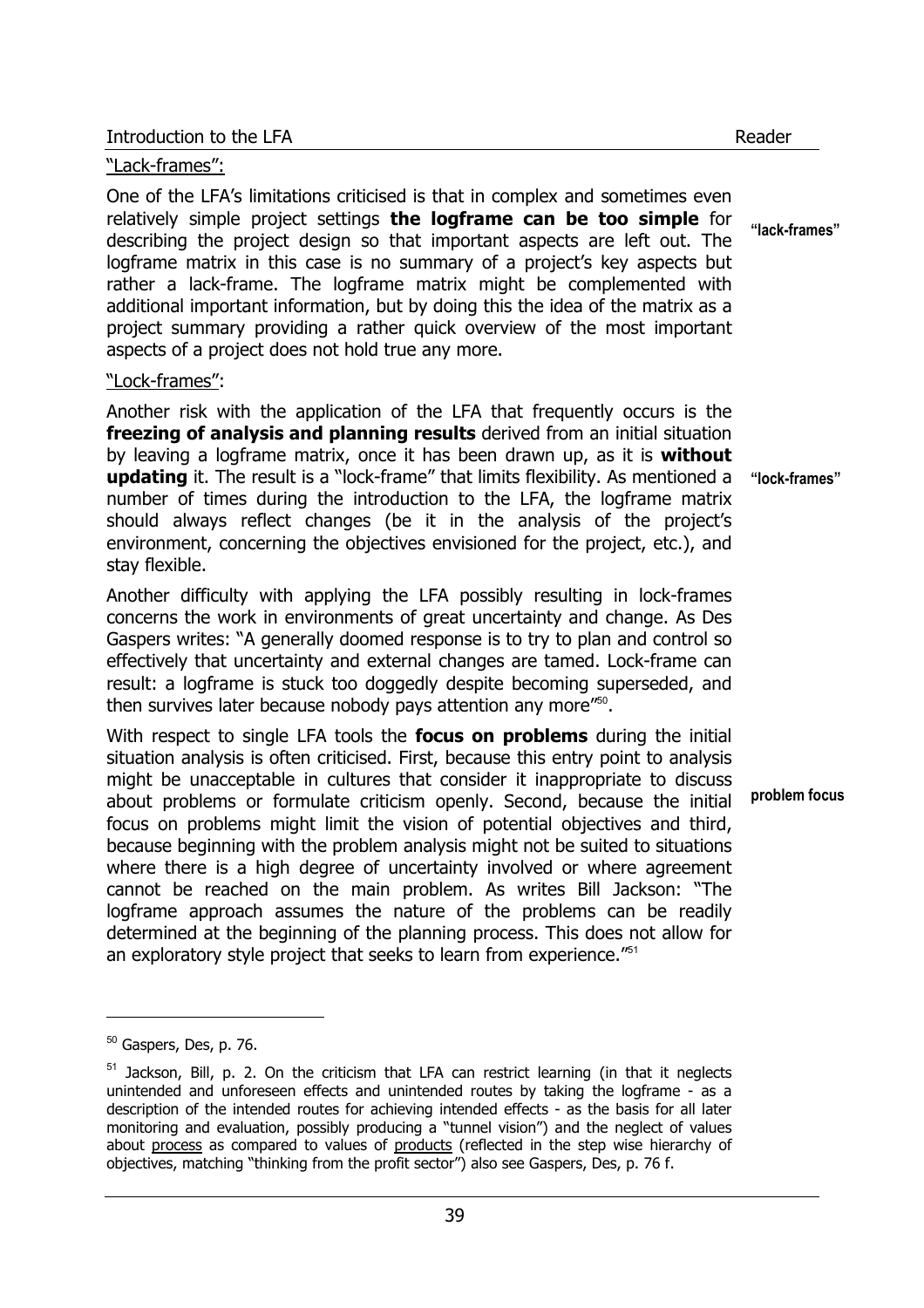To counteract the limiting effect of a focus on problems during the initial situation analysis to a certain degree the analysis of **potentials** can be included in the situation analysis. This should help to give a more dimensional picture of an existing situation. How then to proceed in a cultural context, in which problems are not openly discussed? Being familiar with the "culture" as much as possible would be a prerequisite to react adequately to e.g. think about what might be problems, whether problems are perceived at al as a dominant feature, who might be willing to share views about problems with whom or what might be an alternative to problem analysis as an entry point for analysing a situation, etc. The difficulty to perceive problems and discuss them openly is not bound to "cultures" in the sense of countries, regions, etc. sharing the same traditions, values, languages, beliefs and the respective forms of expression. – It is also bound to "cultures" such as organisations or institutions. Here again, knowing the "culture" can be of help as described above, and facilitation and mediation skills are required to carefully facilitate the process.

The LFA does **not** assume that the "nature of all problems" can be readily determined at the beginning of the planning process. The LFA does not define what the "true nature of a problem" is  $-$  as this obviously depends on perception and the focus of an analysis. A "problem" might be, that there is not enough information available on a situation that is undesirable or critical, or might very soon turn critical. The problem analysis at this stage might focus on the reasons for the lack of information and the objective of the following study or even project would then be to collect the information needed – identify existing sources of information, generate information, etc.

The results that can be achieved by applying the LFA strongly depend on **how** this set of tools is being applied. This includes the fundamental decision whether or not to use it at all.

# **2.6. LFA in Project Management**

This introduction to the Logical Framework Approach has been focusing on its role in project design. Its applicability though is not restricted to project design but encompasses as well **project management** during implementation, monitoring and evaluation.

**the LFA as a set of tools for project management** 

One of the major tasks of project management during implementation is to verify that a project is actually achieving the intended objectives. An important means to do that is **monitoring**<sup>52</sup>. Monitoring is a **continuous and systematic collection and analysis of information to measure the progress of a project towards expected results**. Through monitoring project managers (and others involved) are provided with regular feed-back on actual project progress as compared to planned progress.

<sup>&</sup>lt;sup>52</sup> The monitoring described here is project-level monitoring.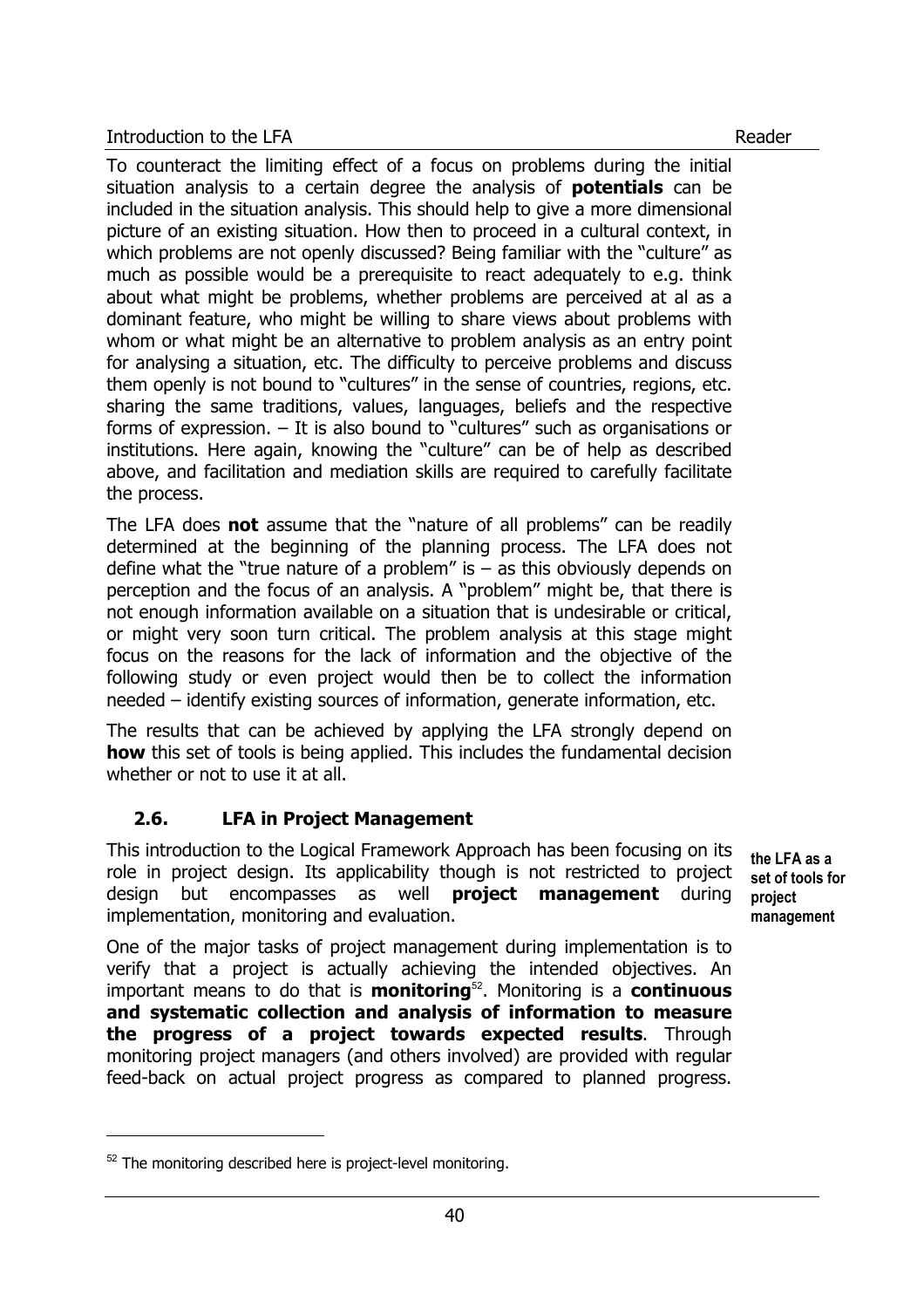Generally the "feed-back" is provided through reports that contain the essential information timely and systematically.<sup>53</sup>

**Indicators** and **milestones** form the basis for monitoring as they show to which extent a project's intended objectives (first in the sense of progress) have been achieved. The logical sequence laid down in the LFA between activities (that, carried out lead to) – outputs (that, achieved will lead to the achievement of the) and immediate objective helps to choose monitoring indicators. The milestones defined in the activity schedule (based on the logframe matrix) form part of the basis for monitoring.<sup>54</sup>

Monitoring helps to see whether objectives are achieved as intended, or whether there are **deviations** from the initial plan. If this is the case it can be analysed why there are deviations, what the problems are in implementing the project as intended and what could be done to either keep the project on the planned track or, if necessary, what could be alternatives to the original plan. The transparency and structure provided through the application of the LFA during project design, laying open the basis for the planned action (analysis of initial situation) and the rationale behind the project design (logical sequence between different levels of objectives and the role of external factors) can facilitate considerably project monitoring.<sup>55</sup>

In the UNDP/GEF context, Tripartate Annual Reviews (TPRs) are the most significant monitoring tool. TPRs are high policy level meetings of the parties directly involved in the project to assess the progress of a project and take decisions to improve the design and implementation of the project in order to achieve the expected results. Given that the logframe matrix is not a rigid framework, but a dynamic one, the TPR represents an unique opportunity to revisit the defined objectives, indicators, and assumptions and refine them as necessary.

Whereas monitoring is a continuous process throughout project implementation, **evaluations are periodic assessments of project performance and impact** to review a project's actual achievements against the achievements planned and to document the lessons learned for future improvement.<sup>56</sup>

Coming back to the reasons described at the beginning of this reader for the introduction of the LFA at U.S.A.I.D it was a response to major problems encountered with project evaluations. These were, to shortly take up the three key weaknesses stated earlier: **vague planning** (no clear picture of what a project would look like if it were successful; multiple objectives, not

l

**the LFA's role in monitoring** 

<sup>53</sup> UNDP, p. 5.

 $54$  Also see European Commission 1999, p. 55 – 62.

 $55$  Also see Danida, p. 110ff.

 $56$  UNDP, p. 5. Monitoring is generally done by project managers themselves whereas evaluations are carried out by external personnel independent from the project.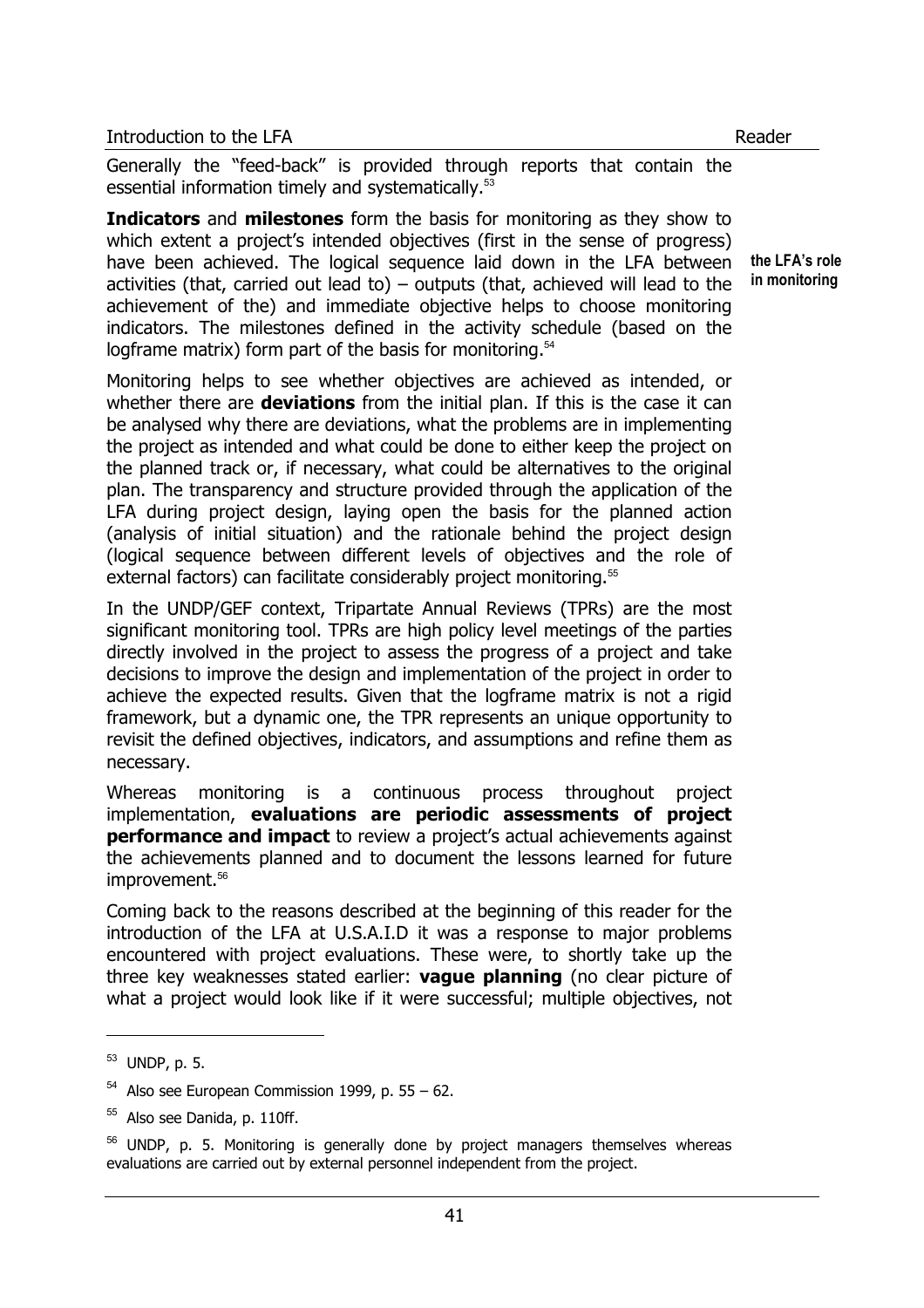clearly related to the project activities), **unclear management responsibilities** (external factors outside the control of managers not stated as such - difficulties in assigning responsibilities for outcomes) and **evaluations turned into an adversary process** (evaluators used their own judgement to assess projects, the results would rather become the basis for arguments about what was desirable and undesirable instead of fostering constructive actions for project improvement).

That the LFA has been conceptualised as an attempt to meet these weaknesses can be clearly seen looking at the structure (and especially the rationale behind it) of the LFA. The steps involved in an evaluation exercise closely follow the hierarchical objective structure of the project design. By following this systematic approach all aspects of the project's achievements are evaluated. **Actual** financial inputs are compared with the **planned** financial inputs, the **actual** schedule and completion of activities is compared with the **planned** schedule and completion, **indicators** are reviewed to see how activities were transformed into outputs, whether the immediate objective has been achieved and whether the project has contributed to the achievement of the wider development objective. $57$  As within a logframe matrix it is clearly stated what a project wants to achieve and how (project design) the focus of an evaluation lies now rather on the assessment of these intended objectives and on the lessons learned.

## **2.7. Summary**

The LFA is an open set of tools for project design and management. It entails an evolutionary, iterative analytical process and a format for presenting the results of this process, which sets out systematically and logically the project or programme's objectives and the causal relationships between them, to indicate how to check whether these objectives have been achieved and to establish what external factors outside the scope of the project or programme may influence its success.<sup>58</sup>

The LFA can be a frame to help logical work but it can't be a substitute for that work<sup>59</sup>. It consists of two phases: an analysis and a planning phase. Although the planning phase is based on the findings of the analysis phase, both phases may be applied not only once, but several times at different stages of the project cycle with different depths of analysis and degree of detail. The same is true for the different set of tools available in each of the phases, e.g, stakeholder analysis, problem tree, objectives, indicators, etc.

l

**the LFA's role in evaluations** 

<sup>&</sup>lt;sup>57</sup> European Commission 1999, p. 64 ff.

<sup>&</sup>lt;sup>58</sup> Commission of the European Communities, February 1993, p. 18.

<sup>59</sup> Gaspers, Des, p.77.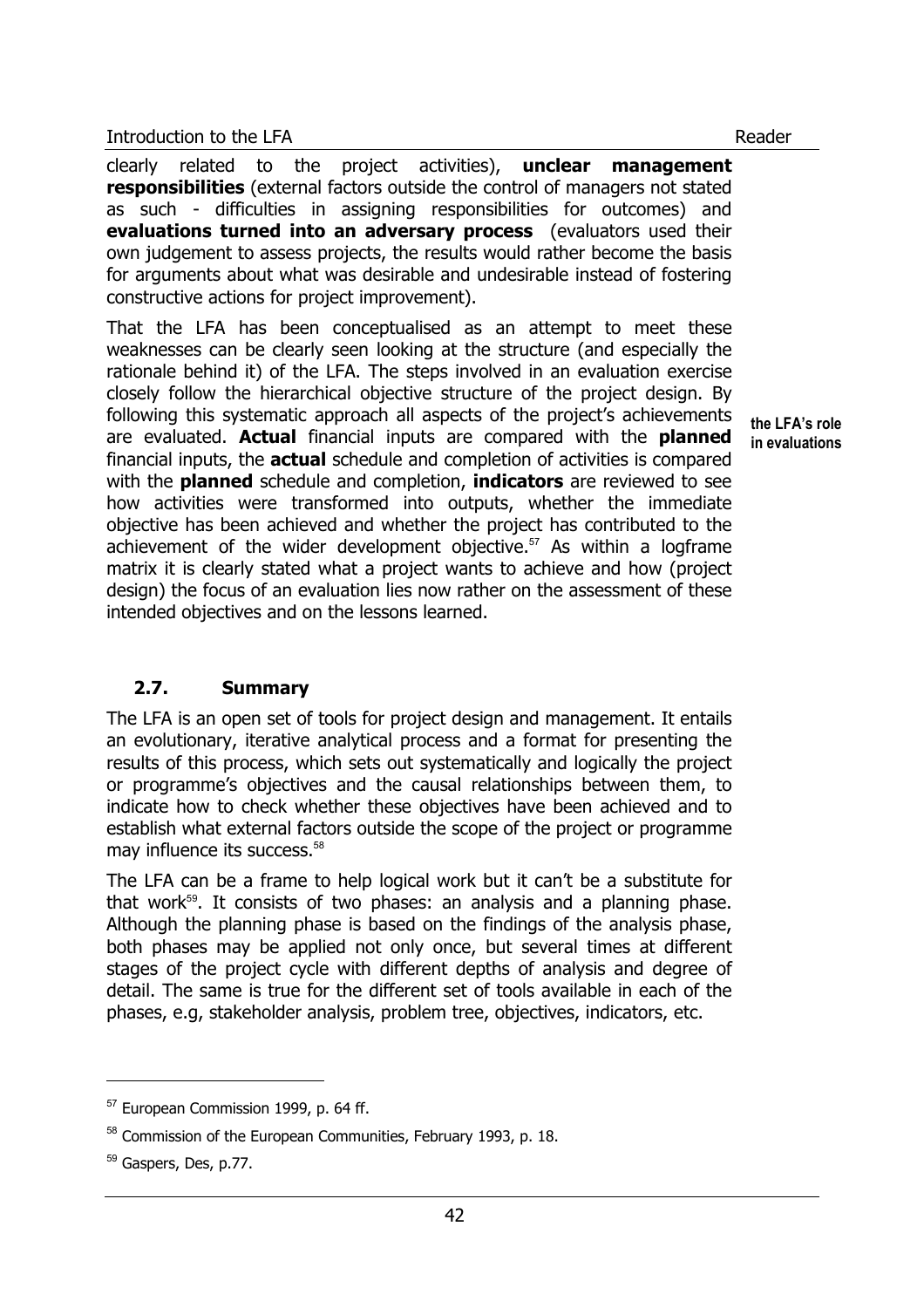It should be stressed that the LFA is not only a matrix, not a single workshop, but an approach applied throughout the GEF project cycle.

The LFA starts with the **profound analysis of an existing, undesired situation** as a basis for later planning. What makes a situation undesirable has to be analysed together with the stakeholder involved: during the analysis phase representatives of the different stakeholders are brought together and consulted in order to be able to define the existing problems (first step of the analysis phase), to be able to later on analyse objectives on that basis (second step of the analysis phase) and to finally analyse what alternative project strategies exist (third step of the analysis phase).

Stakeholders and projects affect each other – in positive or negative ways. It is crucial to start identifying and analysing the relevant stakeholders, their interests, problems, potentials, etc. at an early stage to then integrate them accordingly into the project design and management.

The procedure for stakeholder analysis is quite undetermined and open. Stakeholder analysis is methodologically not integrated into the LFA sequence. The findings of the stakeholder analysis rather accompany the LFA process and can be pictured as a "transparency" that evolves throughout the LFA process and should at the same time be used as an overlay for further elaboration and crosschecking during all LFA stages.

The main output of the LFA is the logframe matrix  $-$  it could also be called the final "product" of the LFA process. The matrix is being developed on the basis of the LFA tools applied earlier during the analysis phase:

Out of the strategy analysis (based on problem and stakeholder analysis and the analysis of objectives) the different levels of objectives are being transposed into the first column of the matrix (project strategy).

During the planning phase of the LFA it is further elaborated which external factors are crucial for the projects success (assumptions), where to find the information required to assess its' success (indicators and sources of verification) which means are required to achieve the project's objectives and what the project will cost. On this basis resource and activity schedules can be established.

It is true that the logframe matrix is comprised of 16 "boxes", but it is not true that establishing a logframe matrix means to "fill in the boxes". Behind every "box" stands careful analysis and logical reasoning that has to be pursued **before** filling in the boxes – which is only the final activity, a product - the summary of a longer process. LFA is **not a matrix** it **is an approach**. The quality of a project summary (presented in form of a matrix) always depends on the quality of the analysis work done before establishing the summary.

A logframe matrix provides a summary of the key information on a project. "Key information" means, that in general only the most important aspects are being included, without elaborating the operational details needed for further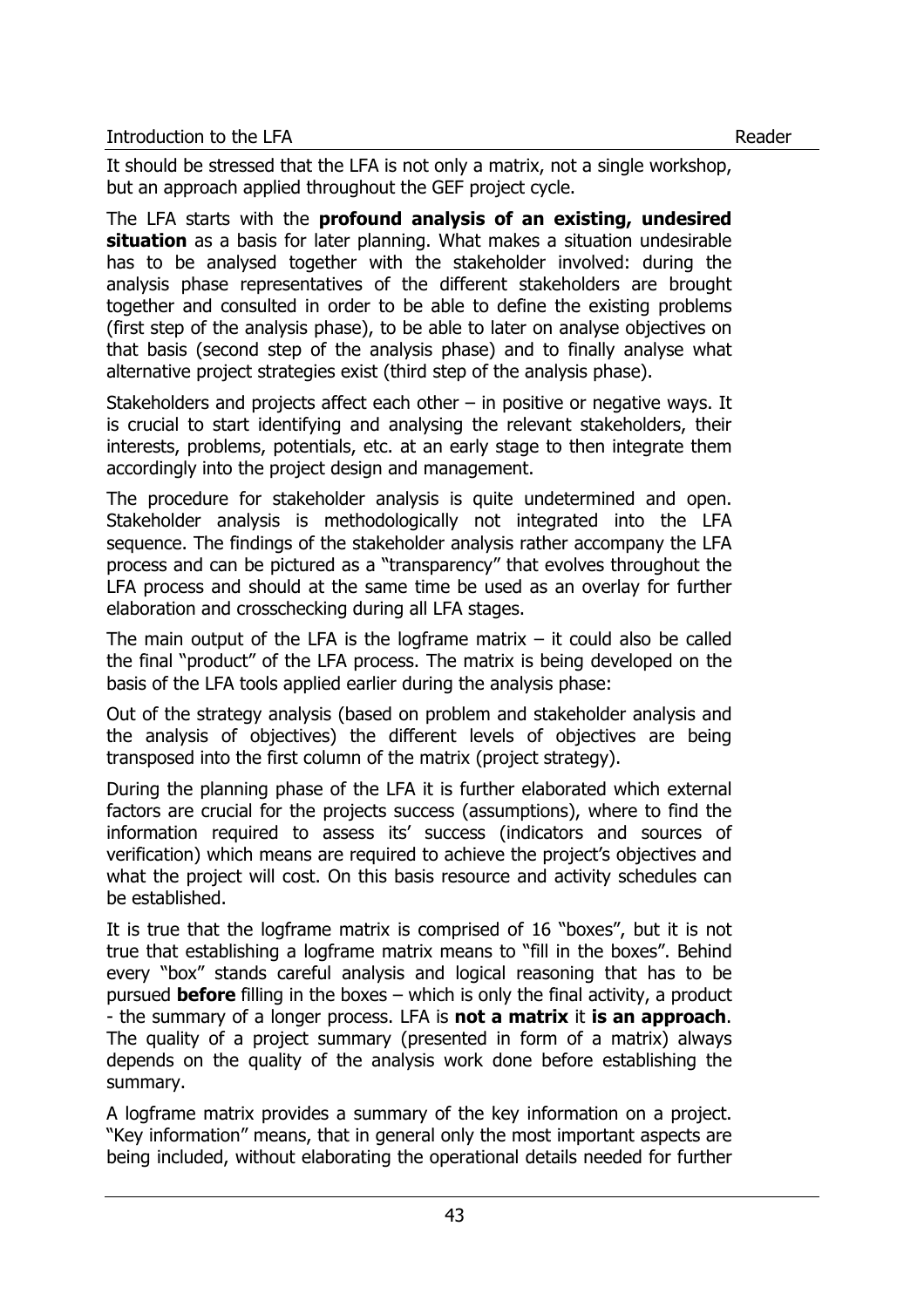planning and implementation. Activity and resource schedules are a means to provide the operational detail needed. Following the LFA sequence they are established on the basis of the logframe matrix. Having drawn up an activity schedule that specifies a project's activities in operational detail a resource schedule can be drawn up to elaborate on the costs of the means required.

Coming to the end of this introduction to the LFA it once more should be said that by applying the LFA as an open set of tools the effectiveness of projects can be improved by fostering transparency, structure, participation and flexibility in project design and management. **What** can be achieved by applying the LFA greatly depends on **how** it is being applied. It is crucial to use LFA in a **flexible way** and **adapt it whenever necessary**, e.g. by complementing it with other tools to meet specific circumstances and requirements. Applying the LFA flexibly and creatively, building on "experience, insight and reflexion" the LFA can be a "frame for logical work". Deciding on how to use the LFA includes the fundamental question whether to use it at all or to which extent. This decision has to be taken on the basis of an assessment of the frame-conditions and –circumstances of a specific project's setting and on the question which purpose the use of the LFA should serve.

"When we learn to drive a car, we begin – unlike in most development planning manuals – not with a list of the benefits of the method, or not only with that. We are immediately reminded or already aware that cars can be dangerous and must be used with care and skill; that styles of use must be different in different cases (highways, urban roads, dirt roads, wet roads, curving roads, night driving, snow, ice, etc.); and that for many cases other methods of transport or communication are better (like trams, bicycles, walking, telephones or e-mail). Similar critical good sense is needed with methods like Logical Framework Analysis and Project Cycle Management." <sup>60</sup>

<sup>&</sup>lt;sup>60</sup> Gaspers, Des, p. 77.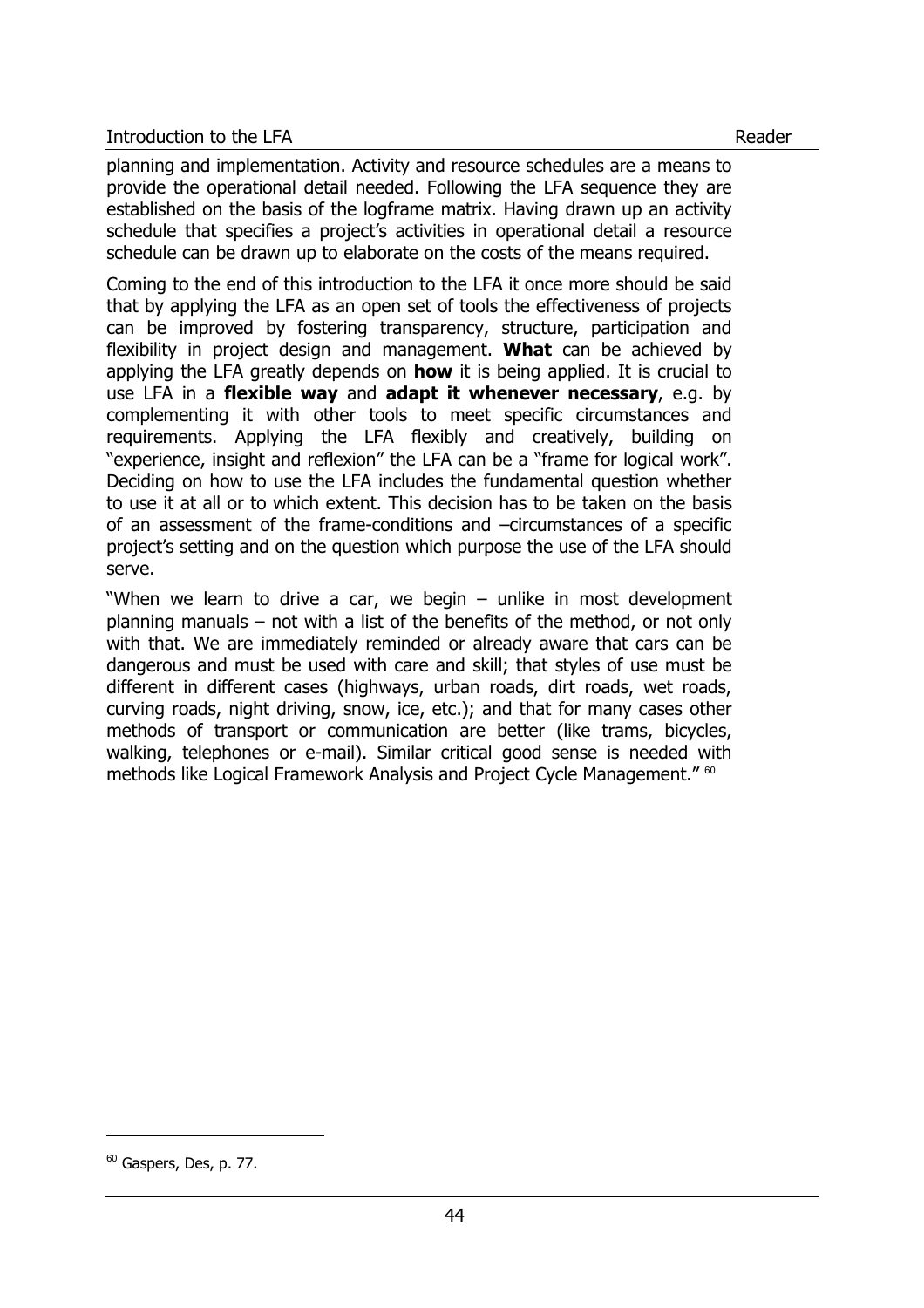## **3. APPLYING THE LFA FOR PROJECT DEVELOPMENT AND IMPLEMENTATION IN THE GEF-CONTEXT**

In the GEF context, LFA tools may be applied at different stages of the project cycle. At each stage during project development and implementation LFA provides a frame and set of tools to analyse and plan the GEF project, helping to structure a complex set of interventions. Furthermore, the products generated by the LFA i.e. project strategy including clear objectives, indicators and assumptions, are facilitating the monitoring and evaluation.

The LFA methodology may be applied to a wide range of interventions and is to be adapted whenever necessary to meet specific circumstances and requirements. Different development institutions have different approaches to LFA, tailoring it to its needs by emphasizing some aspects or acknowledging certain limitations.

GEF projects differ from general development projects insofar as they exhibit **certain specific features** (e.g. eligibility criteria, incremental costs) that have to be taken into account in project design, planning and implementation. These GEF-specific characteristics are important to bear in mind particularly during the analysis phase of the LFA. In the GEF context, the problem analysis for example means focusing from the beginning on an undesired situation **within four specific focal areas:** biodiversity, international waters, climate change and ozone depletion. Furthermore, the problems must be of **"global significance"**. In the preparation of the objective tree and the subsequent strategy analysis the **incremental cost criteria** will largely determine the decision on which objectives will or will not be pursued within the framework of the project.

The different tools available through the LFA may be applied not only once, but **several times** at different stages of the GEF project cycle with **various degrees of depth, detail, and number of people involved**. For example, some of the tools in the planning phase such as stakeholder analysis, problem analysis or definition of objectives might be applied at the idea/ concept paper stage by a reduced group of people using reports available and general knowledge of the situation linked to global environmental issues. At a later stage in project development such as PDF implementation, the same tools can be applied in a more rigurous way through meetings or consultations with stakeholders, surveys, or small workshops by the project team with the help of consultants in some cases.

Advancing through the several stages of the project development cycle the "results" of the application of the different LFA tools such as stakeholder analysis, strategy analysis, etc. are subsequently **reviewed and refined** to provide inputs for the final project brief/ document. This document is a programming instrument that reflects the outcome of the analysis and planning phases and provides a key reference for implementation. It specifies the goals and expected results of the GEF intervention as well as the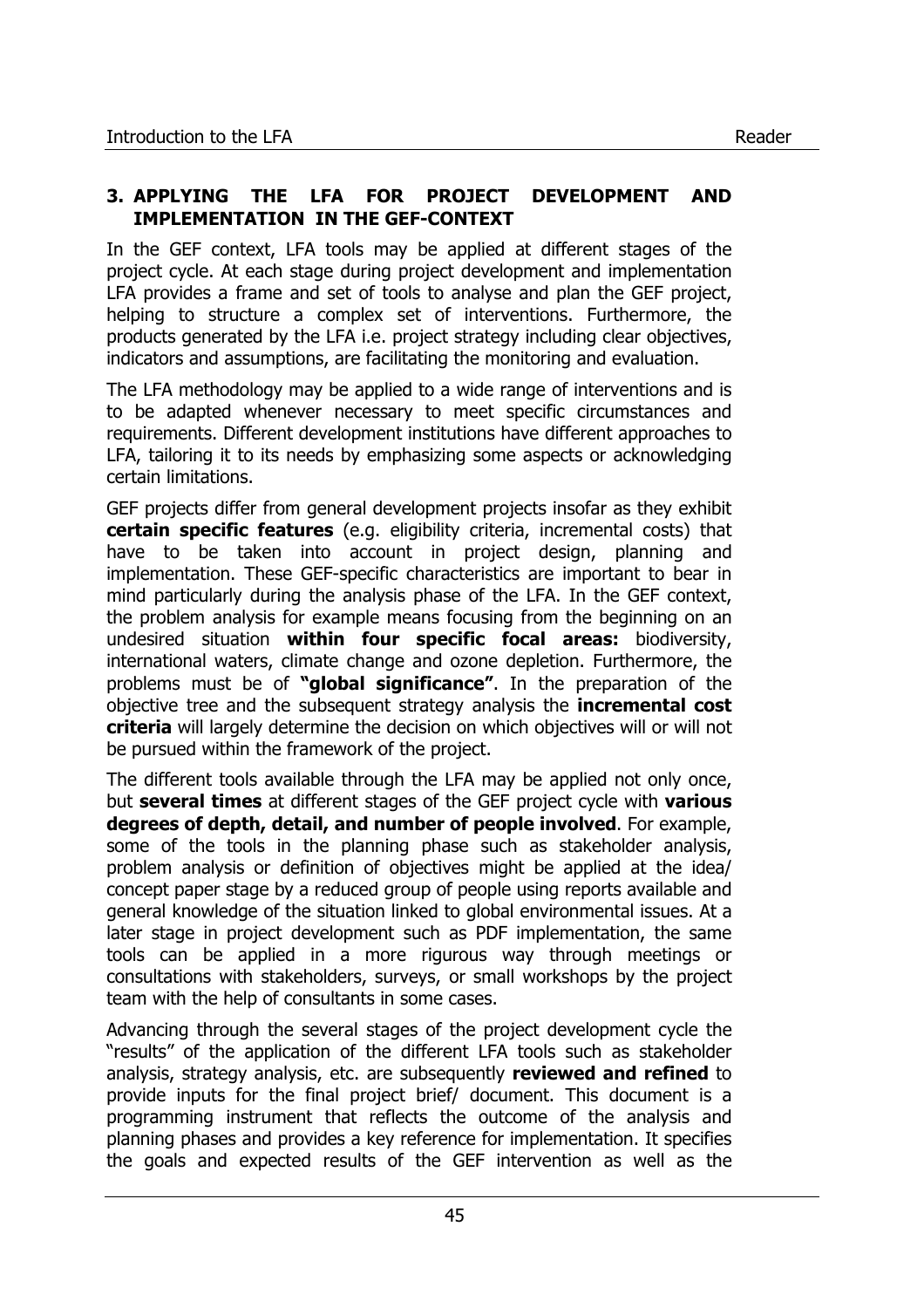indicators by which progress or setbacks are to be assessed, the resources that are needed, and the management arrangements.

In the case of UNDP-GEF projects, once the project starts to be implemented, **Tripartite Annual Reviews (TPRs)** are the most significant monitoring tool. TPRs are high policy level meetings of the parties directly involved in the project to assess the progress of a project and take decisions to improve the design and implementation of the project in order to achieve the expected results. Given that the project planning matrix is not a rigid framework, but a dynamic one, **the (TPR) represents a unique opportunity to revisit the defined objectives, indicators, and assumptions and refine them as necessary**.

# **3.1. LFA in the GEF project cycle**

The following table is meant to give an idea on how and when the LFA tools can be applied throughout the project cycle. It is not meant to give a comprehensive picture of the LFA's use for project development and management in the GEF, but to provide examples of practical applications of LFA tools at different stages of project development and also later during implementation.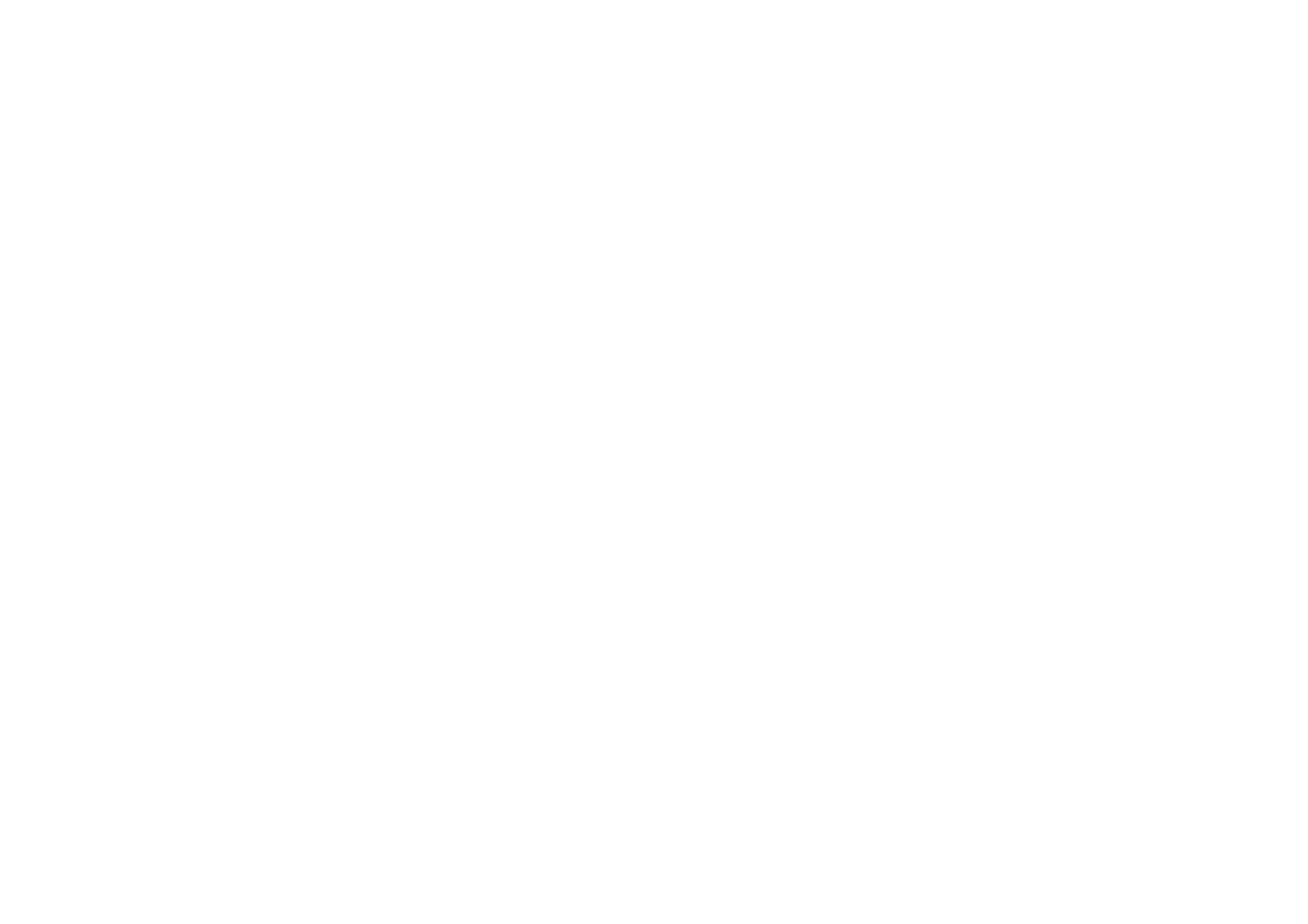#### Introduction to the LFA

Reader

|                                                                                    |                                       |                                                                                                             |                      |                                                                                                     | <b>LFA tools</b>                  |                          |                                   |                    |                                                                                                                                               |
|------------------------------------------------------------------------------------|---------------------------------------|-------------------------------------------------------------------------------------------------------------|----------------------|-----------------------------------------------------------------------------------------------------|-----------------------------------|--------------------------|-----------------------------------|--------------------|-----------------------------------------------------------------------------------------------------------------------------------------------|
|                                                                                    | <b>ANALYSIS PHASE</b>                 |                                                                                                             |                      |                                                                                                     |                                   | <b>PLANNING PHASE</b>    |                                   |                    |                                                                                                                                               |
|                                                                                    |                                       |                                                                                                             |                      |                                                                                                     |                                   |                          | <b>Logframe Matrix</b>            |                    |                                                                                                                                               |
| <b>PROJECT</b><br><b>CYCLE</b>                                                     | <b>Stakeholder</b><br><b>Analysis</b> | <b>Problem</b><br><b>Analysis</b>                                                                           | <b>Analysis</b>      | <b>Objective</b><br><b>Strategy</b><br><b>Analysis</b>                                              | <b>Project</b><br><b>Strategy</b> | Indicators/              | <b>Sources of</b><br>verification | <b>Assumptions</b> | <b>Means and</b><br><b>Cost</b>                                                                                                               |
| <b>PROCESS:</b><br><b>DEVELOPING</b><br>IDEA/<br><b>CONCEPT</b><br><b>PAPER</b>    | Preliminary list of<br>stakeholders   | Problem 'bush'<br>Analysis of an<br>existing,<br>undesired<br>situation linked<br>to global env.<br>issues. | Expected<br>outcomes | Linkage to<br>national<br>priorities                                                                | $\overline{\phantom{a}}$          | $\overline{\phantom{a}}$ | $-$                               | $-$                | $-$                                                                                                                                           |
|                                                                                    |                                       | Small group brainstorming.                                                                                  |                      |                                                                                                     |                                   |                          |                                   |                    |                                                                                                                                               |
| <b>PRODUCT:</b><br><b>CONCEPT -</b><br><b>PDF REQUEST</b><br>(if necessary)<br>(1) | National level<br>support             | <b>Justification</b>                                                                                        | Project<br>Objective | Eligibility<br>Global benefits<br>Description of<br>PDF activities<br>Description of<br>PDF outputs | $\overline{\phantom{a}}$          | $\overline{\phantom{a}}$ | $\overline{\phantom{m}}$          | $-$                | PDF Budget and<br>Timetable<br>Funds allocated<br>for application of<br>LFA tools such as<br>consultations, ad<br>-hoc meetings<br>/workshops |
|                                                                                    |                                       | Project proponent & Country Office. One day working session.                                                |                      |                                                                                                     |                                   |                          |                                   |                    |                                                                                                                                               |

(1) Where project proponents have their own funds for project development or the level of project preparation is sufficiently advanced that GEF resources are not required to carry out further analysis or collect additional information for the purpose of preparing a project proposal, PDF resources might not be requested. In these cases all the LFA activities carried out during PDF stage are moved to the previous stage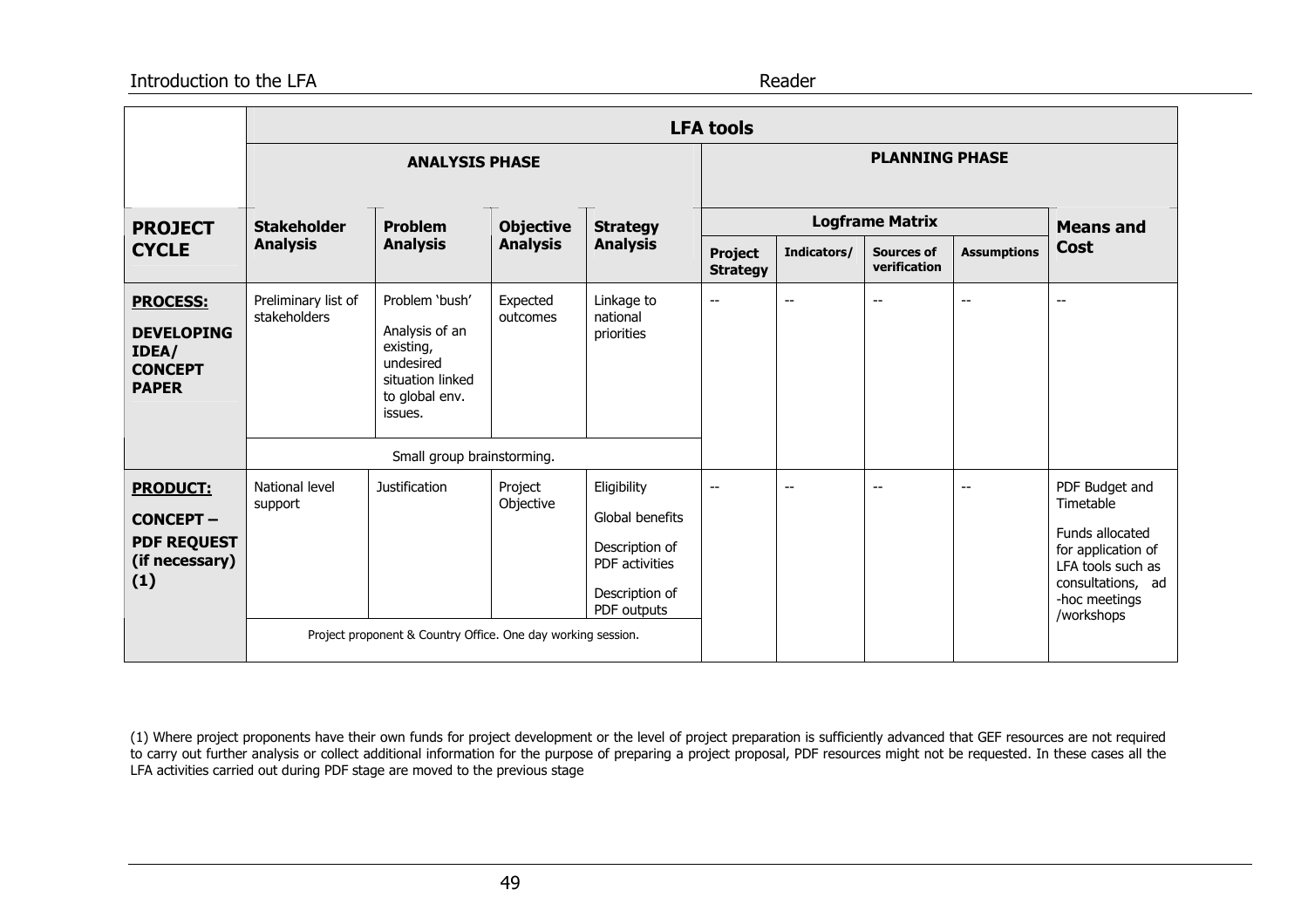|                                                    | <b>LFA tools</b>                       |                                                                                                 |                                                                                                                                                                       |                                             |                                                                     |                                                         |                                                    |                    |                    |
|----------------------------------------------------|----------------------------------------|-------------------------------------------------------------------------------------------------|-----------------------------------------------------------------------------------------------------------------------------------------------------------------------|---------------------------------------------|---------------------------------------------------------------------|---------------------------------------------------------|----------------------------------------------------|--------------------|--------------------|
|                                                    |                                        | <b>ANALYSIS PHASE</b>                                                                           |                                                                                                                                                                       | <b>PLANNING PHASE</b>                       |                                                                     |                                                         |                                                    |                    |                    |
| <b>PROJECT</b>                                     | <b>Stakeholder</b>                     | <b>Problem</b>                                                                                  | <b>Objective</b><br><b>Analysis</b>                                                                                                                                   | <b>Strategy</b><br><b>Analysis</b>          |                                                                     | <b>Means</b>                                            |                                                    |                    |                    |
| <b>CYCLE</b>                                       | <b>Analysis</b>                        | <b>Analysis</b>                                                                                 |                                                                                                                                                                       |                                             | <b>Project</b><br><b>Strategy</b>                                   | <b>Indicato</b><br>rs/                                  | <b>Sources</b><br>of<br>verificatio<br>$\mathbf n$ | <b>Assumptions</b> | and<br><b>Cost</b> |
| <b>PROCESS:</b><br><b>PDF</b><br><b>IMPLEMENTA</b> | Identification<br>Categorization       | Problem tree<br>(with<br>stakeholders)                                                          | "GEF eligibility"<br>Objectives<br>(thematic,<br>tree<br>spatial,<br>temporal)<br>Incremental<br>cost<br>Incorporation of<br>lessons learnt<br>from other<br>projects | -Present<br>results of<br>analysis<br>phase | Specific<br>Measurab<br>le                                          | Sources<br>identified<br>Costs of                       | Assessment of<br>assumptions<br>Killer             |                    |                    |
| <b>TION</b>                                        | Detailed<br>analysis                   | Identification<br>of root causes                                                                |                                                                                                                                                                       |                                             | -Levels of<br>objectives<br>-Vertical<br>and<br>horizontal<br>logic | Attainabl<br>e                                          | collecting<br>information                          | assumptions        |                    |
|                                                    | Relation map                           | Threats/<br>barriers<br>analysis                                                                |                                                                                                                                                                       |                                             |                                                                     | Relevant<br>Trackable                                   |                                                    |                    |                    |
|                                                    | Informal<br>meetings-<br>consultations | -Consultations<br>-Surveys by<br>Consultants/project team<br>-Participatory rapid<br>appraisals |                                                                                                                                                                       |                                             | Preliminary preparation. Drafts<br>facilitator.                     | Final workshop (3-5 days) Project team + stakeholders + |                                                    |                    |                    |
| <b>PRODUCT:</b><br><b>PROJECT</b>                  | Public<br>involvement<br>plan          | Baseline course<br>of action:                                                                   | Refined<br>Objectives<br>and                                                                                                                                          | <b>Baseline</b><br>programmes               |                                                                     |                                                         | Final<br><b>Budget</b>                             |                    |                    |
| <b>BRIEF/</b><br><b>PRODOC</b>                     |                                        | -Threats<br>-Underlying<br>causes                                                               | outputs                                                                                                                                                               | Alternative<br>courses of<br>action:        |                                                                     | FINAL PROJECT PLANNING MATRIX                           |                                                    |                    |                    |
|                                                    |                                        | -Problem<br>definition                                                                          |                                                                                                                                                                       | -Outputs<br>-Eligibility                    |                                                                     |                                                         |                                                    |                    |                    |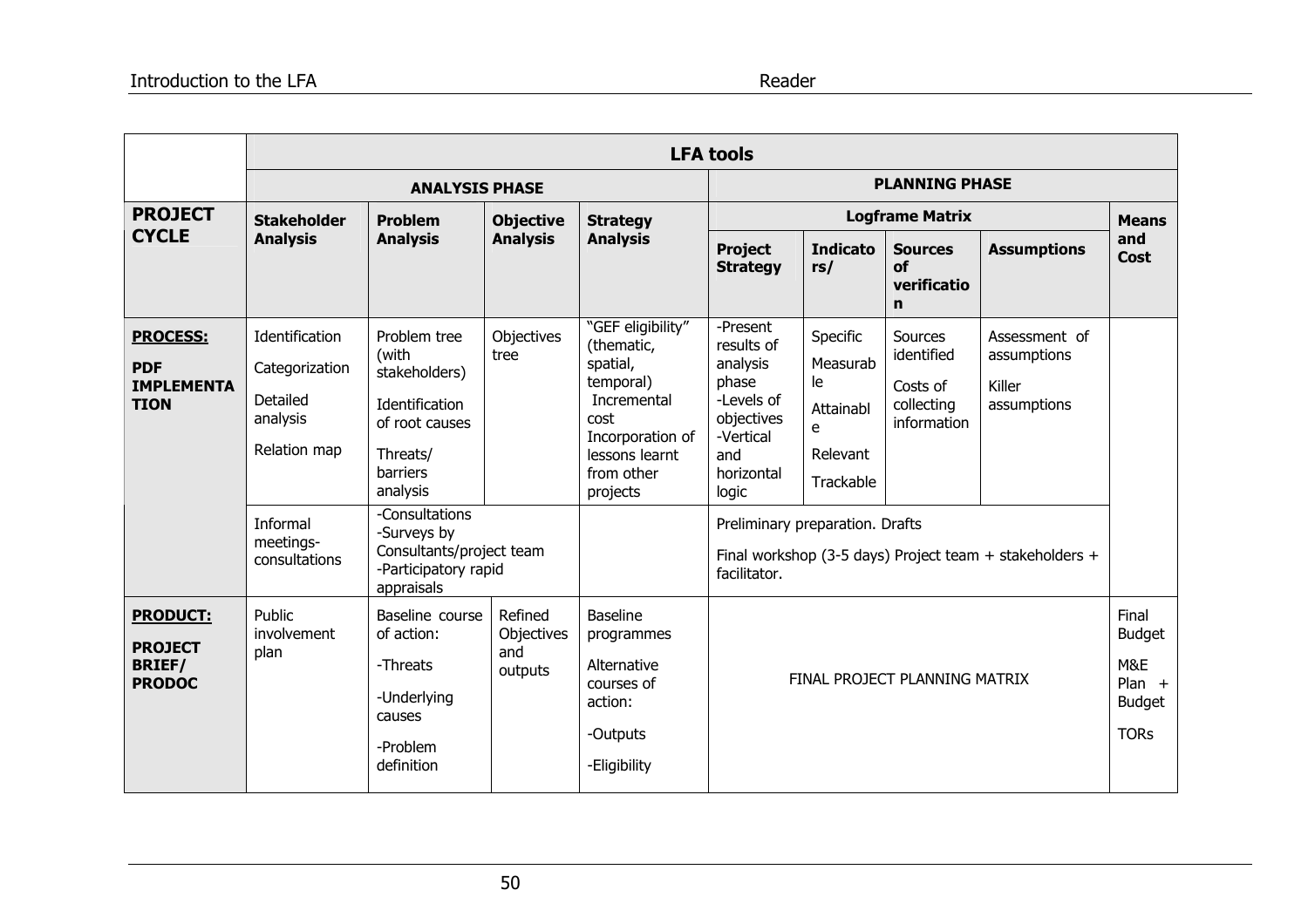|                                                    |                               |                                   |                                      |                                            |                                                                                                                                               | <b>LFA tools</b>                                                                                                                                                                                                                                                                                                                          |                                          |                                                      |             |                  |
|----------------------------------------------------|-------------------------------|-----------------------------------|--------------------------------------|--------------------------------------------|-----------------------------------------------------------------------------------------------------------------------------------------------|-------------------------------------------------------------------------------------------------------------------------------------------------------------------------------------------------------------------------------------------------------------------------------------------------------------------------------------------|------------------------------------------|------------------------------------------------------|-------------|------------------|
|                                                    | <b>ANALYSIS PHASE</b>         |                                   |                                      |                                            | <b>PLANNING PHASE</b>                                                                                                                         |                                                                                                                                                                                                                                                                                                                                           |                                          |                                                      |             |                  |
| <b>PROJECT</b>                                     | <b>Stakeho</b><br><b>Ider</b> | <b>Problem</b><br><b>Analysis</b> | <b>Objective</b><br><b>Analyisis</b> | <b>Strate</b><br><b>gy</b><br>Analysi<br>s |                                                                                                                                               | <b>Logframe Matrix</b>                                                                                                                                                                                                                                                                                                                    |                                          |                                                      |             | <b>Means</b> and |
| <b>CYCLE</b>                                       | <b>Analysis</b>               |                                   |                                      |                                            | <b>Project Strategy</b>                                                                                                                       | Indicators/                                                                                                                                                                                                                                                                                                                               | <b>Sources</b><br>of<br>verificati<br>on | <b>Assumptions</b>                                   | <b>Cost</b> |                  |
| <b>PROJECT</b><br><b>IMPLEMENTA</b><br><b>TION</b> |                               |                                   |                                      |                                            | Revisit defined objectives<br>-Continuous monitoring. Field visits<br>-Mid term and final evaluations<br>-Project Implementation Review (PIR) | Continuos and systematic<br>collection and analysis<br>of information on<br>indicators.<br>Assess progress by<br>comparing actual level<br>achieved to target values<br>and timeframes provided<br>in the Indicators.<br>-Annual Project Reports (APR)- for UNDP-GEF projects<br>-Tripartite Annual Reviews (TPRs)-for UNDP/GEF projects. |                                          | Monitor that<br>assumptions<br>will hold/not<br>hold |             |                  |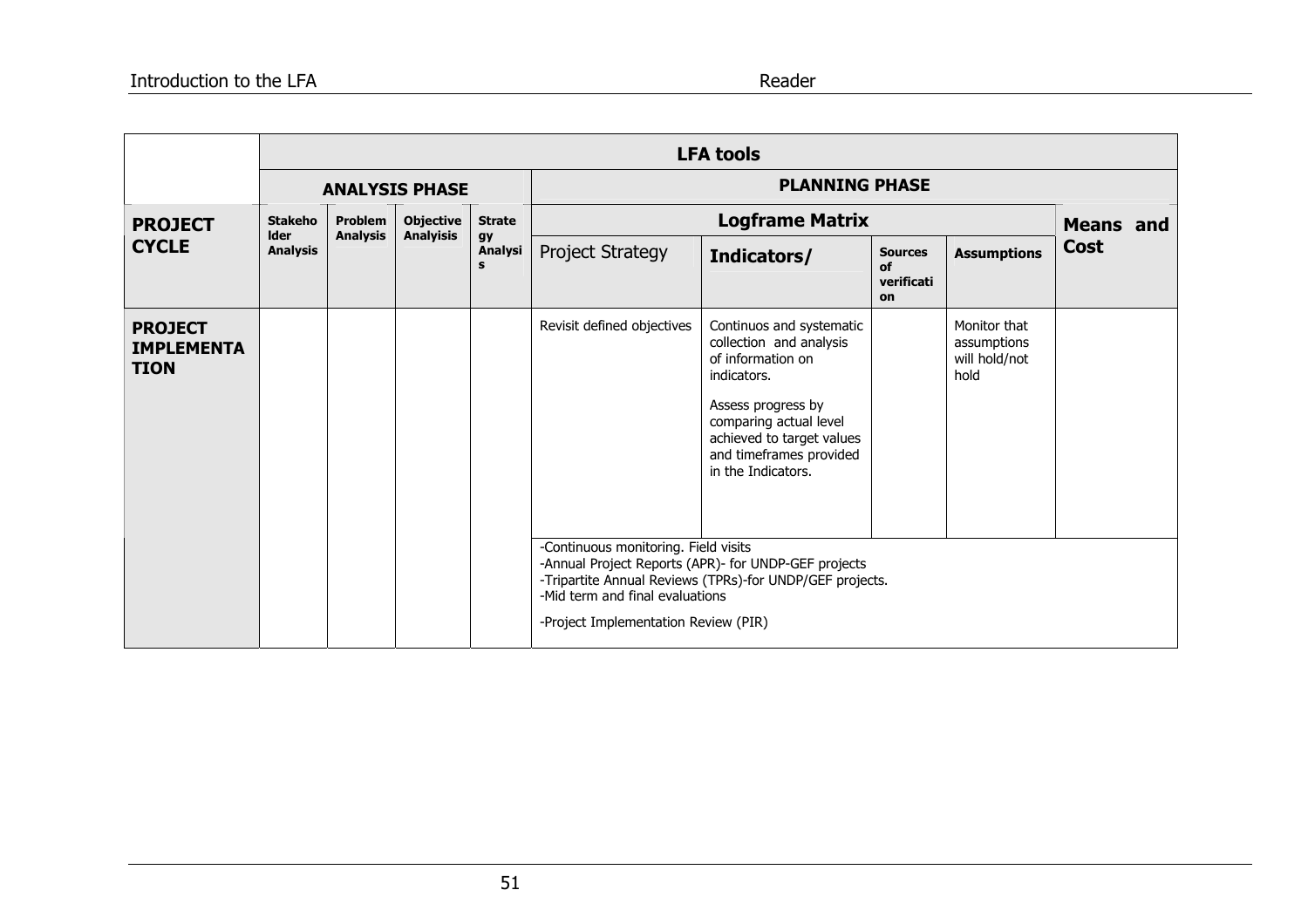## **4. ANNEXES**

## **4.1. References**

COMIT: ZOPP. An Introduction to the Method. May 1998.

Commission of the European Communities: Project Cycle Management. Integrated Approach and Logical Framework, Manual. February 1993.

Danida: Logical Framework Approach. A flexible Tool for Participatory Development. February 1996.

Dressler, Jürgen: Für einfaches und korrektes Zoppen: Die fünf Sticker. In: entwicklung + ländlicher raum, 3/ 1987.

Eggers, Hellmut W.: Project Cycle Management Revisited. In: the Courier, No. 169, May – June 1998, p. 69 – 72.

European Commission, Joint Relex Service for the Management of Community Aid to Non-Member Countries (SCR), Evaluation Unit: Project Cycle Management, Training Handbook. Prepared by ITAD Ltd. Version 1.0, May 1999, p. 18.

Finnish International Development Agency (FINNIDA): Guidelines for Project Preparation and Design. June 1991.

Forestry Training Programme (FTP): Planning and Management of Participatory Forestry Projects. Volume 1: Project Cycle. Published by FINNIDA. April 1992.

Forestry Training Programme (FTP): Planning and Management of Participatory Forestry Projects. Volume 2: Readings. Published by FINNIDA. April 1992.

Gasper, Des: Problems in the Logical Framework Approach and Challenges for "Project Cycle Management". In: the Courier, No. 173, January – February 1999, p. 75 – 77.

Global Environment Facility (GEF): The GEF Project Cycle. March 1996.

International Union for Conservation of Nature and Natural Resources (IUCN): Biodiversity, International Waters and the GEF. An IUCN Guide to Developing Project Proposals for the Global Environment Facility. 1997.

PARTICIP GmbH: Flipchart and Overhead Transparency Collection for Logical Framework Planning Workshops for the EC. Version 1.0, 1999.

Practical Concepts Incorporated (PCI): The Logical Framework. A Manager's Guide to a Scientific Approach to Design & Evaluation. Sponsored by the U.S. Agency for International Development (USAID), November 1979.

Solem, Richard Ray: The Logical Framework Approach to Project Design, Review and Evaluation in A.I.D.: Genesis, Impact, Problems and Opportunities. A.I.D. Working Paper No. 99, April 1987.

United Nations Development Programme (UNDP): Global Environment Facility. Information Kit on Monitoring and Evaluation. 1999.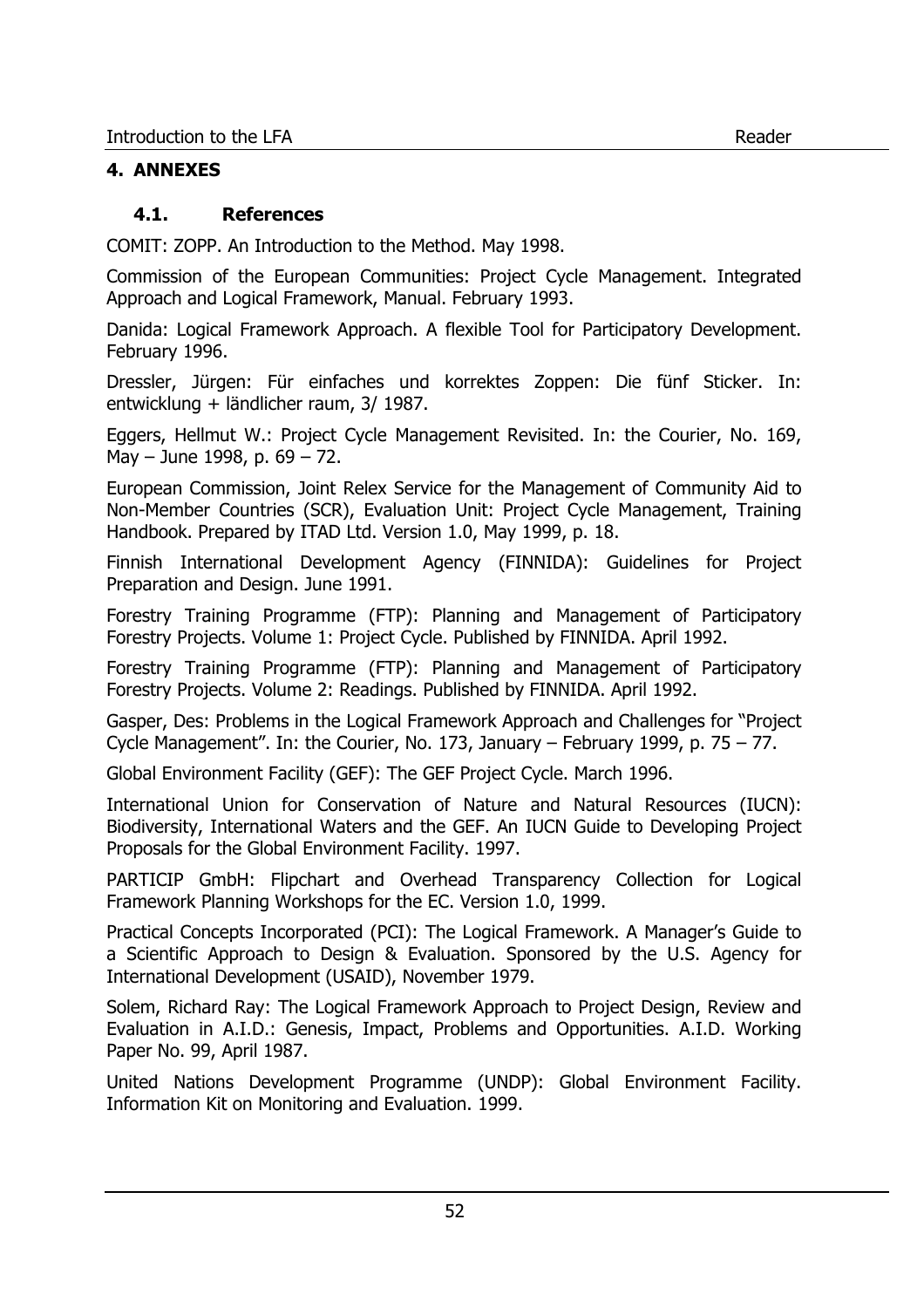# **4.2. From the Internet**

The World Bank: The World Bank Participation Sourcebook. Appendix 1: Methods and Tools. Beneficiary Assessment. Method for Stakeholder Consultation.

At: http://www.worldbank.org/html/edi/sourcebook/sba106.htm

Inter-American Development Bank/ Banco Interamericano de Desarrollo: The Logical Framework Approach (LFA): A Structured Approach to Project Planning.

At: http://www.iadb.org/exr/english/POLICIES/participate/sec7.htm

Jackson, Bill: Designing Projects and Project Evaluations Using the Logical Framework Approach.

At: http://iucn.org/themes/eval/english/lfa.htm

German Corporation for Technical Cooperation (GTZ): Das Project Cycle Management (PCM) der GTZ (in German).

At: http://www.gtz.de/pcm/deutsch/pcmleit.htm (from this page a pdf – file, although only in German, can be downloaded).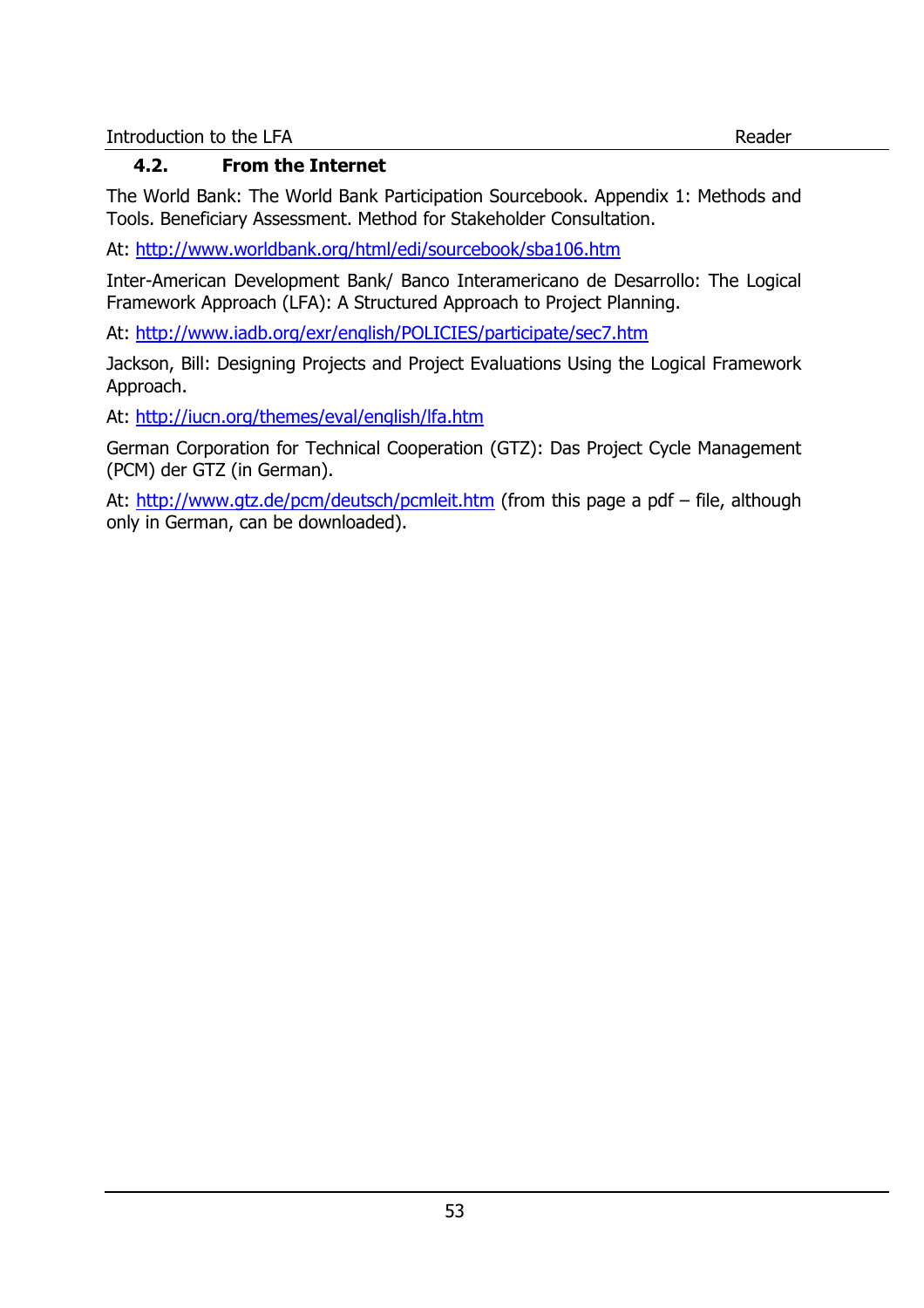## **4.3. Glossary**

**Activities** What needs to be done to achieve the outputs of a project, making use of human, technical and financial inputs.

- **Activity schedule In an activity schedule a project's activities are** broken down into operational detail. An activity schedule lays open dependencies between activities; clarifies the sequence, duration and precedence of activities; identifies key milestones to be achieved; serves as a basis for project monitoring; assigns management responsibility and implementing responsibilities.
- **Analysis of Objectives** Analysis of Objectives describes a future situation that will be achieved by solving the problems identified during problem analysis. During analysis of objectives potential solutions for a given situation are identified. This involves the reformulation of the negative aspects ("problems") identified during problem analysis into positive ones (envisioned for the future, i.e. desired but realistically achievable). The rationale of the reformulation is to derive the objectives directly from the actual existing problems identified and not from elsewhere.
- **Analysis Phase During the analysis phase a profound analysis** of an existing, undesired situation is carried out (Situation/ Problem analysis and Stakeholder analysis), from which the analysis of objectives is deducted (identifying means to end relationships) and the different potential strategies to be pursued within the framework of a project or programme are identified.
- **Assumptions** Assumptions are external factors that lie outside the control of a project but have to be attained in order to reach the project's objectives. They influence or even determine the success of the project. The aim of specifying assumptions (and pre-conditions) is to identify and assess potential risks to and dependencies of the project right from the initial stages of project design, to support the monitoring of risks during the implementation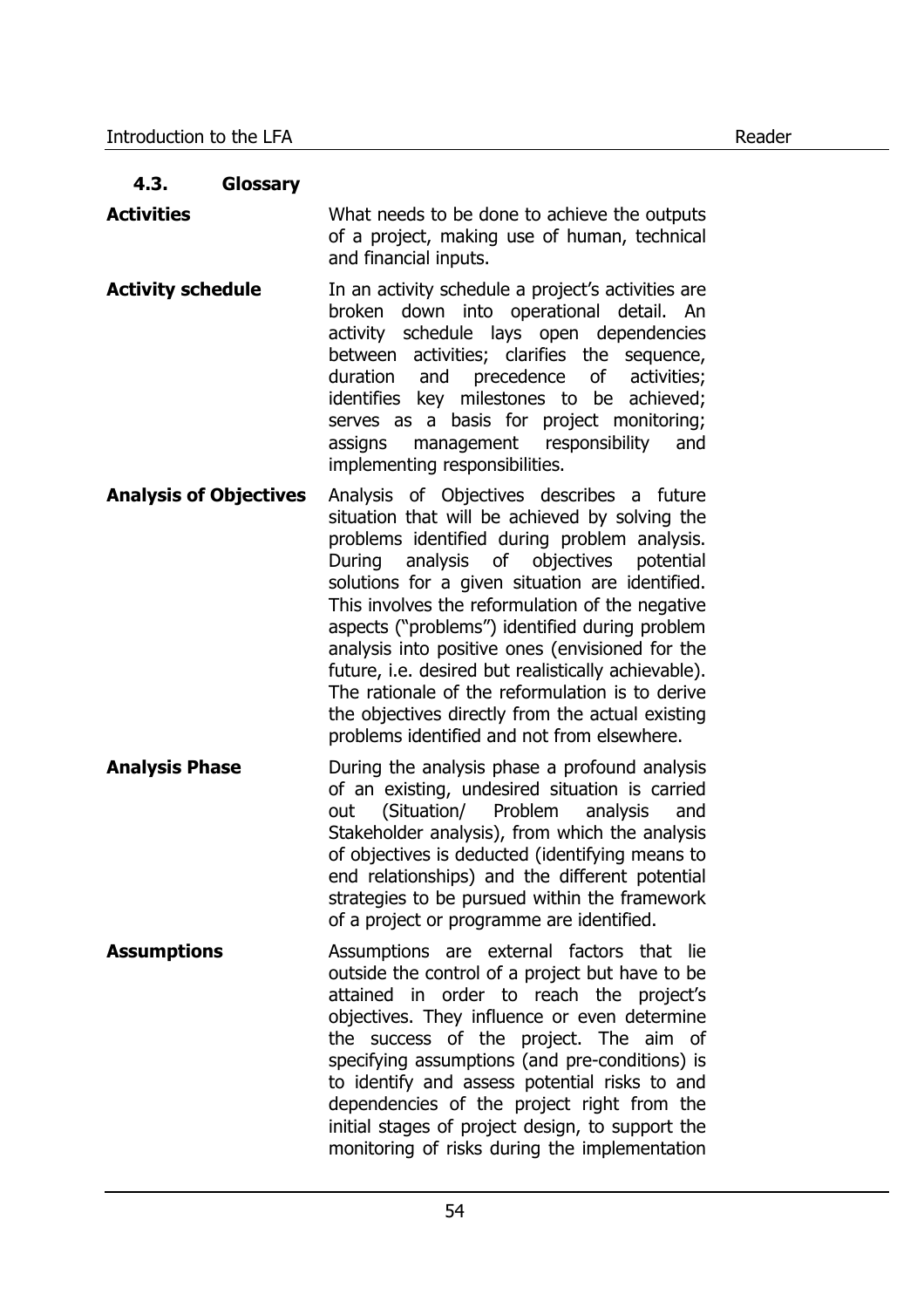|                                                         | of the project and to provide a basis for<br>necessary adjustments.                                                                                                                                                                                                                                                                                                                                                                                                                                                                                 |
|---------------------------------------------------------|-----------------------------------------------------------------------------------------------------------------------------------------------------------------------------------------------------------------------------------------------------------------------------------------------------------------------------------------------------------------------------------------------------------------------------------------------------------------------------------------------------------------------------------------------------|
| Cost                                                    | Cost are the financial resources needed to<br>carry out the activities identified to pursue a<br>project's objectives.                                                                                                                                                                                                                                                                                                                                                                                                                              |
| <b>Development</b><br><b>Objective</b>                  | The long-term global environmental benefits in<br>the areas: Biodiversity, International Waters,<br>Climate Change and Ozone Layer, to which the<br>project contributes.                                                                                                                                                                                                                                                                                                                                                                            |
| <b>Horizontal logic</b>                                 | Within the horizontal logic of the logframe<br>matrix indicators to measure progress and<br>impact are specified and the sources or means<br>by which the indicators will be verified.                                                                                                                                                                                                                                                                                                                                                              |
| <b>Immediate Objective</b>                              | Short term and clearly achievable purpose of<br>the GEF intervention, i.e. conservation and<br>sustainable use of BD, removal of barriers to<br>energy efficiency and conservation, promotion<br>of renewable energy and the reduction of<br>degradation to the international waters.                                                                                                                                                                                                                                                               |
| <b>Logical Framework</b><br>Approach (LFA)              | The LFA is an open set of tools for project<br>and management. It entails<br>design<br>an<br>evolutionary, iterative analytical process and a<br>format for presenting the results of this<br>process, which sets out systematically and<br>logically the project or programme's objectives<br>and the causal relationships between them, to<br>how to check whether these<br>indicate<br>objectives have been achieved and to establish<br>what external factors outside the scope of the<br>project or programme may influence<br>its<br>success. |
| <b>Logical framework</b><br>matrix (logframe<br>matrix) | The main output of the LFA is the logframe<br>matrix. It is a format for presenting the results<br>of the LFA as a process, and is developed on<br>the basis of the LFA tools applied during the<br>analysis phase. The logframe matrix serves as<br>a summary of the key information on the<br>project - it provides an easy overview that<br>allows a quick assessment of the consistency<br>and coherence of the project logic.                                                                                                                  |
| <b>Means</b>                                            | Means are the human, material and service<br>resources (inputs) needed to carry out planned<br>activities and management support activities.                                                                                                                                                                                                                                                                                                                                                                                                        |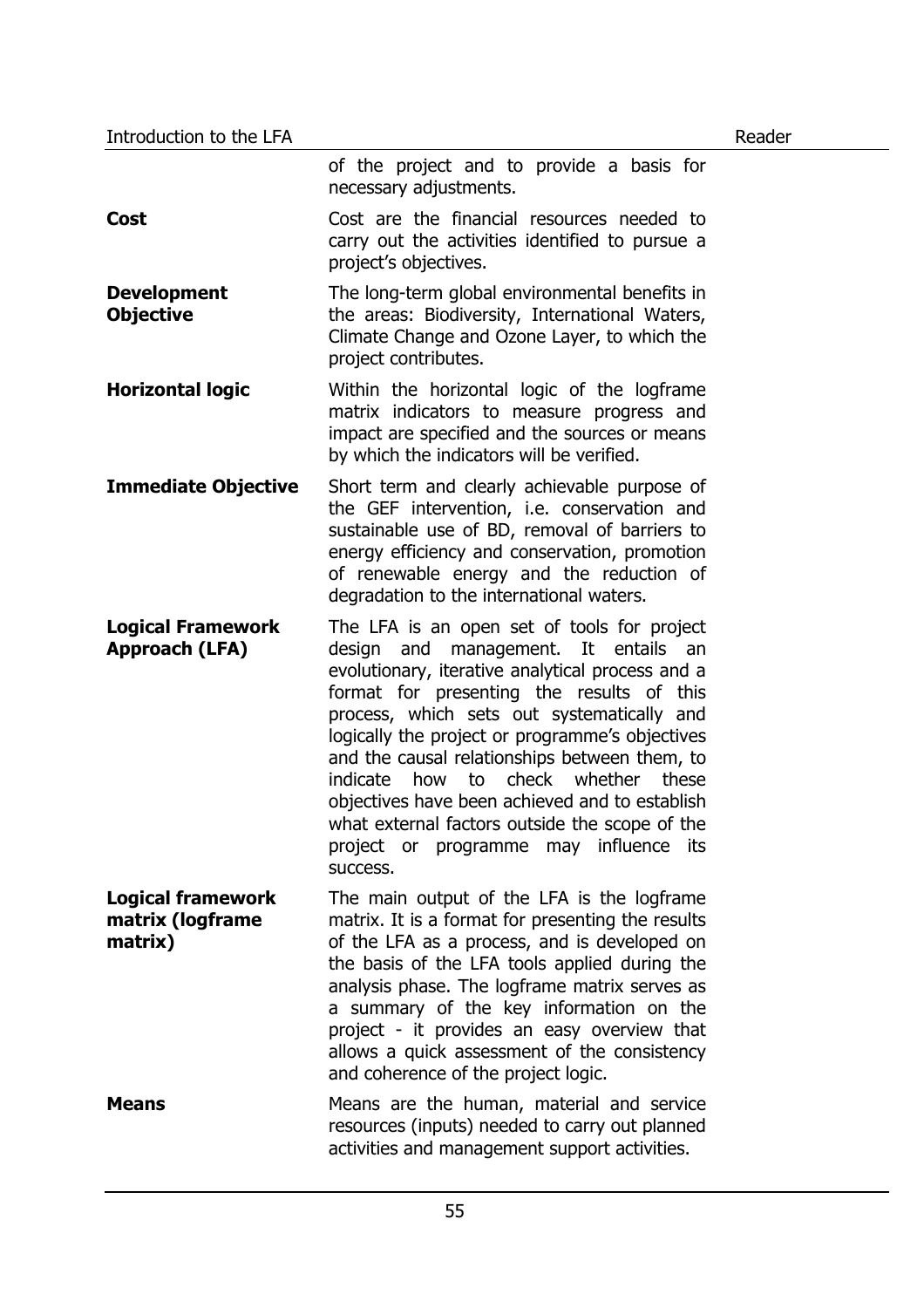| <b>Milestones</b>                                         | Milestones define targets to be achieved by<br>the activities and provide the basis<br>for<br>monitoring. A simple milestone is<br>the<br>completion of a task to a planned date. In an<br>activity schedule the activities, sub-activities<br>and tasks are listed in a consecutive way,<br>therefore accomplishing a certain task in time<br>can be seen as a milestone on the way to<br>achieving outputs.                                                         |
|-----------------------------------------------------------|-----------------------------------------------------------------------------------------------------------------------------------------------------------------------------------------------------------------------------------------------------------------------------------------------------------------------------------------------------------------------------------------------------------------------------------------------------------------------|
| <b>Objectively Verifiable</b><br><b>Indicators (OVIs)</b> | Objectively Verifiable Indicators (OVIs) are<br>specific and objectively verifiable measures of<br>change or of results as a consequence of<br>project / programme activities. They provide<br>the basis for performance measurement and<br>are useful to convey to others what the project<br>tries to achieve (transparency).                                                                                                                                       |
| <b>Objectives tree</b>                                    | The objectives tree is used as a tool for the<br>Analysis of Objectives: within the "tree" the<br>objectives are structured in a hierarchical<br>former<br>order<br>and<br>the<br>cause-effect<br>relationships between the key problems<br>identified are<br>turned<br>into means-end<br>relationships between objectives (what needs<br>to be done to achieve what?).                                                                                               |
| <b>Outputs</b>                                            | Specific products and services to be provided<br>by the project to the project direct<br>beneficiaries necessary for achieving the<br>immediate objectives. Typically relate to<br>reducing identified pressures or threats to the<br>environment through capacity development,<br>awareness raising, formulation and review of<br>policies and legislation, fostering adoption of<br>sustainable livelihoods, or the promotion of<br>innovative financing mechanisms |
| <b>Planning Phase</b>                                     | planning phase encompasses<br>the<br>The<br>establishment of a logframe matrix on<br>the<br>basis of the LFA tools applied during<br>the<br>analysis phase, and<br>subsequently<br>the<br>elaboration of activity and resource schedules.                                                                                                                                                                                                                             |
| <b>Potential</b>                                          | organisations the analysis<br>In<br>some<br>0f<br>potentials forms part of this initial analysis<br>phase. It is meant to add to the picture of the<br>problems in a given situation resources or<br>opportunities (potentials) that might help to                                                                                                                                                                                                                    |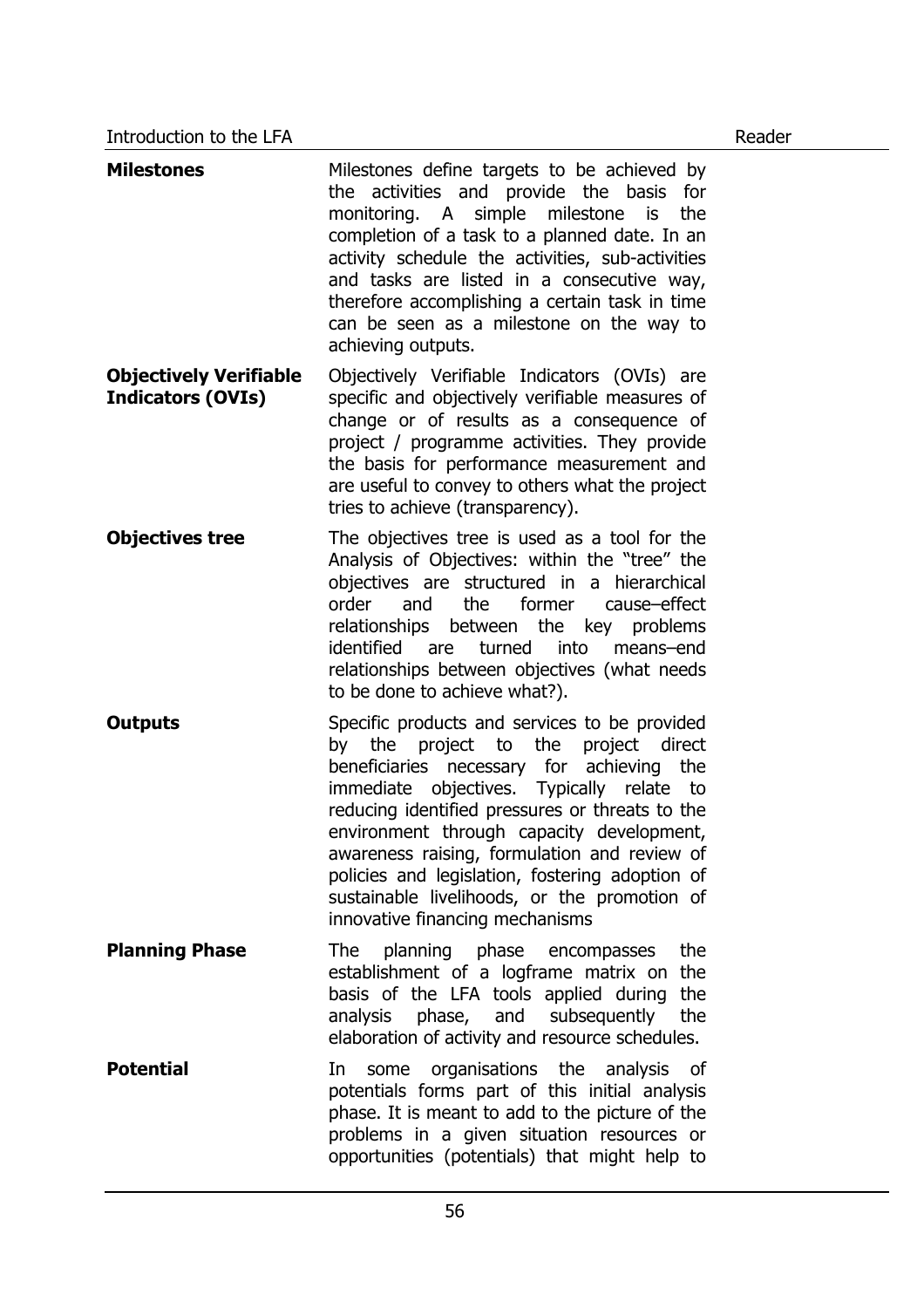|                             | solve problems. Generally different types of<br>available resources such as natural resources,<br>capital, infrastructure and labour force and<br>other kind of opportunities are considered to<br>be potentials. They might later on be utilized<br>to achieve objectives.                                         |
|-----------------------------|---------------------------------------------------------------------------------------------------------------------------------------------------------------------------------------------------------------------------------------------------------------------------------------------------------------------|
| <b>Pre-conditions</b>       | A pre-condition is like an assumption $-$ that<br>means it is an external factor that lies outside<br>the control of a project but has to be attained<br>in order to reach the project's objectives $-$<br>only that it is a condition that must be fulfilled<br>or met <b>before</b> project activities can start. |
| <b>Problem Analysis</b>     | During problem analysis as part of the initial<br>situation of an undesired situation that makes<br>intervention (project) necessary,<br>the<br>an<br>negative aspects of the existing situation are<br>analysed. Key problems are identified and the<br>causal relationship between them.                          |
| <b>Problem tree</b>         | Drawing up a problem tree is the visual tool<br>used within the LFA for clustering<br>the<br>problems identified during the initial situation<br>analysis by establishing a hierarchy of causes<br>and effects between them.                                                                                        |
| <b>Project Strategy</b>     | The project strategy is displayed in the first<br>column of the logframe matrix and displays<br>what the project intends to achieve and how<br>by clarifying the causal relationships between<br>the different levels of objectives.                                                                                |
| <b>Resource schedule</b>    | Resource schedules provide the basis for the<br>planned mobilisation of (external and local)<br>resources. They facilitate results-based<br>budgeting and the monitoring of cost-<br>effectiveness. Resource schedules also identify<br>cost implications, such as the requirement for<br>counterpart funding.      |
| (SoVs)                      | <b>Sources of Verification</b> Sources of verification (SOVs) describe where<br>and in what form to find the necessary<br>information on the achievement of objectives<br>(indicators).                                                                                                                             |
| <b>Stakeholder Analysis</b> | Stakeholder analysis<br>encompasses<br>the<br>identification and analysis of relevant<br>stakeholders, their<br>interests,<br>problems,<br>potentials, etc. It is important to start with                                                                                                                           |